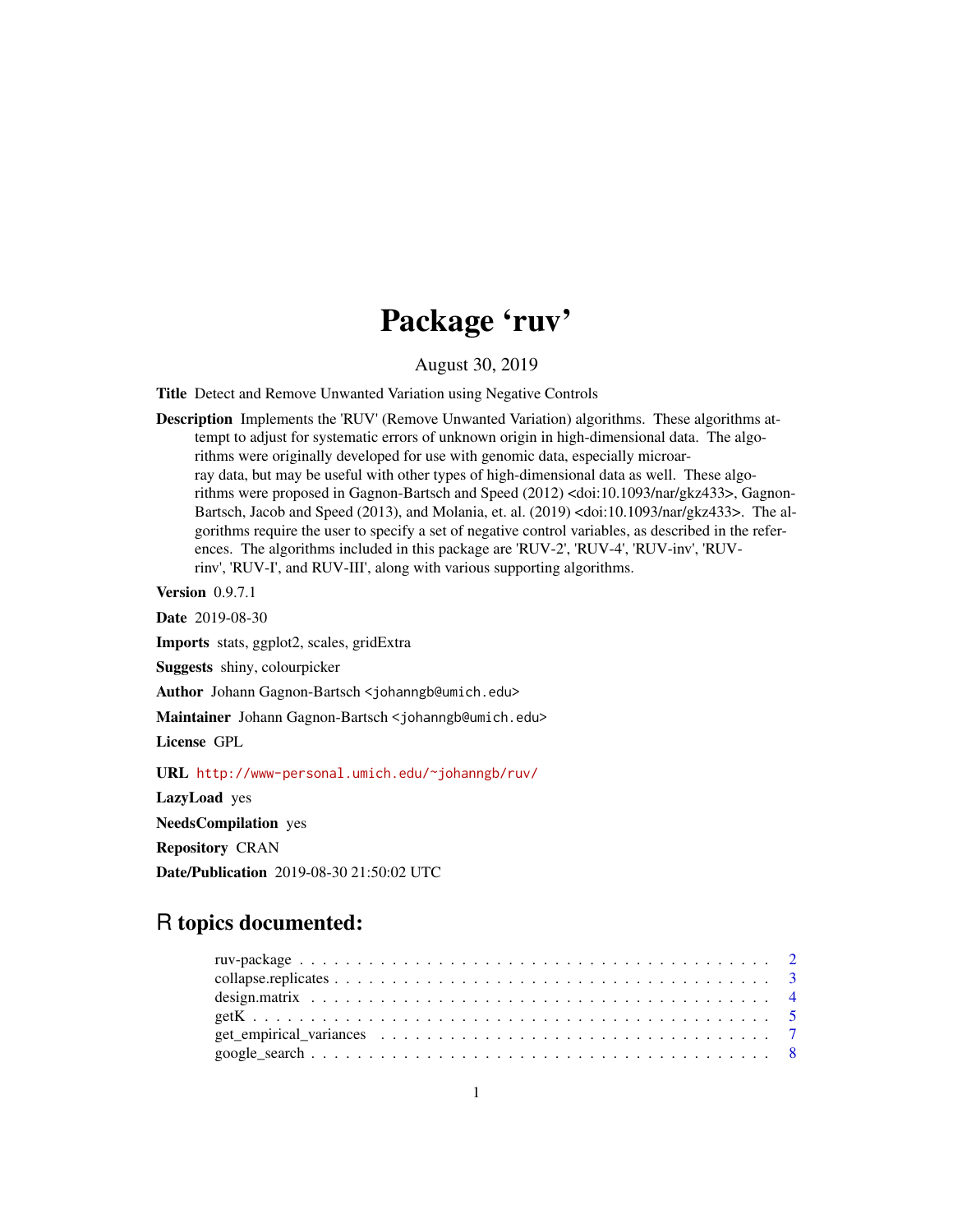<span id="page-1-0"></span>

|                                                                                                                                                              | $\overline{9}$ |
|--------------------------------------------------------------------------------------------------------------------------------------------------------------|----------------|
|                                                                                                                                                              | 10             |
|                                                                                                                                                              | -11            |
|                                                                                                                                                              | <sup>12</sup>  |
|                                                                                                                                                              | <sup>13</sup>  |
|                                                                                                                                                              | 14             |
|                                                                                                                                                              | 17             |
|                                                                                                                                                              | <sup>19</sup>  |
|                                                                                                                                                              | <sup>20</sup>  |
|                                                                                                                                                              | 22             |
|                                                                                                                                                              | 24             |
|                                                                                                                                                              | 27             |
|                                                                                                                                                              | 28             |
|                                                                                                                                                              | 29             |
|                                                                                                                                                              | 30             |
|                                                                                                                                                              | 30             |
|                                                                                                                                                              | 31             |
|                                                                                                                                                              | 32             |
|                                                                                                                                                              | 33             |
|                                                                                                                                                              | 33             |
|                                                                                                                                                              | 34             |
|                                                                                                                                                              | 36             |
|                                                                                                                                                              | 37             |
|                                                                                                                                                              | 38             |
|                                                                                                                                                              | 39             |
|                                                                                                                                                              | 39             |
| variance adjust $\ldots$ , $\ldots$ , $\ldots$ , $\ldots$ , $\ldots$ , $\ldots$ , $\ldots$ , $\ldots$ , $\ldots$ , $\ldots$ , $\ldots$ , $\ldots$ , $\ldots$ | 40             |
|                                                                                                                                                              | 44             |

ruv-package *Detect and Remove Unwanted Variation using Negative Controls*

#### Description

Implements the 'RUV' (Remove Unwanted Variation) algorithms. These algorithms attempt to adjust for systematic errors of unknown origin in high-dimensional data. The algorithms were originally developed for use with genomic data, especially microarray data, but may be useful with other types of high-dimensional data as well. These algorithms were proposed in Gagnon-Bartsch and Speed (2012) <doi:10.1093/nar/gkz433>, Gagnon-Bartsch, Jacob and Speed (2013), and Molania, et. al. (2019) <doi:10.1093/nar/gkz433>. The algorithms require the user to specify a set of negative control variables, as described in the references. The algorithms included in this package are 'RUV-2', 'RUV-4', 'RUV-inv', 'RUV-rinv', 'RUV-I', and RUV-III', along with various supporting algorithms.

# Details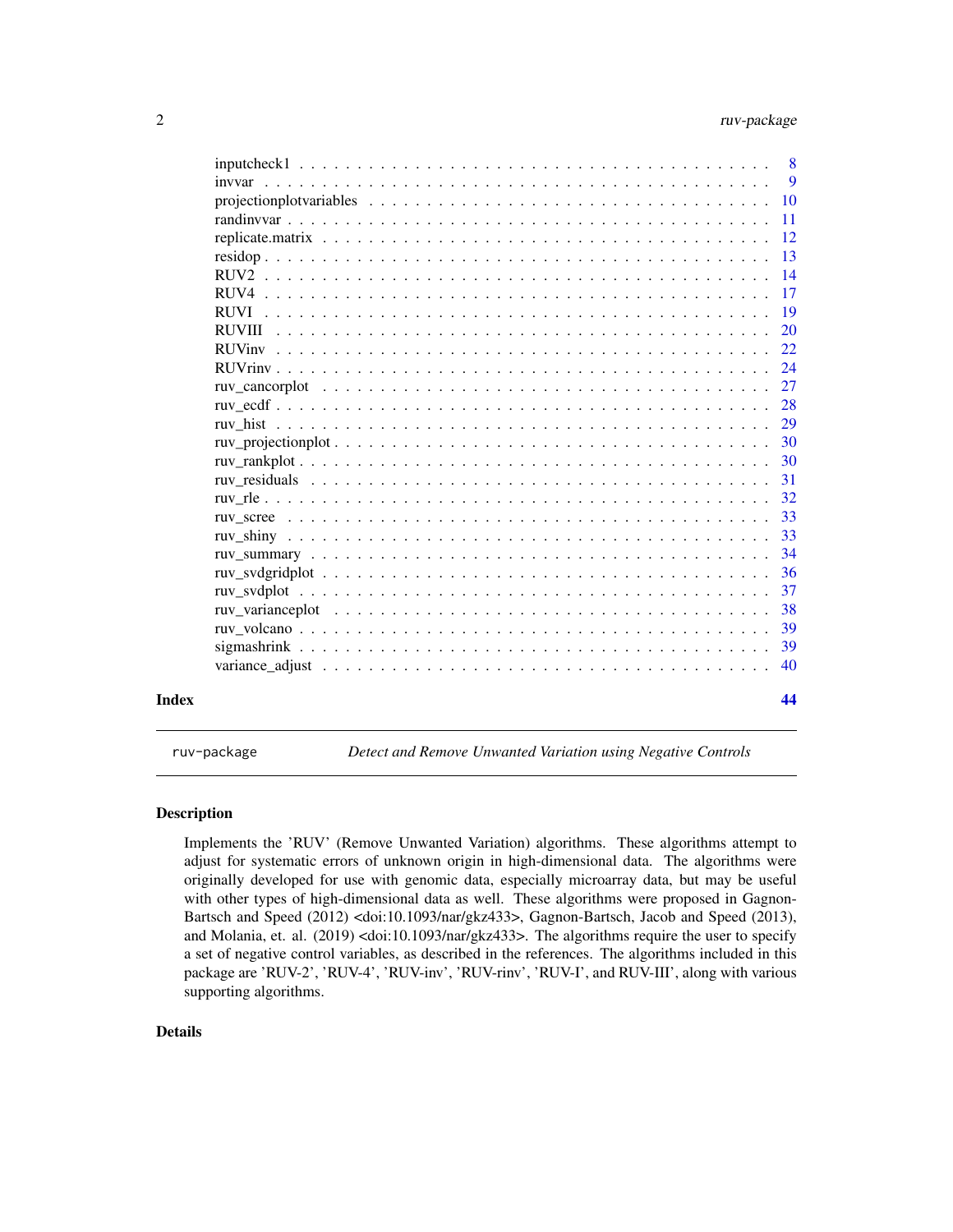# <span id="page-2-0"></span>collapse.replicates 3

Package: ruv Type: Package Version: 0.9.7.1 Date: 2019-08-30 License: GPL LazyLoad: yes URL: <http://www-personal.umich.edu/~johanngb/ruv/>

#### Note

Additional resources can be found at [http://www-personal.umich.edu/~johanngb/ruv/.](http://www-personal.umich.edu/~johanngb/ruv/)

#### Author(s)

Johann Gagnon-Bartsch <johanngb@umich.edu>

#### References

Gagnon-Bartsch, J.A. and T.P. Speed (2012). Using control genes to correct for unwanted variation in microarray data. Biostatistics. <doi:10.1093/biostatistics/kxr034>

Gagnon-Bartsch, J.A., L. Jacob, and T.P. Speed (2013). Removing Unwanted Variation from High Dimensional Data with Negative Controls. Technical report. Available at: [http://statistics.berkeley.ed](http://statistics.berkeley.edu/tech-reports/820)u/tech[reports/820](http://statistics.berkeley.edu/tech-reports/820)

Molania, R., J. A. Gagnon-Bartsch, A. Dobrovic, and T. P. Speed (2019). A new normalization for the Nanostring nCounter gene expression assay. Nucleic Acids Research. <doi:10.1093/nar/gkz433>

#### See Also

[RUV2](#page-13-1), [RUV4](#page-16-1), [RUVinv](#page-21-1), [RUVrinv](#page-23-1), [variance\\_adjust](#page-39-1), [RUVI](#page-18-1), [RUVIII](#page-19-1)

collapse.replicates *Collapse Replicates*

#### Description

This function is intended for use in conjunction with [RUVIII](#page-19-1), specifically when using the average=TRUE option. When using the average=TRUE option, the adjusted data matrix has only one row for each set of replicates. In other words, each set of replicate rows in the orginal data matrix is "collapsed" into a single row in the adjusted data matrix. This function similarly collapses the rows of a dataframe of covariates. Only covariates that are constant within each set of replicates are retained.

#### Usage

```
collapse.replicates(df, M)
```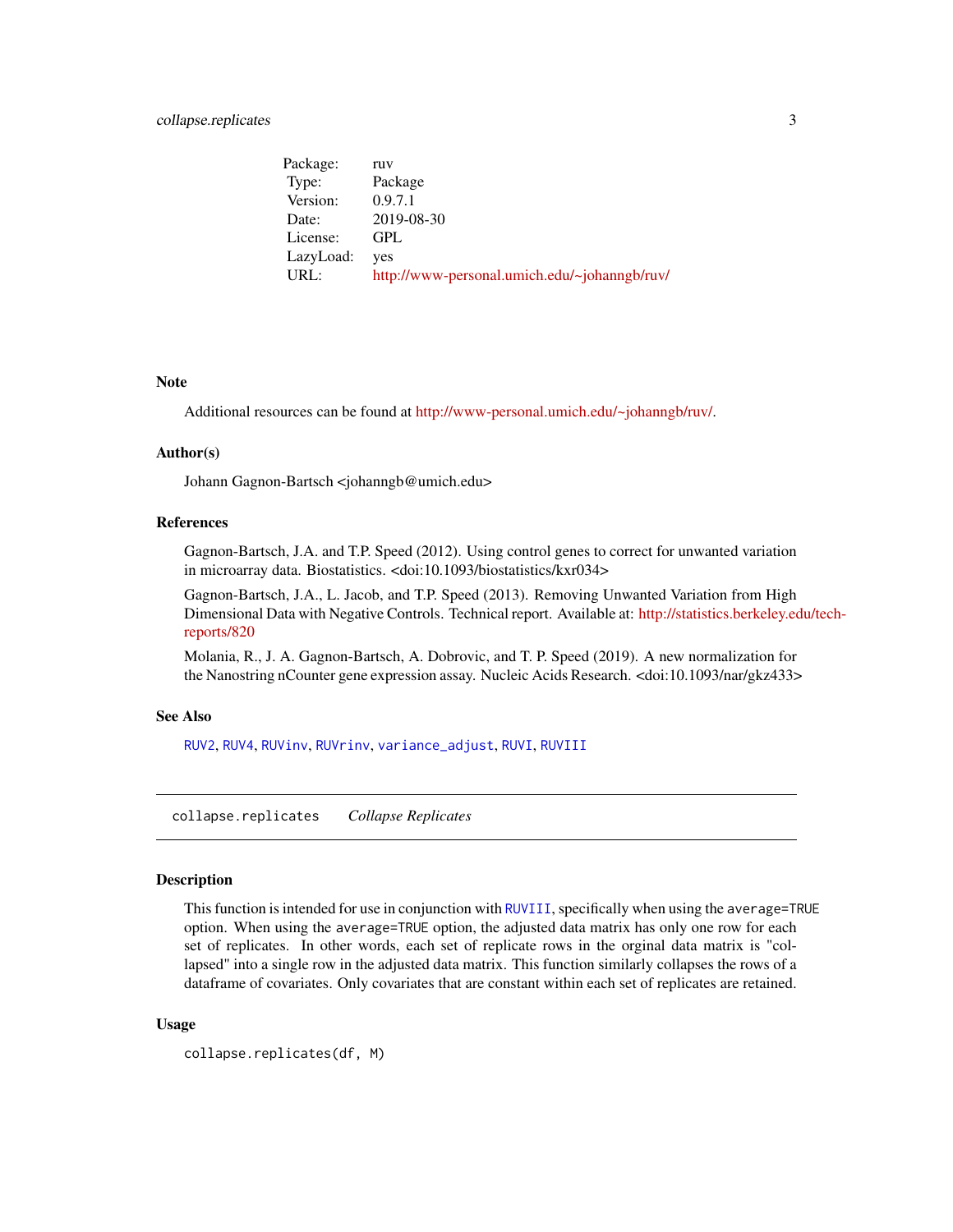#### <span id="page-3-0"></span>Arguments

| df | A dataframe.                                     |
|----|--------------------------------------------------|
| M  | The replicate structure. See RUVIII for details. |

#### Value

A sub-dataframe of df.

#### Author(s)

Johann Gagnon-Bartsch <johanngb@umich.edu>

# See Also

[RUVIII](#page-19-1)

<span id="page-3-1"></span>design.matrix *Design Matrix*

# Description

Creates a design matrix.

# Usage

design.matrix(a, name = "X", remove.collinear = TRUE, include.intercept = TRUE)

# Arguments

| a                 | Object from which to create a design matrix. Can be a vector, matrix, factor, or<br>dataframe.   |
|-------------------|--------------------------------------------------------------------------------------------------|
| name              | Name of the design matrix. Used to name columns that aren't already named<br>(e.g. X1, X2, etc.) |
| remove.collinear  |                                                                                                  |
|                   | Will remove columns that are collinear, to ensure the design matrix is full rank.                |
| include.intercept |                                                                                                  |
|                   | Add an intercept to the matrix if one is not included already.                                   |

# Details

Numerical vectors are not modified. Factors are converted to dummy variables. Character vectors are converted to factors, and then to dummy variables.

#### Value

A matrix.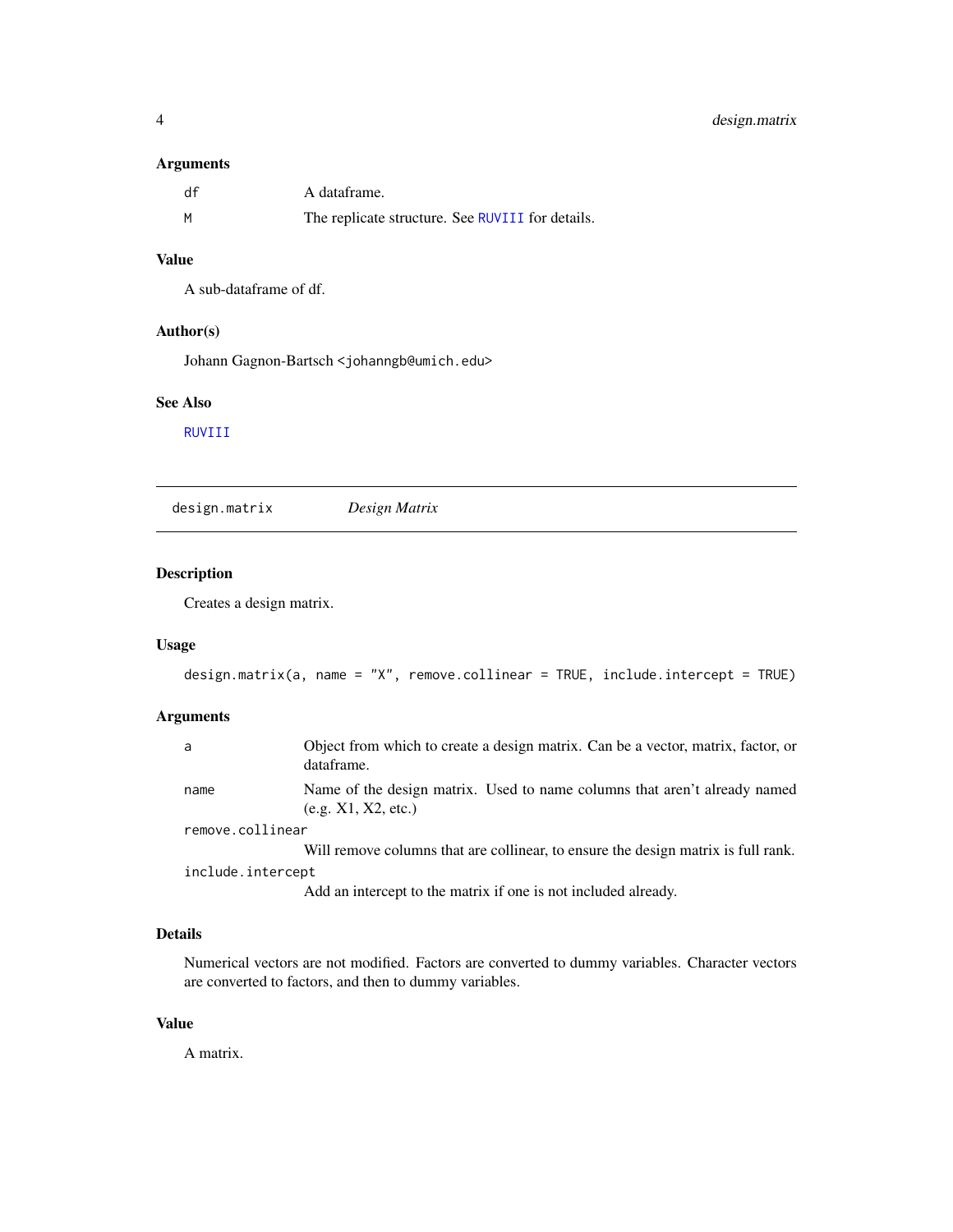#### <span id="page-4-0"></span> $\epsilon$ getK 5

# Author(s)

Johann Gagnon-Bartsch <johanngb@umich.edu>

<span id="page-4-1"></span>getK *Get K*

# Description

Finds an often-suitable value of K for use in RUV-4.

# Usage

```
getK(Y, X, ctl, Z = 1, eta = NULL, include.intercept = TRUE,
     fullW0 = NULL, cutoff = NULL, method="select", l=1, inputcheck = TRUE)
```

| Y                 | The data. A m by n matrix, where m is the number of samples and n is the<br>number of features.                                                                                                                                                                                                                                       |
|-------------------|---------------------------------------------------------------------------------------------------------------------------------------------------------------------------------------------------------------------------------------------------------------------------------------------------------------------------------------|
| X                 | The factor(s) of interest. A m by $p$ matrix, where m is the number of samples<br>and p is the number of factors of interest. Note that X should be only a single<br>column, i.e. $p = 1$ ; if X has more than one column, only column 1 will be used<br>(see below).                                                                 |
| ctl               | An index vector to specify the negative controls. Either a logical vector of length<br>n or a vector of integers.                                                                                                                                                                                                                     |
| Z                 | Any additional covariates to include in the model, typically a m by q matrix.<br>Factors and dataframes are also permissible, and converted to a matrix by design. matrix.<br>Alternatively, may simply be 1 (the default) for an intercept term. May also be<br>NULL.                                                                |
| eta               | Gene-wise (as opposed to sample-wise) covariates. These covariates are ad-<br>justed for by RUV-1 before any further analysis proceeds. Can be either (1) a<br>matrix with n columns, $(2)$ a matrix with n rows, $(3)$ a dataframe with n rows,<br>$(4)$ a vector or factor of length n, or $(5)$ simply 1, for an intercept term.   |
| include.intercept |                                                                                                                                                                                                                                                                                                                                       |
|                   | Applies to both Z and eta. When Z or eta (or both) is specified (not NULL) but<br>does not already include an intercept term, this will automatically include one.<br>If only one of Z or eta should include an intercept, this variable should be set to<br>FALSE, and the intercept term should be included manually where desired. |
| fullW0            | Can be included to speed up execution. Is returned by previous calls of getK,<br>RUV4, RUVinv, or RUVrinv (see below).                                                                                                                                                                                                                |
| cutoff            | Specify an alternative cut-off. Default is the (approximate) 90th percentile of<br>the distribution of the first singular value of an m by n gaussian matrix.                                                                                                                                                                         |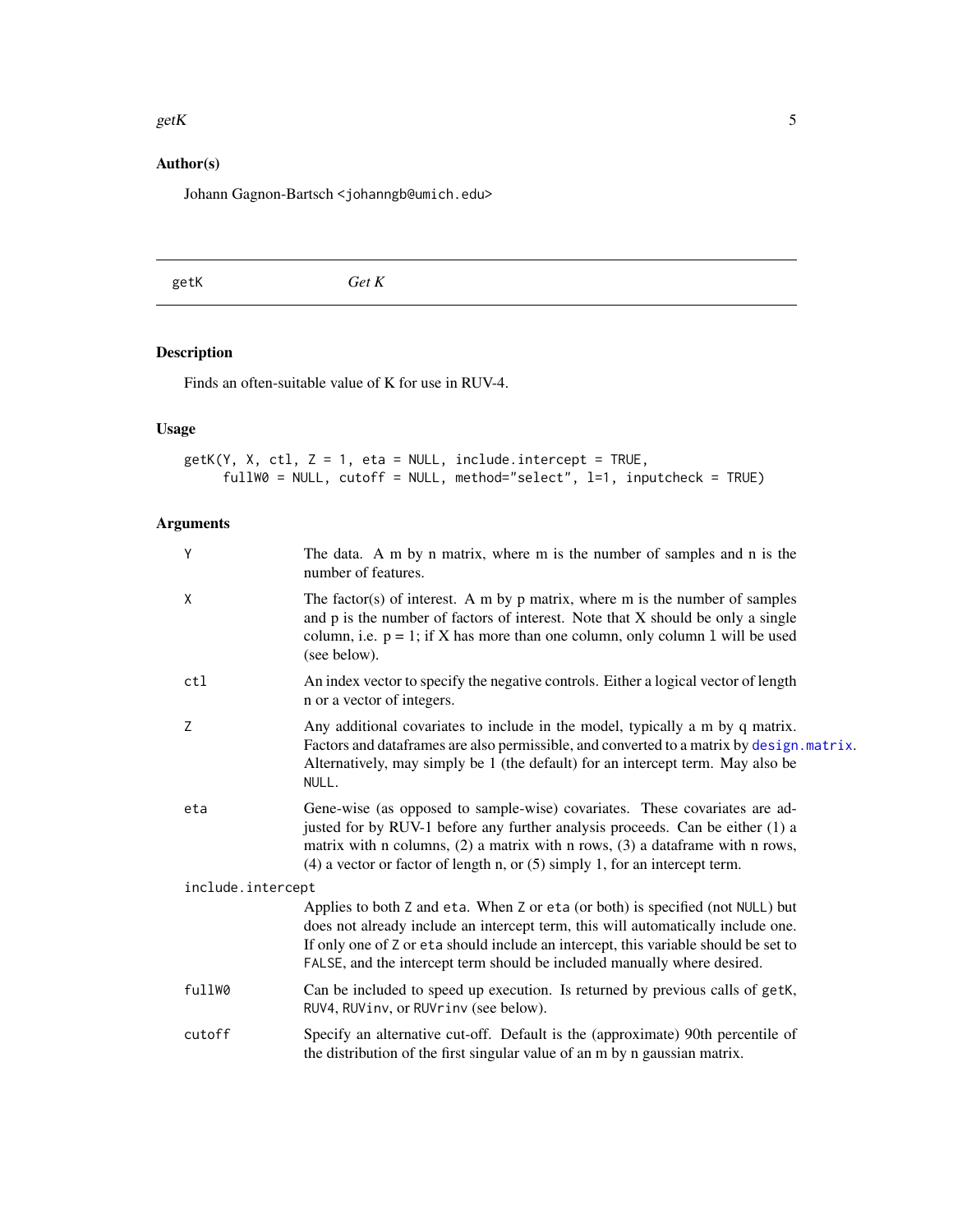<span id="page-5-0"></span>

| method     | Can be set to either leave1out, fast, or select. leave1out is the preferred<br>method but may be slow, fast is an approximate method that is faster but may<br>provide poor results if $n_c$ is not much larger than m, and select (the default)<br>tries to choose for you. |
|------------|------------------------------------------------------------------------------------------------------------------------------------------------------------------------------------------------------------------------------------------------------------------------------|
|            | Which column of $X$ to use in the get K algorithm.                                                                                                                                                                                                                           |
| inputcheck | Perform a basic sanity check on the inputs, and issue a warning if there is a<br>problem.                                                                                                                                                                                    |

#### Value

A list containing

| k          | the estimated value of k                              |
|------------|-------------------------------------------------------|
| cutoff     | The cutoff value used                                 |
| sizeratios | A measure of the relative sizes of the rows of alpha. |
| fullW0     | Can be used to speed up future calls of RUV4.         |

### Warning

This value of K will not be the best choice in all cases. Moreover, it will often be a poor choice of K for use with RUV2. See Gagnon-Bartsch and Speed (2012) for commentary on estimating k.

#### Author(s)

Johann Gagnon-Bartsch <johanngb@umich.edu>

#### References

Using control genes to correct for unwanted variation in microarray data. Gagnon-Bartsch and Speed, 2012. Available at: [http://biostatistics.oxfordjournals.org/content/13/3/539.full.](http://biostatistics.oxfordjournals.org/content/13/3/539.full)

Removing Unwanted Variation from High Dimensional Data with Negative Controls. Gagnon-Bartsch, Jacob, and Speed, 2013. Available at: [http://statistics.berkeley.edu/tech-reports/820.](http://statistics.berkeley.edu/tech-reports/820)

#### See Also

[RUV4](#page-16-1)

# Examples

```
## Create some simulated data
m = 50n = 10000
nc = 1000
p = 1k = 20ctl = rep(FALSE, n)
ctl[1:nc] = TRUE
X = matrix(c(rep(\theta, floor(m/2)), rep(1, ceiling(m/2))), m, p)beta = matrix(rnorm(p*n), p, n)
```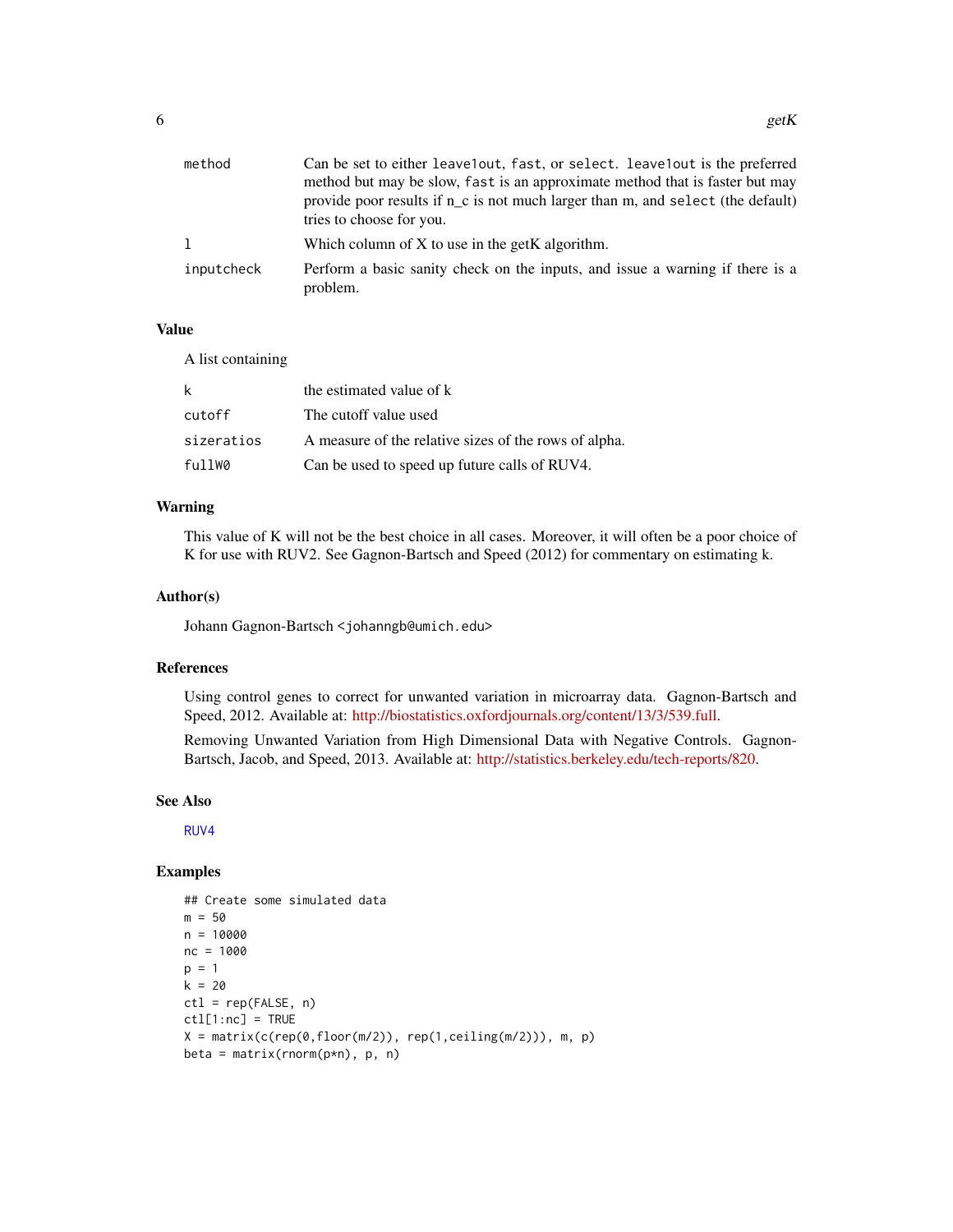# <span id="page-6-0"></span>get\_empirical\_variances 7

```
beta[,ct1] = 0W = matrix(rnorm(m*k), m, k)alpha = matrix(rnorm(k*n),k,n)epsilon = matrix(rnorm(m*n),m,n)
Y = X%*%beta + W%*%alpha + epsilon
## Run getK
temp = getK(Y, X, ctl)
K = temp$k
```
<span id="page-6-1"></span>get\_empirical\_variances

*Get empirical variances*

#### Description

This method implements the method of empirical variances as described in Gagnon-Bartsch, Jacob, and Speed (2013). This function is normally called from the function [variance\\_adjust](#page-39-1), and is not normally intended for stand-alone use.

#### Usage

```
get_empirical_variances(sigma2, betahat, bin = 10,
                        rescaleconst = NULL)
```
# Arguments

| sigma2       | Estimates of sigma <sup>2</sup>                                                                                                                                                                                |
|--------------|----------------------------------------------------------------------------------------------------------------------------------------------------------------------------------------------------------------|
| betahat      | Estimates of beta                                                                                                                                                                                              |
| bin          | The bin size                                                                                                                                                                                                   |
| rescaleconst | The expected value of the average of the smallest bin $-1$ of bin independent<br>chi-square random variables. This can be specified to save computational time<br>(otherwise, it is calculated by simulation). |

#### Value

A vector of the empirical variances.

#### Author(s)

Johann Gagnon-Bartsch

#### References

Removing Unwanted Variation from High Dimensional Data with Negative Controls. Gagnon-Bartsch, Jacob, and Speed, 2013. Available at: [http://statistics.berkeley.edu/tech-reports/820.](http://statistics.berkeley.edu/tech-reports/820)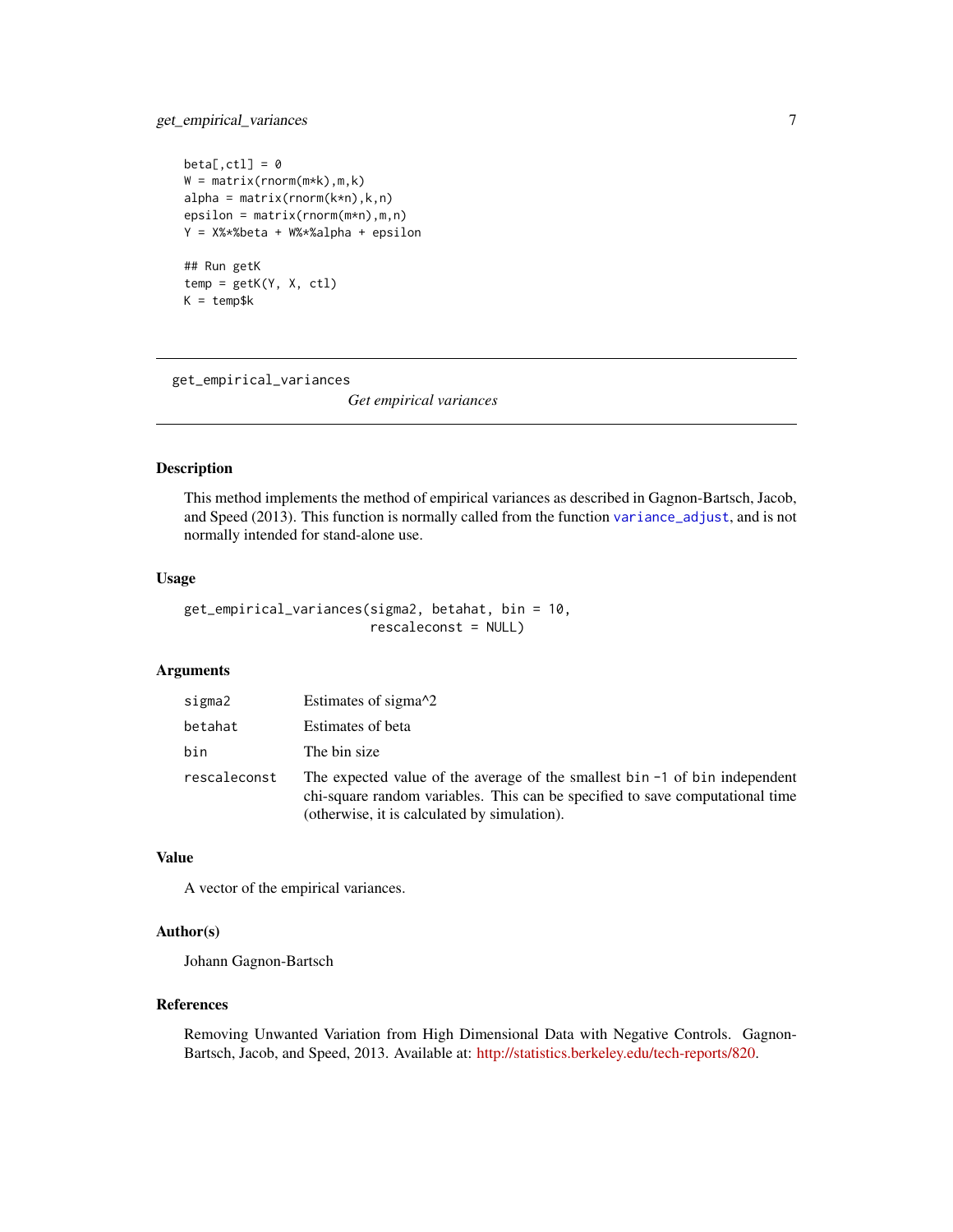# <span id="page-7-0"></span>See Also

[variance\\_adjust](#page-39-1)

google\_search *Google Search URL*

# Description

Converts a string to URL for a goolge search of that string.

# Usage

google\_search(a)

# Arguments

a A string.

#### Value

A string that is a URL.

inputcheck1 *Input Check One*

# Description

Performs a basic sanity check on the arguments passed to RUV-2, RUV-4, RUV-inv, and RUV-rinv.

# Usage

```
inputcheck1(Y, X, Z, ctl, check.na=TRUE)
```

| Y        | The data. A m by n matrix, where m is the number of samples and n is the<br>number of features.                                                  |
|----------|--------------------------------------------------------------------------------------------------------------------------------------------------|
| $\times$ | The factor(s) of interest. A m by p matrix, where m is the number of samples<br>and p is the number of factors of interest. Very often $p = 1$ . |
| 7        | Any additional covariates to include in the model. Either a m by q matrix of<br>covariates, or simply 1 (the default) for an intercept term.     |
| ctl      | The negative controls. A logical vector of length n.                                                                                             |
| check.na | Whether to check for missing values.                                                                                                             |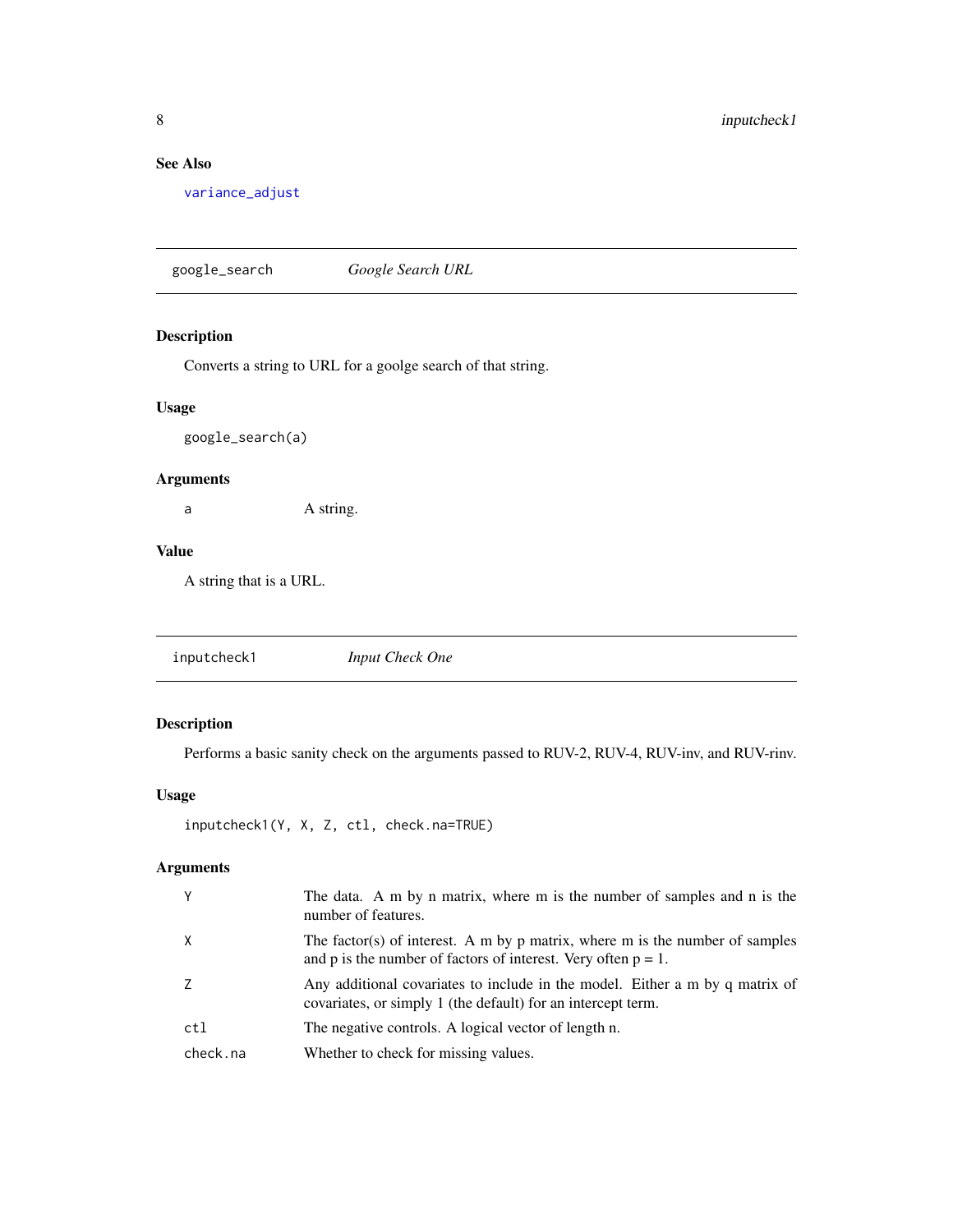#### <span id="page-8-0"></span>invvar 9

# Value

Returns NULL. The function is only called to check for problems in the arguments and to issue warnings if any problems are found.

#### See Also

[RUV2](#page-13-1), [RUV4](#page-16-1), [RUVinv](#page-21-1), [RUVrinv](#page-23-1)

<span id="page-8-1"></span>invvar *Inverse Method Variances*

# Description

Estimate the features' variances using the inverse method. This function is usually called from [RUVinv](#page-21-1) and not normally intended for stand-alone use.

#### Usage

 $invvar(Y, ct1, XZ = NULL, etc = NULL, lambda = NULL,$  $invsvd = NULL$ 

# Arguments

| Y      | The data. A m by n matrix, where m is the number of samples and n is the<br>number of features.                                                                     |
|--------|---------------------------------------------------------------------------------------------------------------------------------------------------------------------|
| ctl    | The negative controls. A logical vector of length n.                                                                                                                |
| XZ     | A m by $(p + q)$ matrix containing both the factor(s) of interest $(X)$ and known<br>covariates $(Z)$ .                                                             |
| eta    | Gene-wise (as opposed to sample-wise) covariates. These covariates are ad-<br>justed for by RUV-1 before any further analysis proceeds. A matrix with n<br>columns. |
| lambda | Ridge parameter. If specified, the ridged inverse method will be used.                                                                                              |
| invsvd | Can be included to speed up execution. Generally used when calling invvar<br>many times with different values of lambda.                                            |

# Value

A list containing

| sigma2 | Estimates of the features' variances. A vector of length n. |
|--------|-------------------------------------------------------------|
| df     | The "effective degrees of freedom"                          |
| invsvd | Can be used to speed up future calls of inver.              |

# Author(s)

Johann Gagnon-Bartsch <johanngb@umich.edu>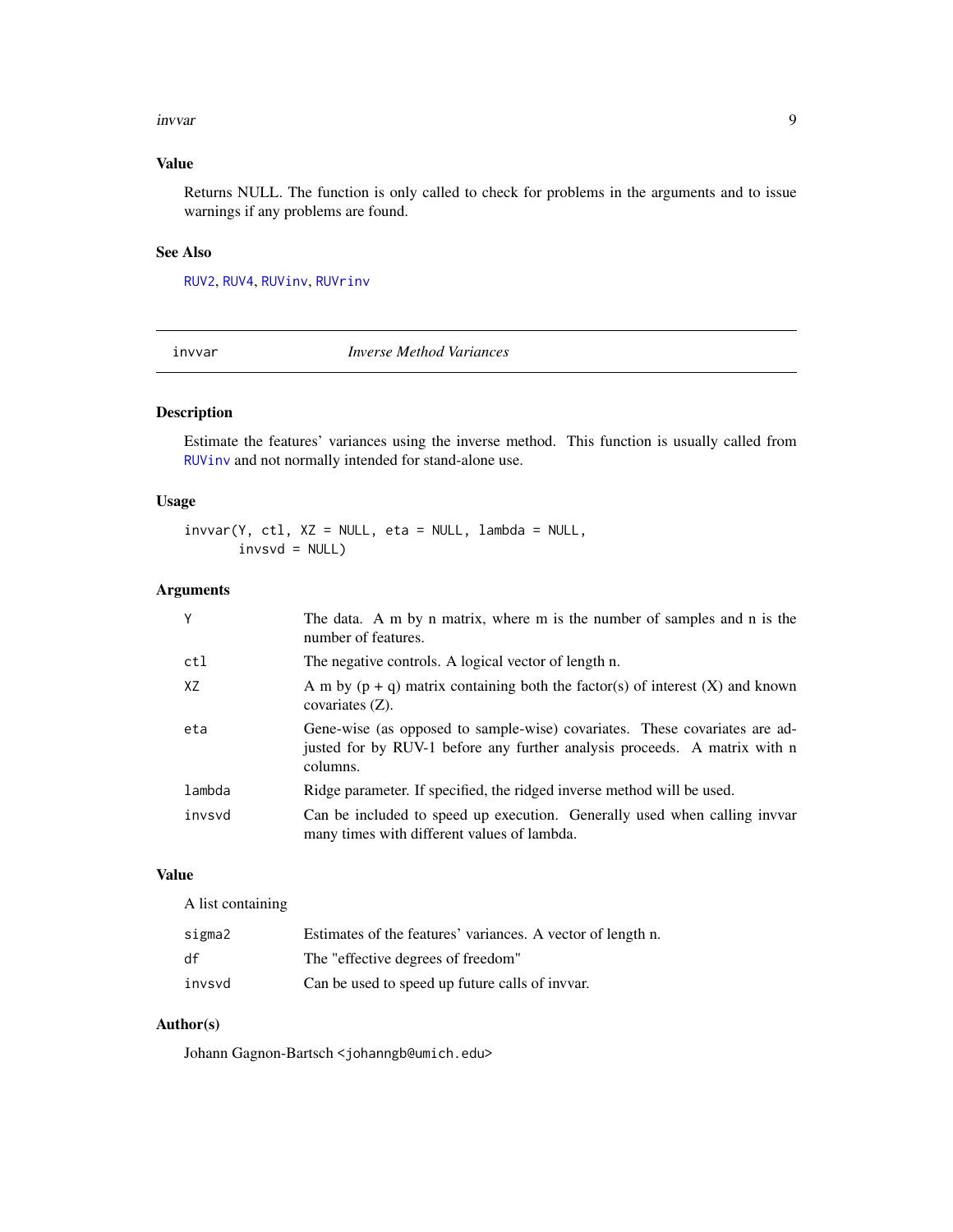# <span id="page-9-0"></span>References

Removing Unwanted Variation from High Dimensional Data with Negative Controls. Gagnon-Bartsch, Jacob, and Speed, 2013. Available at: [http://statistics.berkeley.edu/tech-reports/820.](http://statistics.berkeley.edu/tech-reports/820)

# See Also

[RUVinv](#page-21-1), [RUVrinv](#page-23-1)

projectionplotvariables

*Projection Plot Variables*

# Description

Calculates the variables necessary to produce a projection plot.

# Usage

```
projectionplotvariables(Y, X, W)
```
# Arguments

|   | The data. A m by n matrix, where m is the number of samples and n is the<br>number of features. |
|---|-------------------------------------------------------------------------------------------------|
| X | A m by p matrix containing the factor(s) of interest.                                           |
| W | A m by k matrix containing the estimated unwanted factors.                                      |

#### Details

Typically intended for internal use, and called after adjustment for known covariates (Z).

#### Value

A list containing

| byx                 | Regression coefficients from regressing Y on X. |
|---------------------|-------------------------------------------------|
| bwx                 | Regression coefficients from regressing W on X. |
| projectionplotalpha |                                                 |
|                     | A reparameterization of alpha.                  |
| projectionplotW     |                                                 |
|                     | A reparameterization of W.                      |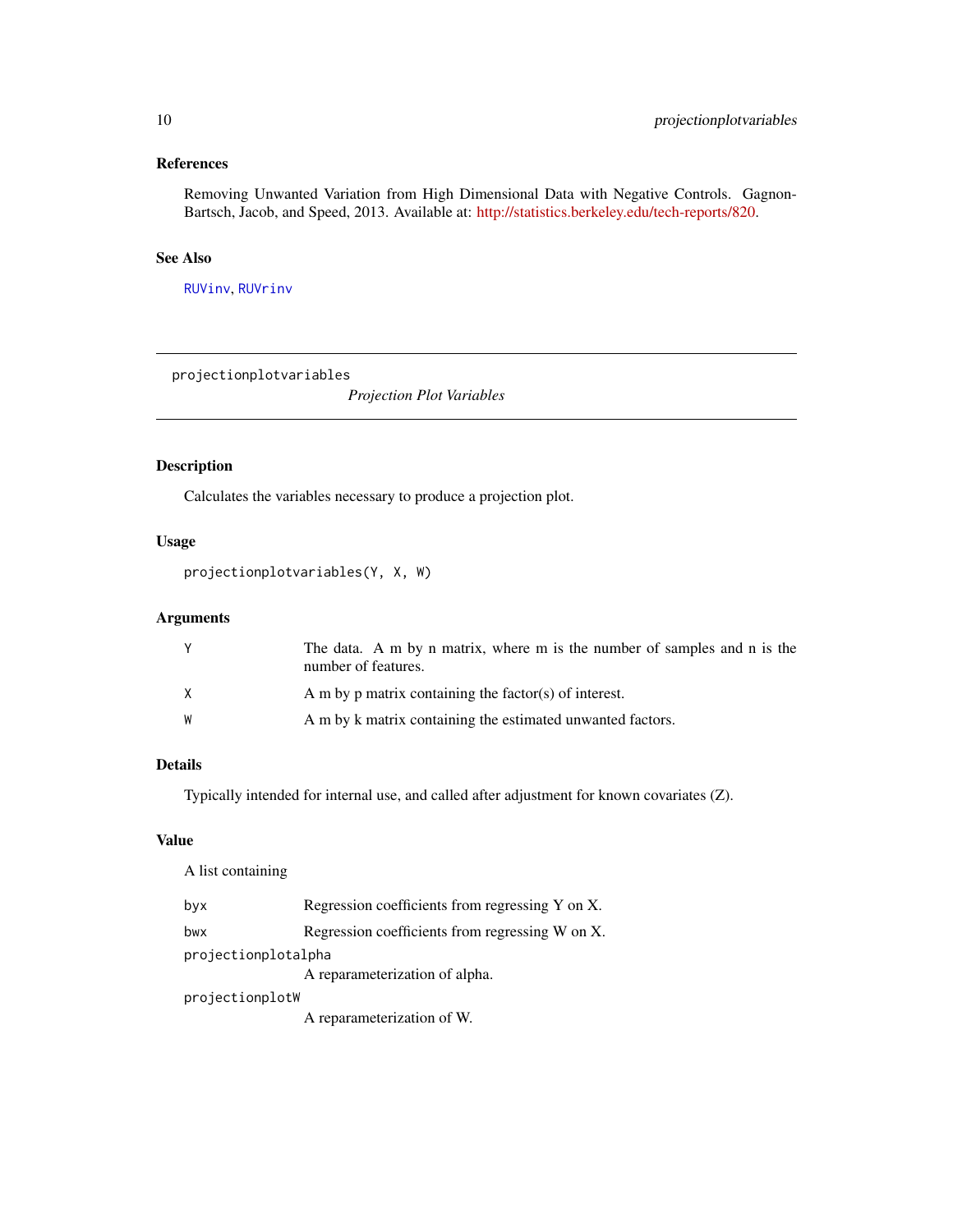<span id="page-10-0"></span>

#### Description

Estimate the features' variances using a stochastic version of the inverse method. This function is usually called from [RUVinv](#page-21-1) and not normally intended for stand-alone use.

#### Usage

randinvvar(Y, ctl, XZ = NULL, eta = NULL, lambda = NULL,  $iterN = 1e+05$ 

# Arguments

| Y      | The data. A m by n matrix, where m is the number of samples and n is the<br>number of features.                                                                     |
|--------|---------------------------------------------------------------------------------------------------------------------------------------------------------------------|
| ctl    | The negative controls. A logical vector of length n.                                                                                                                |
| XZ     | A m by $(p + q)$ matrix containing both the factor(s) of interest (X) and known<br>covariates $(Z)$ .                                                               |
| eta    | Gene-wise (as opposed to sample-wise) covariates. These covariates are ad-<br>justed for by RUV-1 before any further analysis proceeds. A matrix with n<br>columns. |
| lambda | Ridge parameter. If specified, the ridged inverse method will be used.                                                                                              |
| iterN  | The number of random "factors of interest" to generate.                                                                                                             |

#### Value

A list containing

| sigma2 | Estimates of the features' variances. A vector of length n. |
|--------|-------------------------------------------------------------|
| df     | The "effective degrees of freedom"                          |

# Author(s)

Johann Gagnon-Bartsch <johanngb@umich.edu>

#### References

Removing Unwanted Variation from High Dimensional Data with Negative Controls. Gagnon-Bartsch, Jacob, and Speed, 2013. Available at: [http://statistics.berkeley.edu/tech-reports/820.](http://statistics.berkeley.edu/tech-reports/820)

#### See Also

[RUVinv](#page-21-1), [RUVrinv](#page-23-1), [invvar](#page-8-1)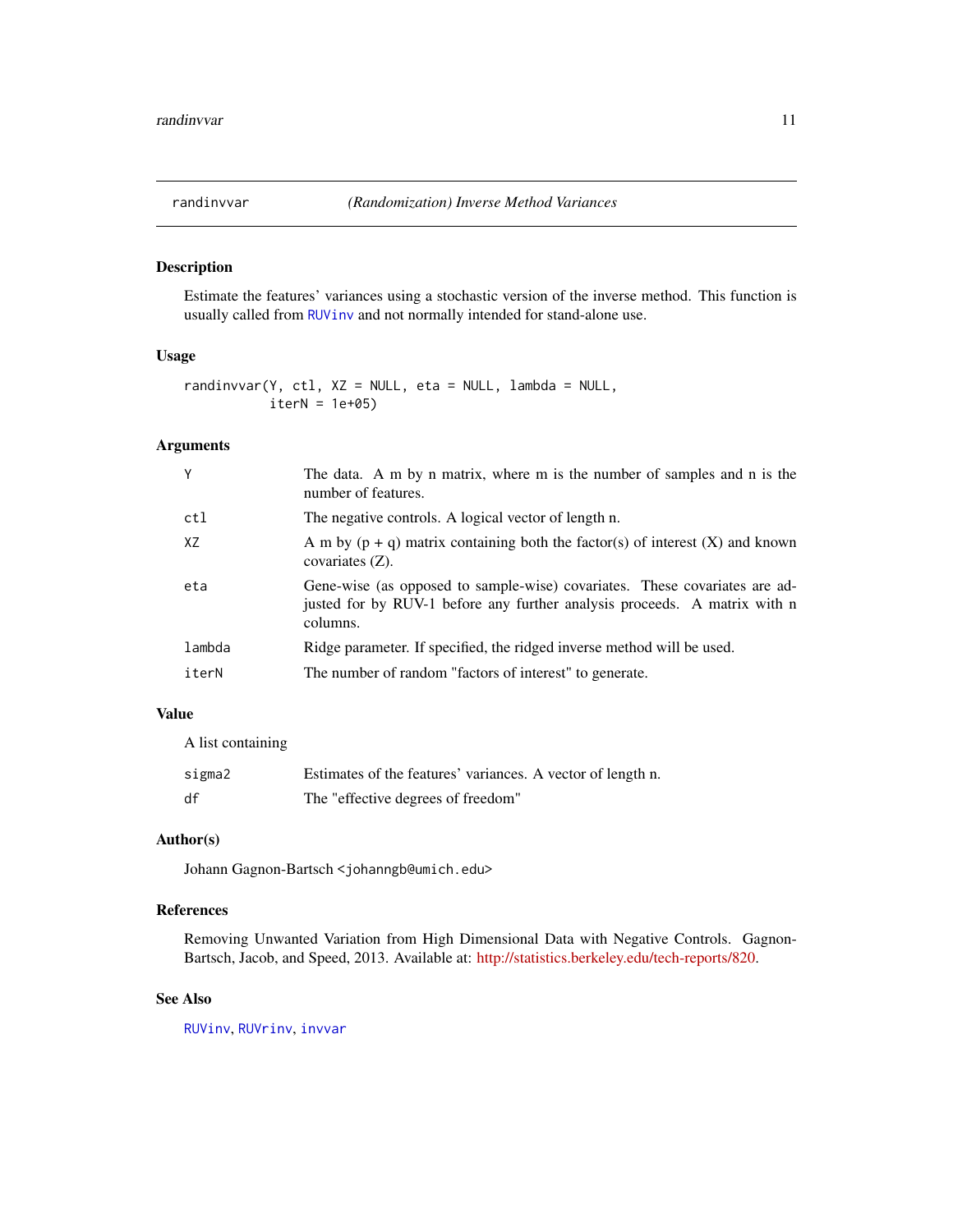<span id="page-11-1"></span><span id="page-11-0"></span>replicate.matrix *Replicate (Mapping) Matrix*

# Description

For use with [RUVIII](#page-19-1), generates a mapping matrix that describes the replicate structure.

# Usage

replicate.matrix(a, burst=NULL, return.factor=FALSE, name="M", sep="\_", burstsep = "\_")

| a             | An object that describes the replicate structure. Can be a vector, matrix, factor,<br>or dataframe. If a vector, it is converted to a factor. If a factor, each level of the<br>factor is taken to represent a set of replicates. If a matrix: First it is determined<br>whether it is already a mapping matrix; if so, the matrix is returned unchanged;<br>if not, the matrix is converted to a dataframe. If a dataframe: Each column is<br>converted to a factor. A new factor is then created with levels for every possible<br>combination of factor levels in the dataframe. For example, if the dataframe con-<br>tains two factors, patientID and sampleDate, the new factor will have a unique<br>level for each (observed) combination of patientID and sampleDate. Thus ob-<br>servations will be considered replicates if they have identical values for BOTH<br>patientID and sampleDate. |
|---------------|---------------------------------------------------------------------------------------------------------------------------------------------------------------------------------------------------------------------------------------------------------------------------------------------------------------------------------------------------------------------------------------------------------------------------------------------------------------------------------------------------------------------------------------------------------------------------------------------------------------------------------------------------------------------------------------------------------------------------------------------------------------------------------------------------------------------------------------------------------------------------------------------------------|
| burst         | A character vector, containing the names of factor levels to be "burst." When<br>a factor level is burst, the corresponding observations are no longer replicates;<br>they become singletons.                                                                                                                                                                                                                                                                                                                                                                                                                                                                                                                                                                                                                                                                                                           |
| return.factor | Return a factor instead of the mapping matrix. This may be useful in two sit-<br>uations: (1) When the input is a mapping matrix, and it is desired to convert<br>it back to a factor; (2) When making repeated calls to replicate.matrix in<br>order to define the replicates in several steps. Example of (2): Suppose there are<br>4 patients and 3 sample dates. We wish to designate as replicates observations<br>that have the same patient ID and sample date, but only for the first two sample<br>dates; none of the observations in the third sample date should be considered<br>replicates. We would first call replicate.matrix using only the sampleDate<br>factor, bursting the third level, and returning another factor. We would then call<br>replicate.matrix again, this time with a dataframe containing patientID and<br>the bursted sampleDate. See below for example code.     |
| name          | Name of the mapping matrix. Used to name columns that aren't already named<br>(e.g. M1, M2, etc.)                                                                                                                                                                                                                                                                                                                                                                                                                                                                                                                                                                                                                                                                                                                                                                                                       |
| sep           | Text separating the level names of different factors when they are combined.                                                                                                                                                                                                                                                                                                                                                                                                                                                                                                                                                                                                                                                                                                                                                                                                                            |
| burstsep      | Text appended to factor level names when bursting a factor. This text is then<br>followed by a number. Example: if the factor level to be burst is "June29",<br>and burstsep is the default value of "_", then the new levels will be "June29_1",<br>"June29_2", etc.                                                                                                                                                                                                                                                                                                                                                                                                                                                                                                                                                                                                                                   |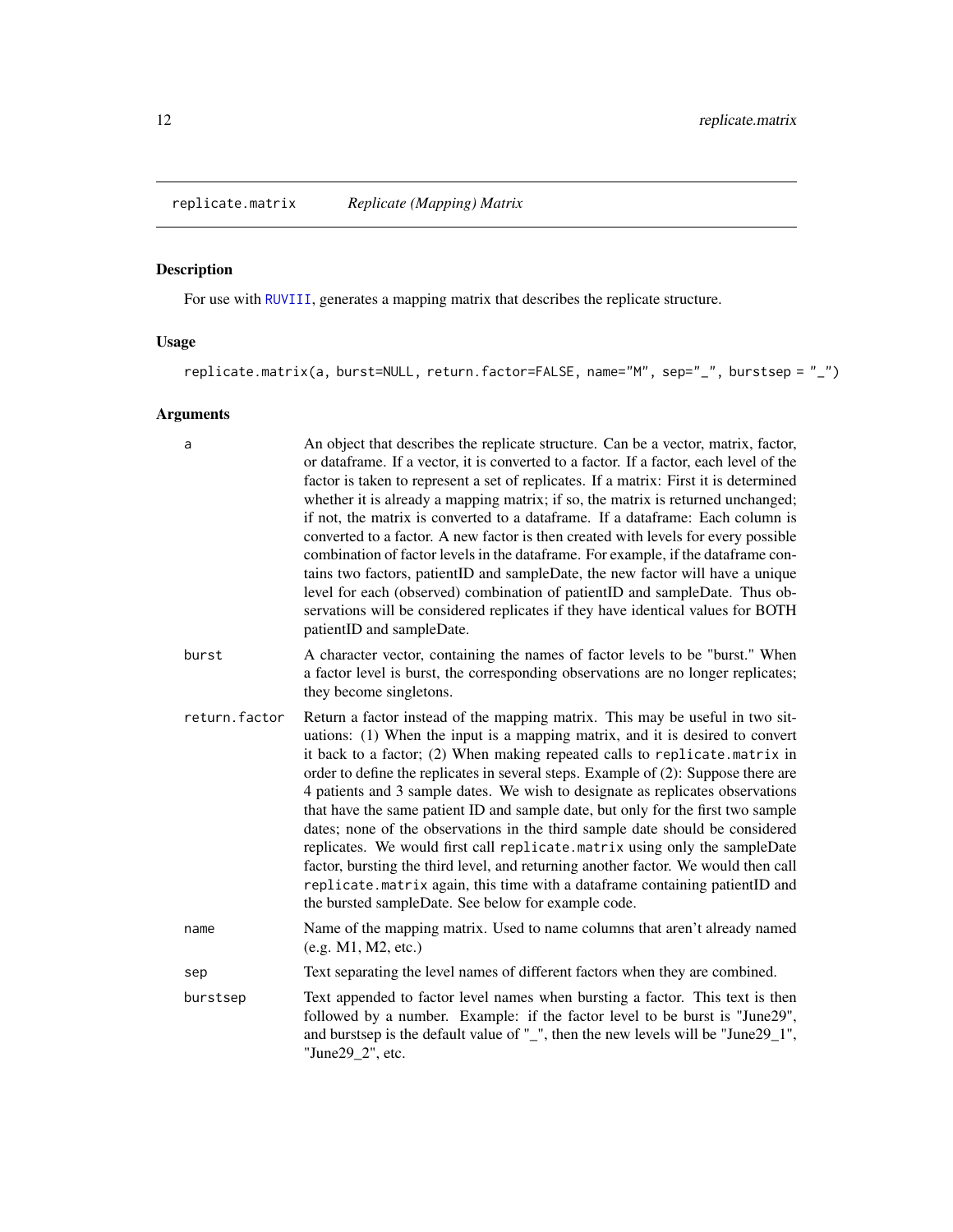#### <span id="page-12-0"></span>residop and the state of the state of the state of the state of the state of the state of the state of the state of the state of the state of the state of the state of the state of the state of the state of the state of th

#### Value

A matrix or a factor, depending on the value of return.factor.

#### Warning

Be sure to change the default values of sep and burstsep if there is any risk of factor level naming conflicts (e.g. if existing factors already have level names like "patient\_1", "patient\_2", etc.

# Author(s)

Johann Gagnon-Bartsch <johanngb@umich.edu>

# See Also

[RUVIII](#page-19-1)

# Examples

```
# Define patientID and sampleDate
patientID = paste("patient", rep(1:4, each=6), sep="")
#print(patientID)
sampleDate = paste("June", rep(c(12, 17, 29), 8), sep="")
#print(sampleDate)
# Create a mapping matrix, where every unique
# patientID / sampleDate combination define a set of replicates
M = replicate.matrix(data.frame(patientID, sampleDate))
#print(M)
# Convert M back to a factor
M = replicate.matrix(M, return.factor=TRUE)
#print(M)
# Create a factor for sampleDate, but burst the third date
temp = replicate.matrix(sampleDate, burst="June29", return.factor=TRUE)
#print(temp)
# Create a mapping matrix as described above in the description of return.factor
M = replicate.matrix(data.frame(temp, patientID))
#print(M)
```
residop *Residual Operator*

#### Description

Applies the residual operator of a matrix B to a matrix A.

#### Usage

residop(A, B)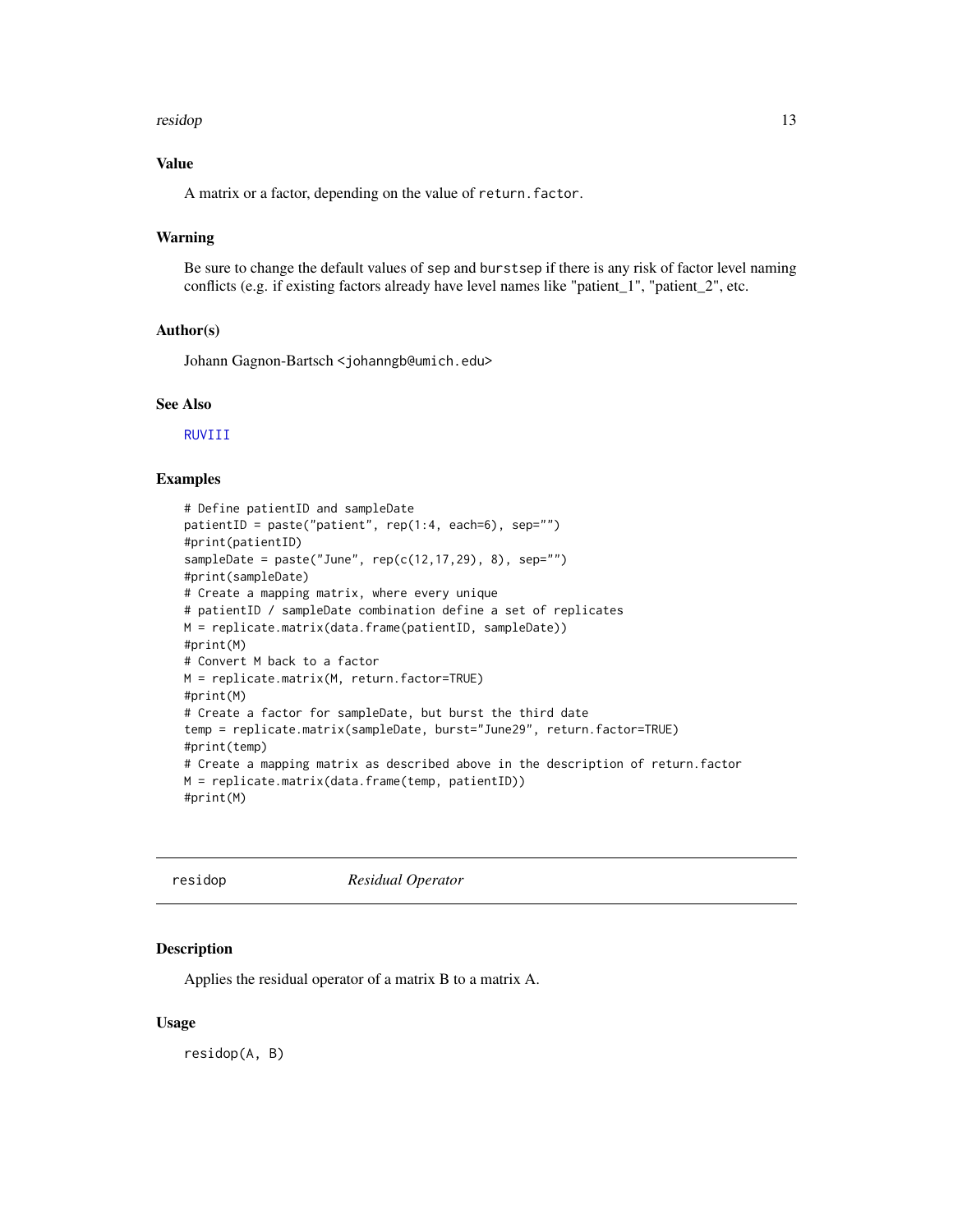<span id="page-13-0"></span>

|     | A matrix with m rows.       |
|-----|-----------------------------|
| - R | Another matrix with m rows. |

# Details

The columns of B must be linearly independent.

# Value

The matrix A after projection into the orthogonal complement of the column space of B.

<span id="page-13-1"></span>RUV2 *Remove Unwanted Variation, 2-step*

# Description

The RUV-2 algorithm. Estimates and adjusts for unwanted variation using negative controls.

#### Usage

RUV2(Y, X, ctl, k, Z=1, eta=NULL, include.intercept=TRUE, fullW=NULL, svdyc=NULL, do\_projectionplot=TRUE, inputcheck=TRUE)

| Y   | The data. A m by n matrix, where m is the number of samples and n is the<br>number of features.                                                                                                                                                                                                                                      |
|-----|--------------------------------------------------------------------------------------------------------------------------------------------------------------------------------------------------------------------------------------------------------------------------------------------------------------------------------------|
| X   | The factor(s) of interest. A m by p matrix, where m is the number of samples and<br>p is the number of factors of interest. Very often $p = 1$ . Factors and data frames<br>are also permissible, and converted to a matrix by design. matrix.                                                                                       |
| ctl | An index vector to specify the negative controls. Either a logical vector of length<br>n or a vector of integers.                                                                                                                                                                                                                    |
| k   | The number of unwanted factors to use. Can be 0.                                                                                                                                                                                                                                                                                     |
| Z   | Any additional covariates to include in the model, typically a m by q matrix.<br>Factors and data frames are also permissible, and converted to a matrix by design. matrix.<br>Alternatively, may simply be 1 (the default) for an intercept term. May also be<br>NULL.                                                              |
| eta | Gene-wise (as opposed to sample-wise) covariates. These covariates are ad-<br>justed for by RUV-1 before any further analysis proceeds. Can be either (1) a<br>matrix with n columns, $(2)$ a matrix with n rows, $(3)$ a data frame with n rows,<br>$(4)$ a vector or factor of length n, or $(5)$ simply 1, for an intercept term. |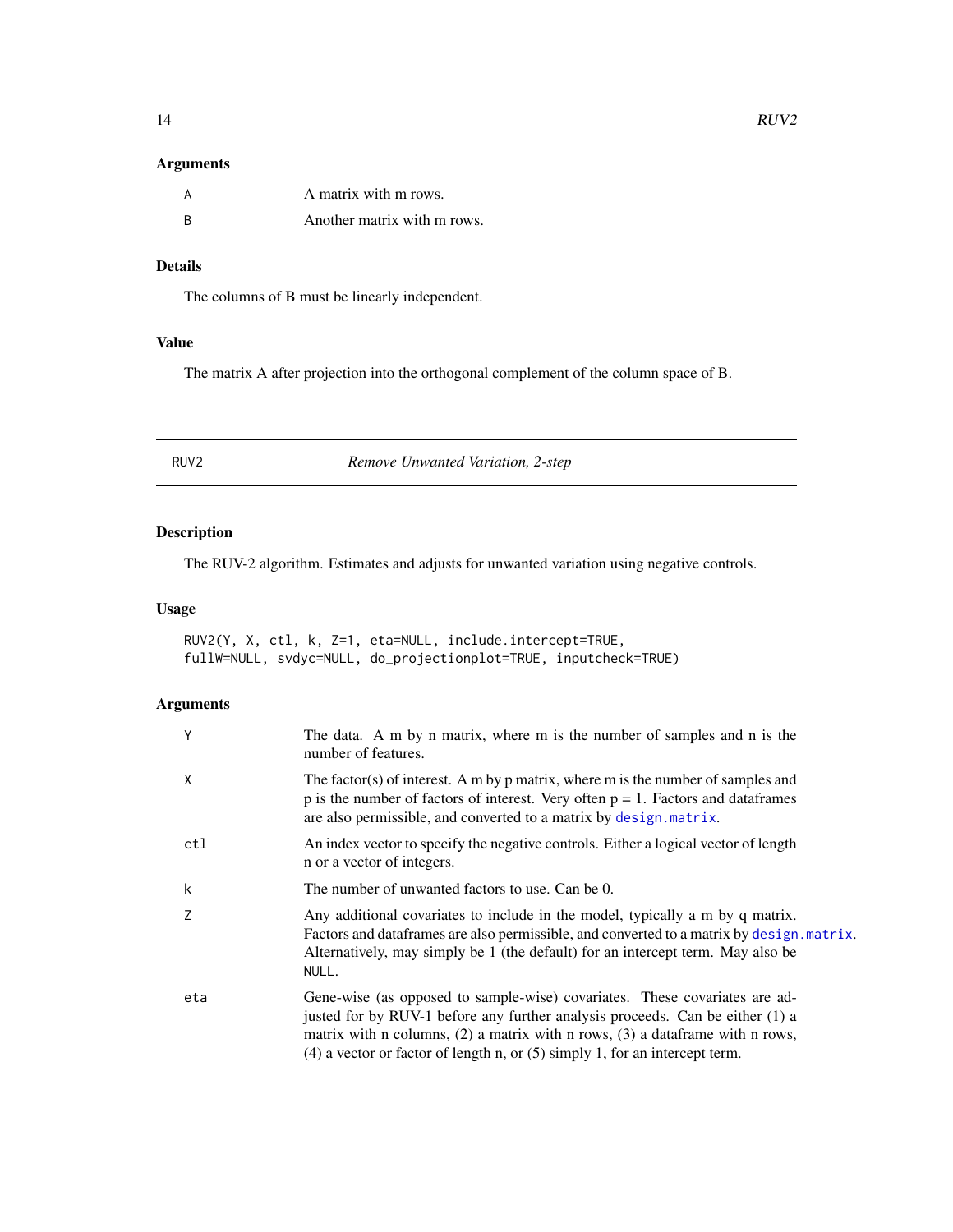#### $RUV2$  15

# include.intercept

|                   | Applies to both Z and eta. When Z or eta (or both) is specified (not NULL) but<br>does not already include an intercept term, this will automatically include one.<br>If only one of Z or eta should include an intercept, this variable should be set to<br>FALSE, and the intercept term should be included manually where desired. |  |
|-------------------|---------------------------------------------------------------------------------------------------------------------------------------------------------------------------------------------------------------------------------------------------------------------------------------------------------------------------------------|--|
| fullW             | Can be included to speed up execution. Is returned by previous calls of RUV2<br>(see below).                                                                                                                                                                                                                                          |  |
| svdvc             | Can be included to speed up execution. For internal use; please use full w in-<br>stead.                                                                                                                                                                                                                                              |  |
| do_projectionplot |                                                                                                                                                                                                                                                                                                                                       |  |
|                   | Calculate the quantities necessary to generate a projection plot.                                                                                                                                                                                                                                                                     |  |
| inputcheck        | Perform a basic sanity check on the inputs, and issue a warning if there is a<br>problem.                                                                                                                                                                                                                                             |  |

# Details

Implements the RUV-2 algorithm as described in Gagnon-Bartsch and Speed (2012), using the SVD as the factor analysis routine. Unwanted factors W are estimated using control genes. Y is then regressed on the variables X, Z, and W.

# Value

A list containing

| betahat    | The estimated coefficients of the factor(s) of interest. A $p$ by n matrix.                                                   |
|------------|-------------------------------------------------------------------------------------------------------------------------------|
| sigma2     | Estimates of the features' variances. A vector of length n.                                                                   |
| t          | t statistics for the factor(s) of interest. A $p$ by n matrix.                                                                |
| p          | P-values for the factor(s) of interest. A $p$ by $n$ matrix.                                                                  |
| Fstats     | F statistics for testing all of the factors in X simultaneously.                                                              |
| Fpvals     | P-values for testing all of the factors in X simultaneously.                                                                  |
| multiplier | The constant by which sigma2 must be multiplied in order get an estimate of<br>the variance of betahat                        |
| df         | The number of residual degrees of freedom.                                                                                    |
| W          | The estimated unwanted factors.                                                                                               |
| alpha      | The estimated coefficients of W.                                                                                              |
| byx        | The coefficients in a regression of Y on X (after both Y and X have been "ad-<br>justed" for Z). Useful for projection plots. |
| bwx        | The coefficients in a regression of W on X (after X has been "adjusted" for $Z$ ).<br>Useful for projection plots.            |
| Χ          | X. Included for reference.                                                                                                    |
| k          | k. Included for reference.                                                                                                    |
| ctl        | ct1. Included for reference.                                                                                                  |
| Z          | Z. Included for reference.                                                                                                    |
| eta        | eta. Included for reference.                                                                                                  |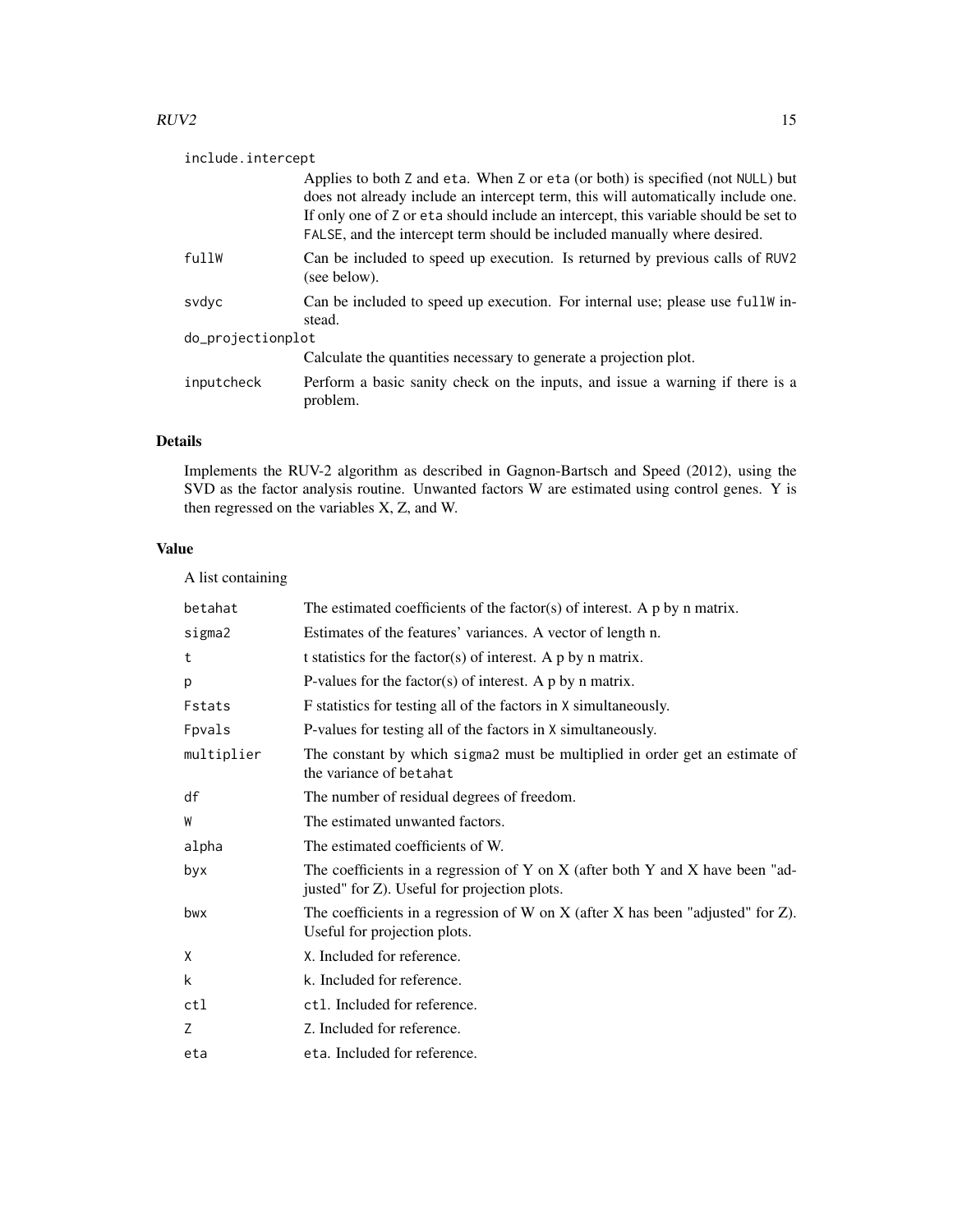<span id="page-15-0"></span>

| projectionplotW<br>A reparameterization of W useful for projection plots. |
|---------------------------------------------------------------------------|
|                                                                           |
|                                                                           |
| projectionplotalpha                                                       |
| A reparameterization of alpha useful for projection plots.                |
| include.intercept                                                         |
| include.intercept. Included for reference.                                |
| method<br>Character variable with value "RUV2". Included for reference.   |

#### Note

Additional resources can be found at [http://www-personal.umich.edu/~johanngb/ruv/.](http://www-personal.umich.edu/~johanngb/ruv/)

#### Author(s)

Johann Gagnon-Bartsch <johanngb@umich.edu>

#### References

Using control genes to correct for unwanted variation in microarray data. Gagnon-Bartsch and Speed, 2012. Available at: [http://biostatistics.oxfordjournals.org/content/13/3/539.full.](http://biostatistics.oxfordjournals.org/content/13/3/539.full)

Removing Unwanted Variation from High Dimensional Data with Negative Controls. Gagnon-Bartsch, Jacob, and Speed, 2013. Available at: [http://statistics.berkeley.edu/tech-reports/820.](http://statistics.berkeley.edu/tech-reports/820)

#### See Also

[RUV4](#page-16-1), [RUVinv](#page-21-1), [RUVrinv](#page-23-1), [variance\\_adjust](#page-39-1)

#### Examples

```
## Create some simulated data
m = 50n = 10000
nc = 1000
p = 1k = 20ctl = rep(FALSE, n)ctl[1:nc] = TRUEX = matrix(c(rep(\theta, floor(m/2)), rep(1, ceiling(m/2))), m, p)beta = matrix(rnorm(p*n), p, n)beta[,ct1] = 0W = matrix(rnorm(m*k), m, k)alpha = matrix(rnorm(k*n),k,n)epsilon = matrix(rnorm(m*n),m,n)
Y = X%*%beta + W%*%alpha + epsilon
## Run RUV-2
fit = RUV2(Y, X, ct1, k)## Get adjusted variances and p-values
fit = variance_adjust(fit)
```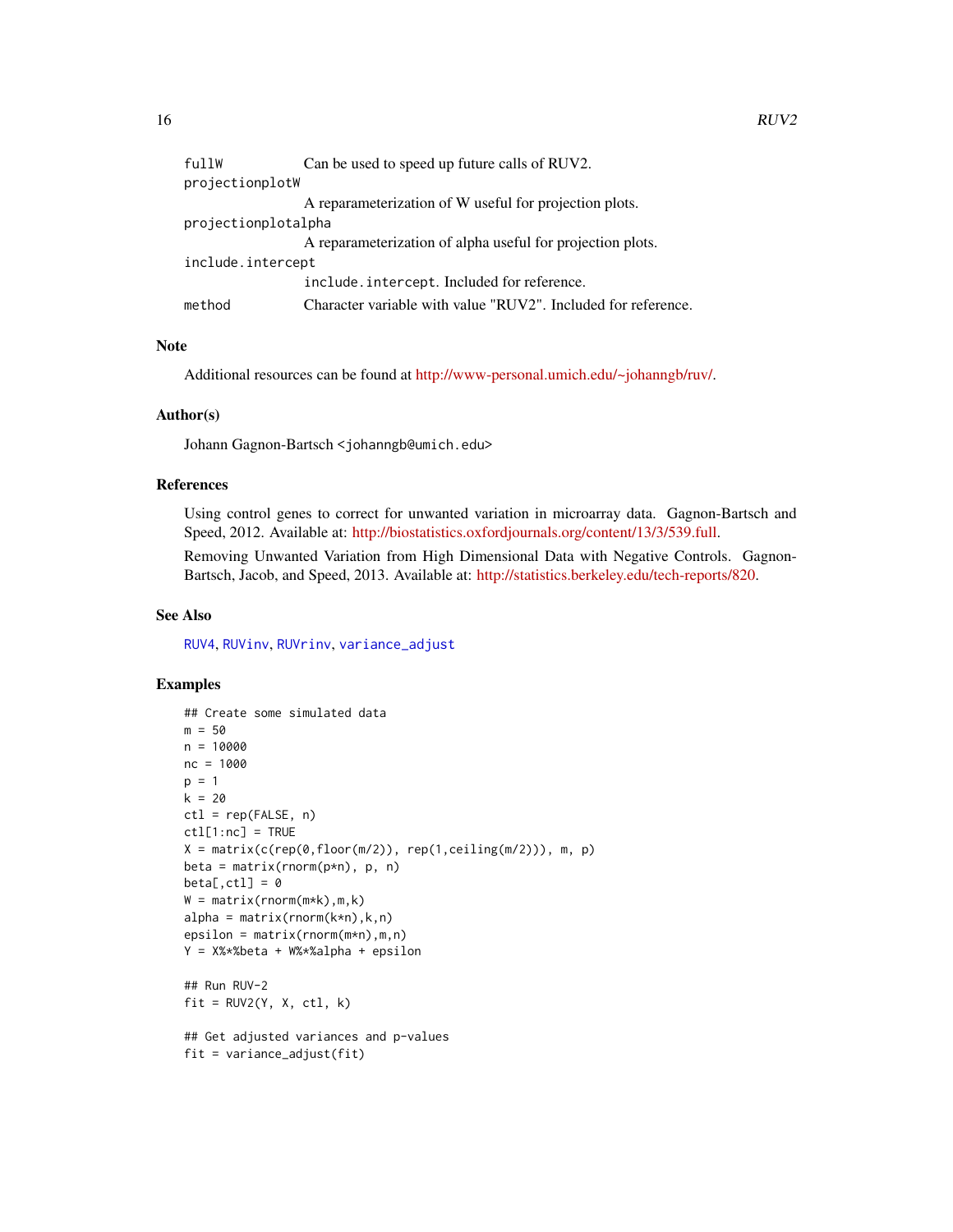# Description

The RUV-4 algorithm. Estimates and adjusts for unwanted variation using negative controls.

#### Usage

```
RUV4(Y, X, ctl, k, Z = 1, eta = NULL, include.intercept=TRUE,
fullW0=NULL, inputcheck=TRUE)
```
#### Arguments

| Y                 | The data. A m by n matrix, where m is the number of samples and n is the<br>number of features.                                                                                                                                                                                                                                       |
|-------------------|---------------------------------------------------------------------------------------------------------------------------------------------------------------------------------------------------------------------------------------------------------------------------------------------------------------------------------------|
| X                 | The factor(s) of interest. A m by $p$ matrix, where m is the number of samples and<br>$p$ is the number of factors of interest. Very often $p = 1$ . Factors and data frames<br>are also permissible, and converted to a matrix by design. matrix.                                                                                    |
| ctl               | An index vector to specify the negative controls. Either a logical vector of length<br>n or a vector of integers.                                                                                                                                                                                                                     |
| k                 | The number of unwanted factors to use. Can be 0.                                                                                                                                                                                                                                                                                      |
| Z                 | Any additional covariates to include in the model, typically a m by q matrix.<br>Factors and dataframes are also permissible, and converted to a matrix by design. matrix.<br>Alternatively, may simply be 1 (the default) for an intercept term. May also be<br>NULL.                                                                |
| eta               | Gene-wise (as opposed to sample-wise) covariates. These covariates are ad-<br>justed for by RUV-1 before any further analysis proceeds. Can be either (1) a<br>matrix with n columns, $(2)$ a matrix with n rows, $(3)$ a dataframe with n rows,<br>$(4)$ a vector or factor of length n, or $(5)$ simply 1, for an intercept term.   |
| include.intercept |                                                                                                                                                                                                                                                                                                                                       |
|                   | Applies to both Z and eta. When Z or eta (or both) is specified (not NULL) but<br>does not already include an intercept term, this will automatically include one.<br>If only one of Z or eta should include an intercept, this variable should be set to<br>FALSE, and the intercept term should be included manually where desired. |
| fullW0            | Can be included to speed up execution. Is returned by previous calls of RUV4,<br>RUVinv, or RUVrinv (see below).                                                                                                                                                                                                                      |
| inputcheck        | Perform a basic sanity check on the inputs, and issue a warning if there is a<br>problem.                                                                                                                                                                                                                                             |
|                   |                                                                                                                                                                                                                                                                                                                                       |

#### Details

Implements the RUV-4 algorithm as described in Gagnon-Bartsch, Jacob, and Speed (2013), using the SVD as the factor analysis routine. Unwanted factors W are estimated using control genes. Y is then regressed on the variables X, Z, and W.

<span id="page-16-1"></span><span id="page-16-0"></span>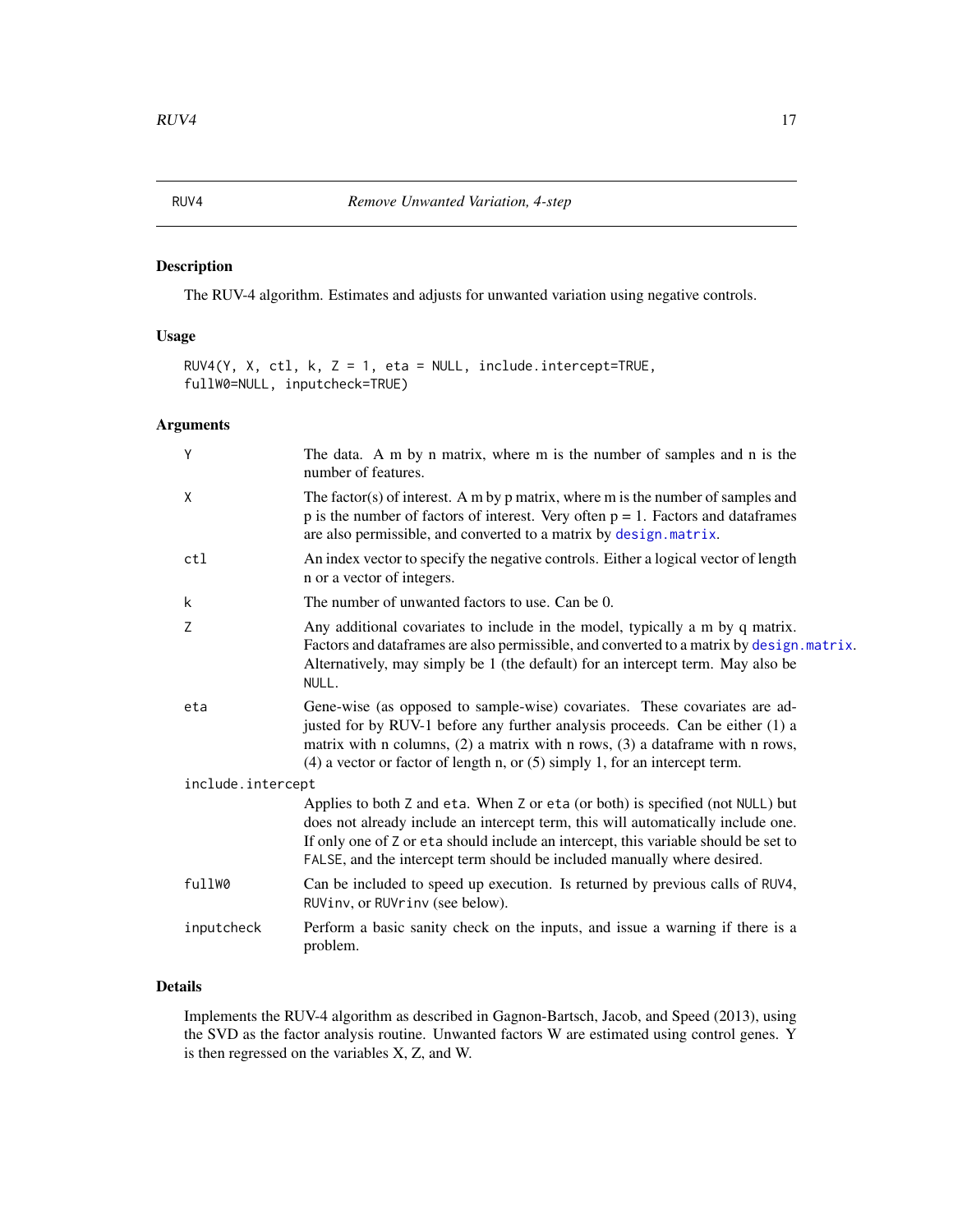# Value

A list containing

| betahat           | The estimated coefficients of the factor(s) of interest. A $p$ by n matrix.                                                   |
|-------------------|-------------------------------------------------------------------------------------------------------------------------------|
| sigma2            | Estimates of the features' variances. A vector of length n.                                                                   |
| t                 | t statistics for the factor(s) of interest. A $p$ by n matrix.                                                                |
| p                 | P-values for the factor(s) of interest. A $p$ by n matrix.                                                                    |
| Fstats            | F statistics for testing all of the factors in X simultaneously.                                                              |
| Fpvals            | P-values for testing all of the factors in X simultaneously.                                                                  |
| multiplier        | The constant by which sigmal must be multiplied in order get an estimate of<br>the variance of betahat                        |
| df                | The number of residual degrees of freedom.                                                                                    |
| W                 | The estimated unwanted factors.                                                                                               |
| alpha             | The estimated coefficients of W.                                                                                              |
| byx               | The coefficients in a regression of Y on X (after both Y and X have been "ad-<br>justed" for Z). Useful for projection plots. |
| bwx               | The coefficients in a regression of W on X (after X has been "adjusted" for $Z$ ).<br>Useful for projection plots.            |
| X                 | X. Included for reference.                                                                                                    |
| k                 | k. Included for reference.                                                                                                    |
| ct1               | ctl. Included for reference.                                                                                                  |
| Z                 | Z. Included for reference.                                                                                                    |
| eta               | eta. Included for reference.                                                                                                  |
| fullW0            | Can be used to speed up future calls of RUV4.                                                                                 |
| include.intercept |                                                                                                                               |
|                   | include.intercept. Included for reference.                                                                                    |
| method            | Character variable with value "RUV4". Included for reference.                                                                 |

#### Note

Additional resources can be found at [http://www-personal.umich.edu/~johanngb/ruv/.](http://www-personal.umich.edu/~johanngb/ruv/)

#### Author(s)

Johann Gagnon-Bartsch <johanngb@umich.edu>

#### References

Using control genes to correct for unwanted variation in microarray data. Gagnon-Bartsch and Speed, 2012. Available at: [http://biostatistics.oxfordjournals.org/content/13/3/539.full.](http://biostatistics.oxfordjournals.org/content/13/3/539.full)

Removing Unwanted Variation from High Dimensional Data with Negative Controls. Gagnon-Bartsch, Jacob, and Speed, 2013. Available at: [http://statistics.berkeley.edu/tech-reports/820.](http://statistics.berkeley.edu/tech-reports/820)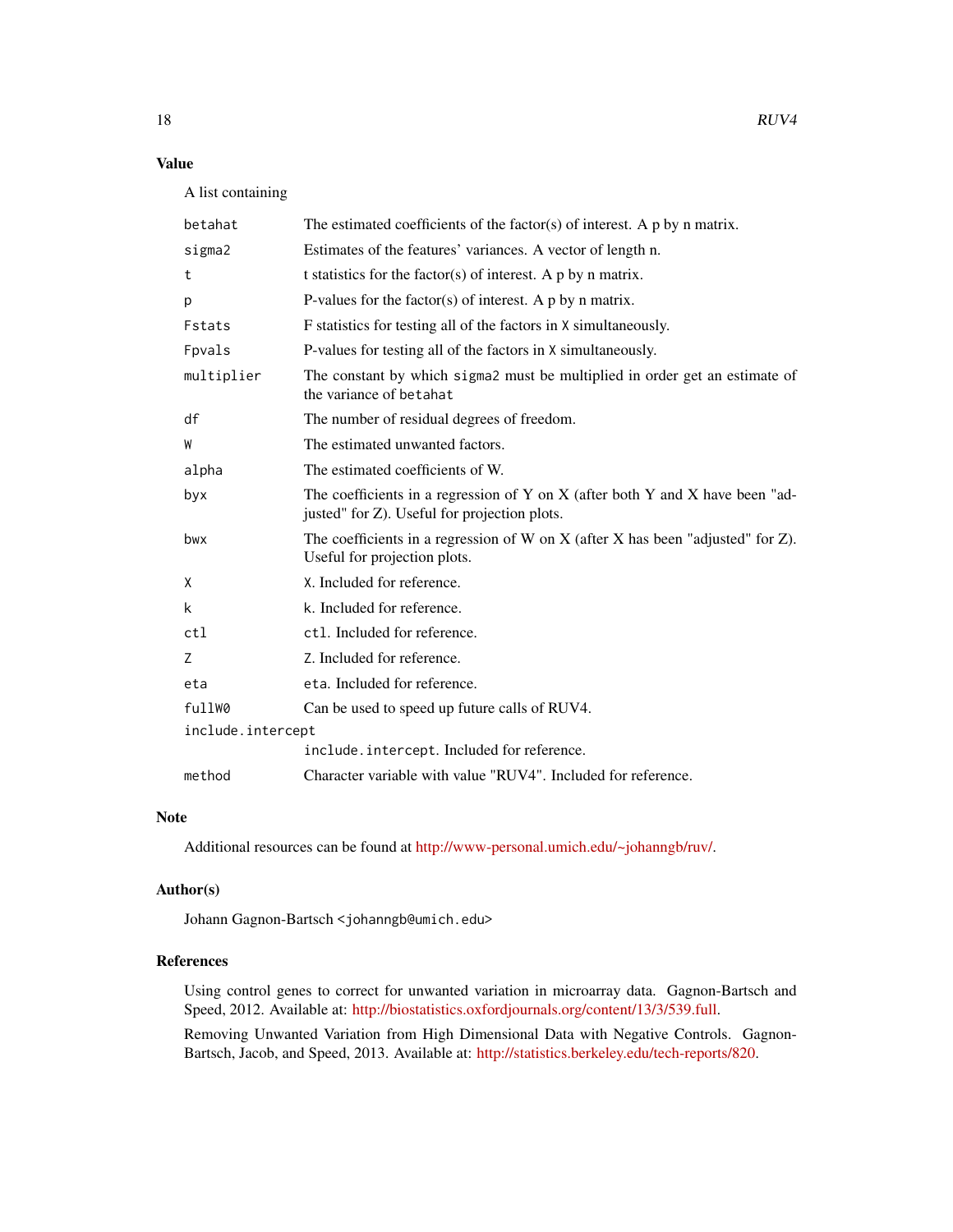#### <span id="page-18-0"></span> $RUVI$  and  $19$

# See Also

[RUV2](#page-13-1), [RUVinv](#page-21-1), [RUVrinv](#page-23-1), [variance\\_adjust](#page-39-1)

#### Examples

```
## Create some simulated data
m = 50n = 10000
nc = 1000
p = 1k = 20ctl = rep(FALSE, n)ctl[1:nc] = TRUEX = matrix(c(rep(\theta, floor(m/2)), rep(1, ceiling(m/2))), m, p)beta = matrix(rnorm(p*n), p, n)beta[,ct1] = 0W = matrix(rnorm(m*k), m, k)alpha = matrix(rnorm(k*n),k,n)epsilon = matrix(rnorm(m*n),m,n)
Y = X%*%beta + W%*%alpha + epsilon
## Run RUV-4
fit = RUV4(Y, X, ct1, k)## Get adjusted variances and p-values
```

```
fit = variance_adjust(fit)
```
<span id="page-18-1"></span>RUVI *RUV-I*

#### Description

The RUV-I algorithm. Generally used as a preprocessing step to RUV-2, RUV-4, RUV-inv, RUVrinv, or RUVIII. RUV1 is an alias of (identical to) RUVI.

#### Usage

```
RUVI(Y, eta, ctl, include.intercept = TRUE)
RUV1(Y, eta, ctl, include.intercept = TRUE)
```
#### Arguments

|                   | The data. A m by n matrix, where m is the number of samples and n is the<br>number of features. |
|-------------------|-------------------------------------------------------------------------------------------------|
| eta               | Gene-wise (as opposed to sample-wise) covariates. A matrix with n columns.                      |
| ctl               | The negative controls. A logical vector of length n.                                            |
| include.intercept |                                                                                                 |
|                   | Add on intercept to me to eta if it does not include one clusedy.                               |

Add an intercept term to eta if it does not include one already.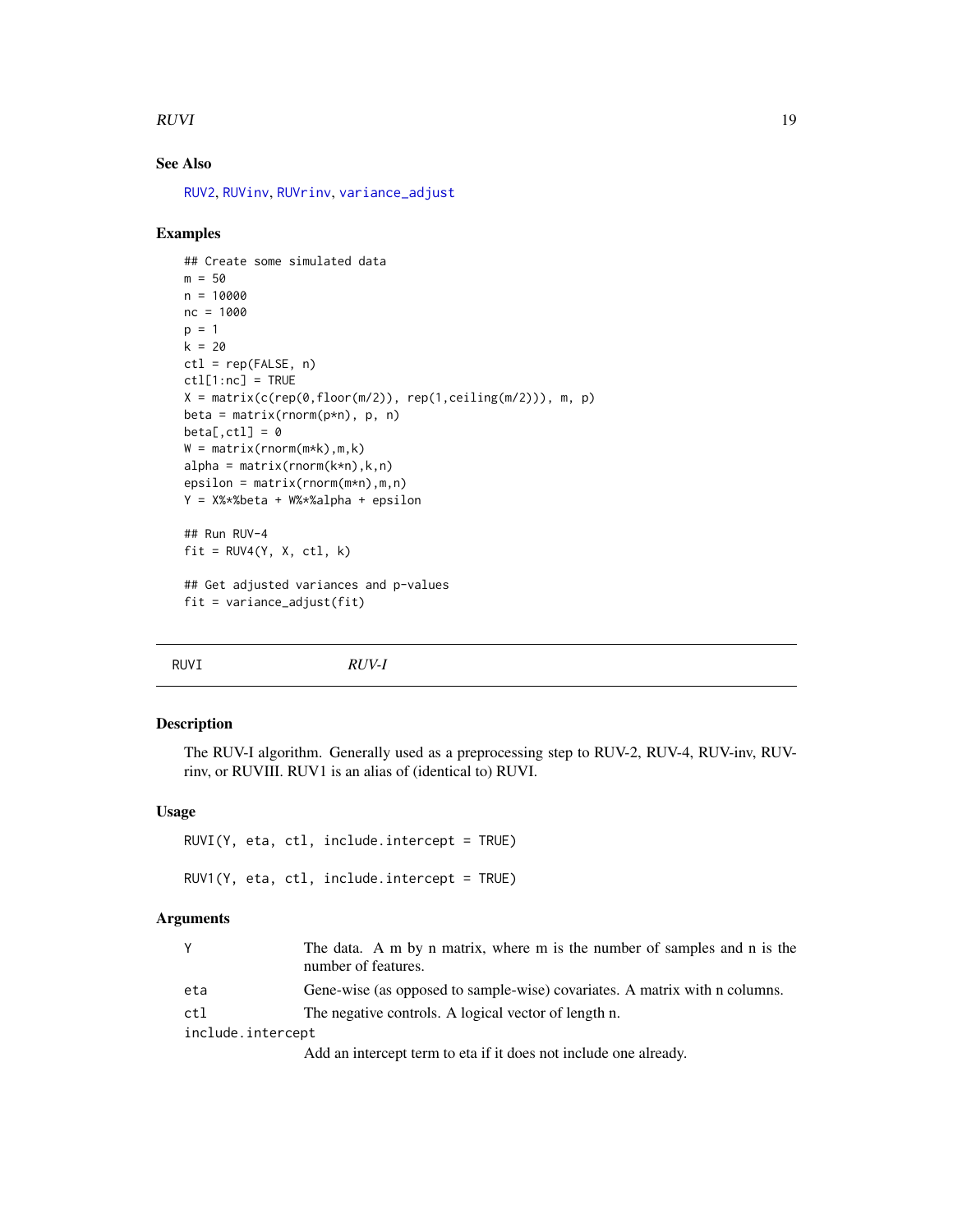#### <span id="page-19-0"></span>Details

Implements the RUV-I algorithm as described in Gagnon-Bartsch, Jacob, and Speed (2013). Most often this algorithm is not used directly, but rather is called from RUV-2, RUV-4, RUV-inv, or RUV-rinv. Note that RUV1 and RUVI are two different names for the same (identical) function.

#### Value

An adjusted data matrix (i.e., an adjusted Y)

#### Author(s)

Johann Gagnon-Bartsch <johanngb@umich.edu>

#### References

Using control genes to correct for unwanted variation in microarray data. Gagnon-Bartsch and Speed, 2012. Available at: [http://biostatistics.oxfordjournals.org/content/13/3/539.full.](http://biostatistics.oxfordjournals.org/content/13/3/539.full)

Removing Unwanted Variation from High Dimensional Data with Negative Controls. Gagnon-Bartsch, Jacob, and Speed, 2013. Available at: [http://statistics.berkeley.edu/tech-reports/820.](http://statistics.berkeley.edu/tech-reports/820)

#### See Also

[RUV2](#page-13-1), [RUV4](#page-16-1), [RUVinv](#page-21-1), [RUVrinv](#page-23-1), [RUVIII](#page-19-1)

<span id="page-19-1"></span>RUVIII *RUV-III*

#### Description

Globally adjust data matrix using both negative controls and replicates.

#### Usage

```
RUVIII(Y, M, ctl, k = NULL, eta = NULL, include.intercept = TRUE,
      average = FALSE, fullalpha = NULL, return.info = FALSE, inputcheck = TRUE)
```

| Y | The data. A m by n matrix, where m is the number of observations and n is the<br>number of features.                                                                                                                                                                                                                                                                                                                                                                                                                                                                                                                                                                   |
|---|------------------------------------------------------------------------------------------------------------------------------------------------------------------------------------------------------------------------------------------------------------------------------------------------------------------------------------------------------------------------------------------------------------------------------------------------------------------------------------------------------------------------------------------------------------------------------------------------------------------------------------------------------------------------|
| M | The replicate structure. Represented internally as a mapping matrix. The map-<br>ping matrix has m rows (one for each observation), and each column represents<br>a set of replicates. The $(i, j)$ -th entry of the mapping matrix is 1 if the i-th obser-<br>vation is in replicate set j, and 0 otherwise. Each observation must be in exactly<br>one set of replicates (some replicate sets may contain only one observation), and<br>thus each row of M must sum to 1. M may be the mapping matrix itself. Alter-<br>natively, M may be a vector, factor, or dataframe, in which case it is converted to<br>the mapping matrix by the replicate. matrix function. |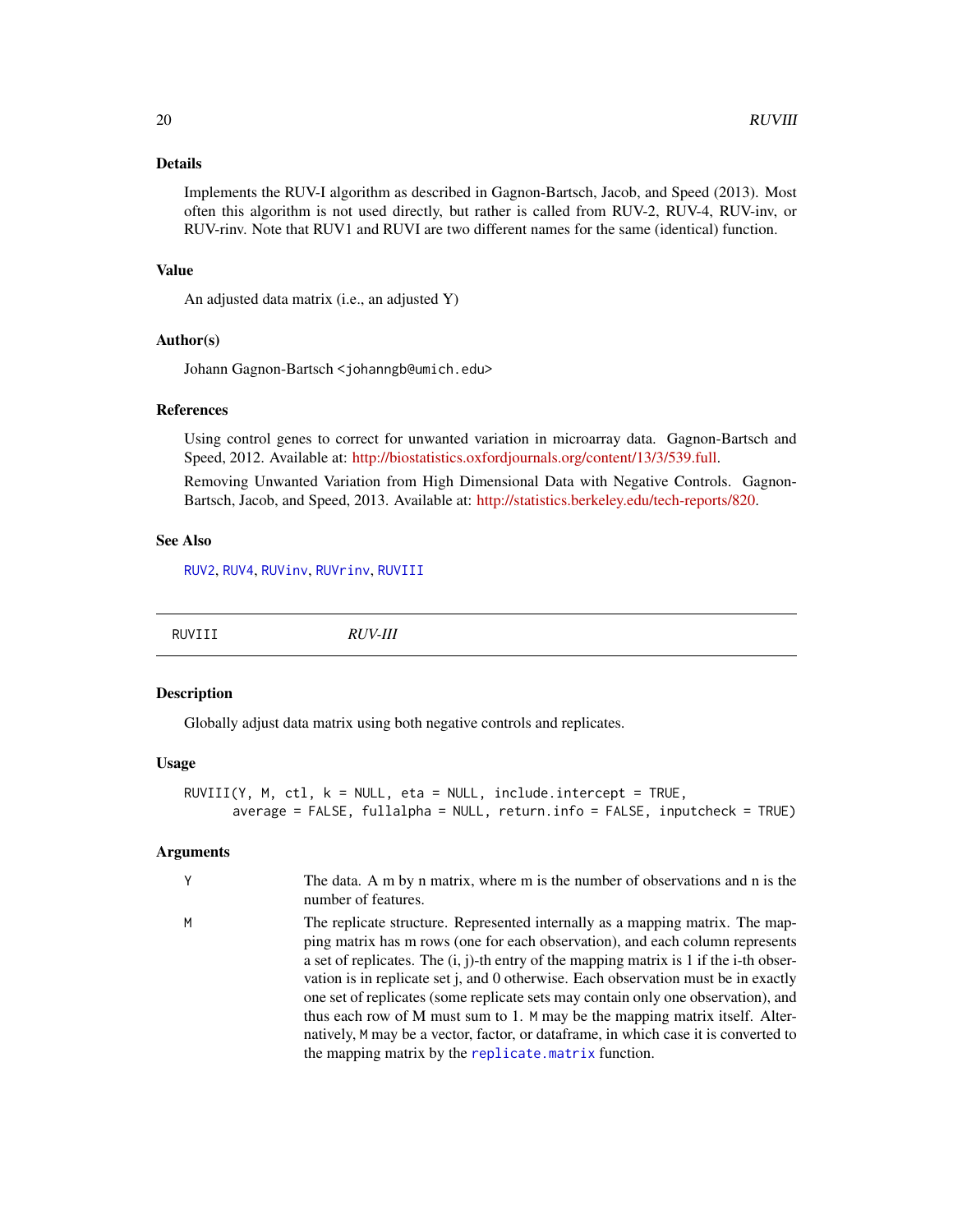| ctl               | An index vector to specify the negative controls. Either a logical vector of length<br>n or a vector of integers.                                                                                                                                                                                                                   |
|-------------------|-------------------------------------------------------------------------------------------------------------------------------------------------------------------------------------------------------------------------------------------------------------------------------------------------------------------------------------|
| k                 | The number of unwanted factors to use. Can be 0, in which case no adjustment<br>is made. Can also be NULL (the default value), in which case the maximum<br>possible value of k is used; note that in this case no singular value decomposition<br>is necessary and execution is faster.                                            |
| eta               | Gene-wise (as opposed to sample-wise) covariates. These covariates are ad-<br>justed for by RUV-1 before any further analysis proceeds. Can be either (1) a<br>matrix with n columns, $(2)$ a matrix with n rows, $(3)$ a dataframe with n rows,<br>$(4)$ a vector or factor of length n, or $(5)$ simply 1, for an intercept term. |
| include.intercept |                                                                                                                                                                                                                                                                                                                                     |
|                   | When eta is specified (not NULL) but does not already include an intercept term,<br>this will automatically include one.                                                                                                                                                                                                            |
| average           | Average replicates after adjustment.                                                                                                                                                                                                                                                                                                |
| fullalpha         | Can be included to speed up execution. Is returned by previous calls of RUVIII<br>(see below).                                                                                                                                                                                                                                      |
| return.info       | If FALSE, only the adjusted data matrix is returned. If TRUE, additional informa-<br>tion is returned (see below).                                                                                                                                                                                                                  |
| inputcheck        | Perform a basic sanity check on the inputs, and issue a warning if there is a<br>problem.                                                                                                                                                                                                                                           |

# Value

If codereturn.info is TRUE, a list is returned that contains:

| newY      | The adjusted data matrix.                             |
|-----------|-------------------------------------------------------|
| м         | The replicate mapping matrix. Included for reference. |
| fullalpha | Can be used to speed up future calls to RUVIII        |

Otherwise, if return.info is FALSE, only the adjusted data matrix is returned.

# Note

Additional resources can be found at [http://www-personal.umich.edu/~johanngb/ruv/.](http://www-personal.umich.edu/~johanngb/ruv/)

# Author(s)

Johann Gagnon-Bartsch <johanngb@umich.edu>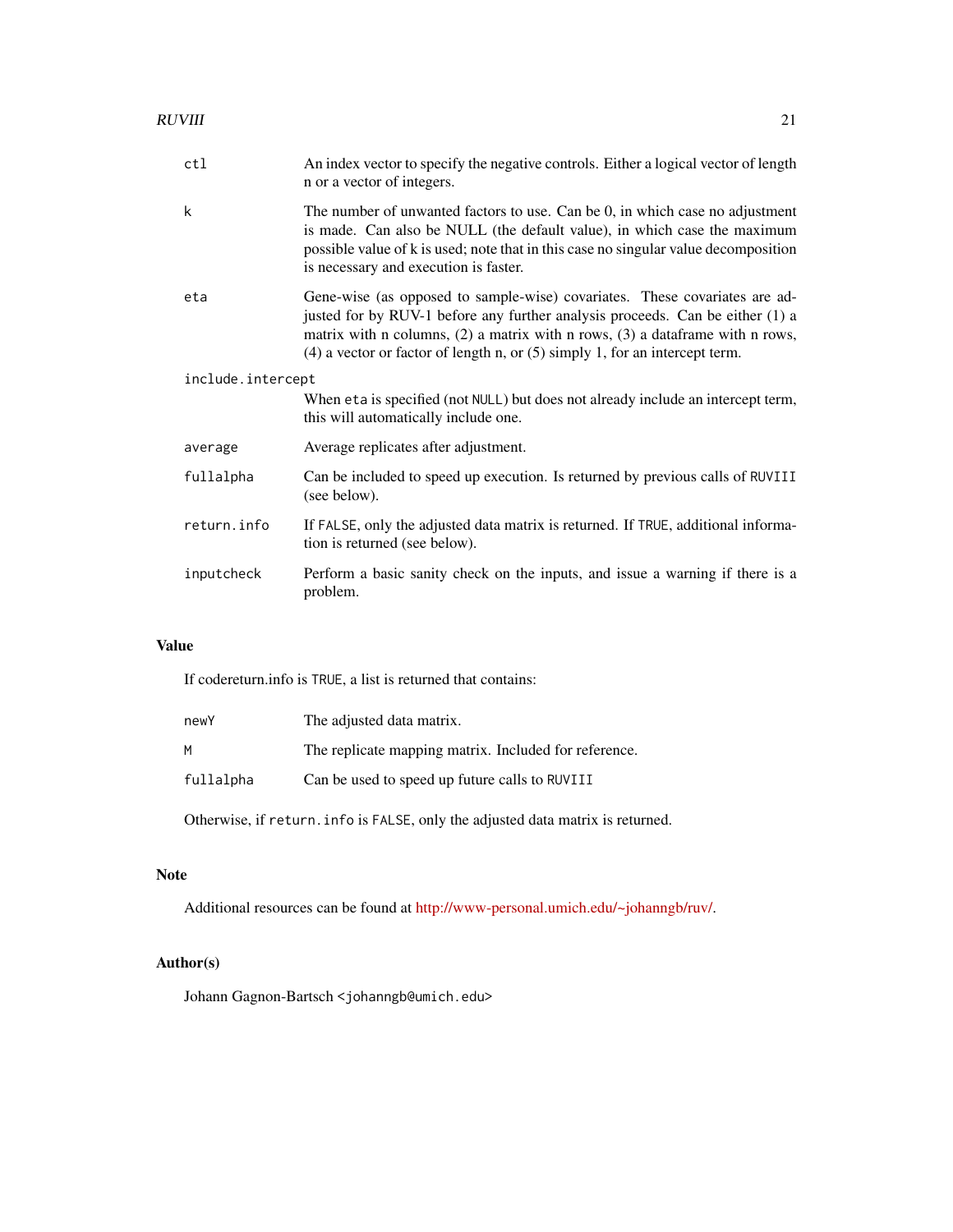# <span id="page-21-1"></span><span id="page-21-0"></span>Description

The RUV-inv algorithm. Estimates and adjusts for unwanted variation using negative controls.

# Usage

```
RUVinv(Y, X, ctl, Z=1, eta=NULL, include.intercept=TRUE,
       fullW0=NULL, invsvd=NULL, lambda=NULL,
       randomization=FALSE, iterN=100000, inputcheck=TRUE)
```

| Y                 | The data. A m by n matrix, where m is the number of samples and n is the<br>number of features.                                                                                                                                                                                                                                       |
|-------------------|---------------------------------------------------------------------------------------------------------------------------------------------------------------------------------------------------------------------------------------------------------------------------------------------------------------------------------------|
| X                 | The factor(s) of interest. A m by $p$ matrix, where m is the number of samples and<br>$p$ is the number of factors of interest. Very often $p = 1$ . Factors and data frames<br>are also permissible, and converted to a matrix by design. matrix.                                                                                    |
| ctl               | An index vector to specify the negative controls. Either a logical vector of length<br>n or a vector of integers.                                                                                                                                                                                                                     |
| Z                 | Any additional covariates to include in the model, typically a m by q matrix.<br>Factors and data frames are also permissible, and converted to a matrix by design. matrix.<br>Alternatively, may simply be 1 (the default) for an intercept term. May also be<br>NULL.                                                               |
| eta               | Gene-wise (as opposed to sample-wise) covariates. These covariates are ad-<br>justed for by RUV-1 before any further analysis proceeds. Can be either (1) a<br>matrix with n columns, $(2)$ a matrix with n rows, $(3)$ a dataframe with n rows,<br>$(4)$ a vector or factor of length n, or $(5)$ simply 1, for an intercept term.   |
| include.intercept |                                                                                                                                                                                                                                                                                                                                       |
|                   | Applies to both Z and eta. When Z or eta (or both) is specified (not NULL) but<br>does not already include an intercept term, this will automatically include one.<br>If only one of Z or eta should include an intercept, this variable should be set to<br>FALSE, and the intercept term should be included manually where desired. |
| fullW0            | Can be included to speed up execution. Is returned by previous calls of RUV4,<br>RUVinv, or RUVrinv (see below).                                                                                                                                                                                                                      |
| invsvd            | Can be included to speed up execution. Generally used when calling $RUV(r)$ inv<br>many times with different values of lambda. Is returned by previous calls of<br>$RUV(r)$ inv (see below).                                                                                                                                          |
| lambda            | Ridge parameter. If specified, the ridged inverse method will be used.                                                                                                                                                                                                                                                                |
| randomization     | Whether the inverse-method variances should be computed using randomly gen-<br>erated factors of interest (as opposed to a numerical integral).                                                                                                                                                                                       |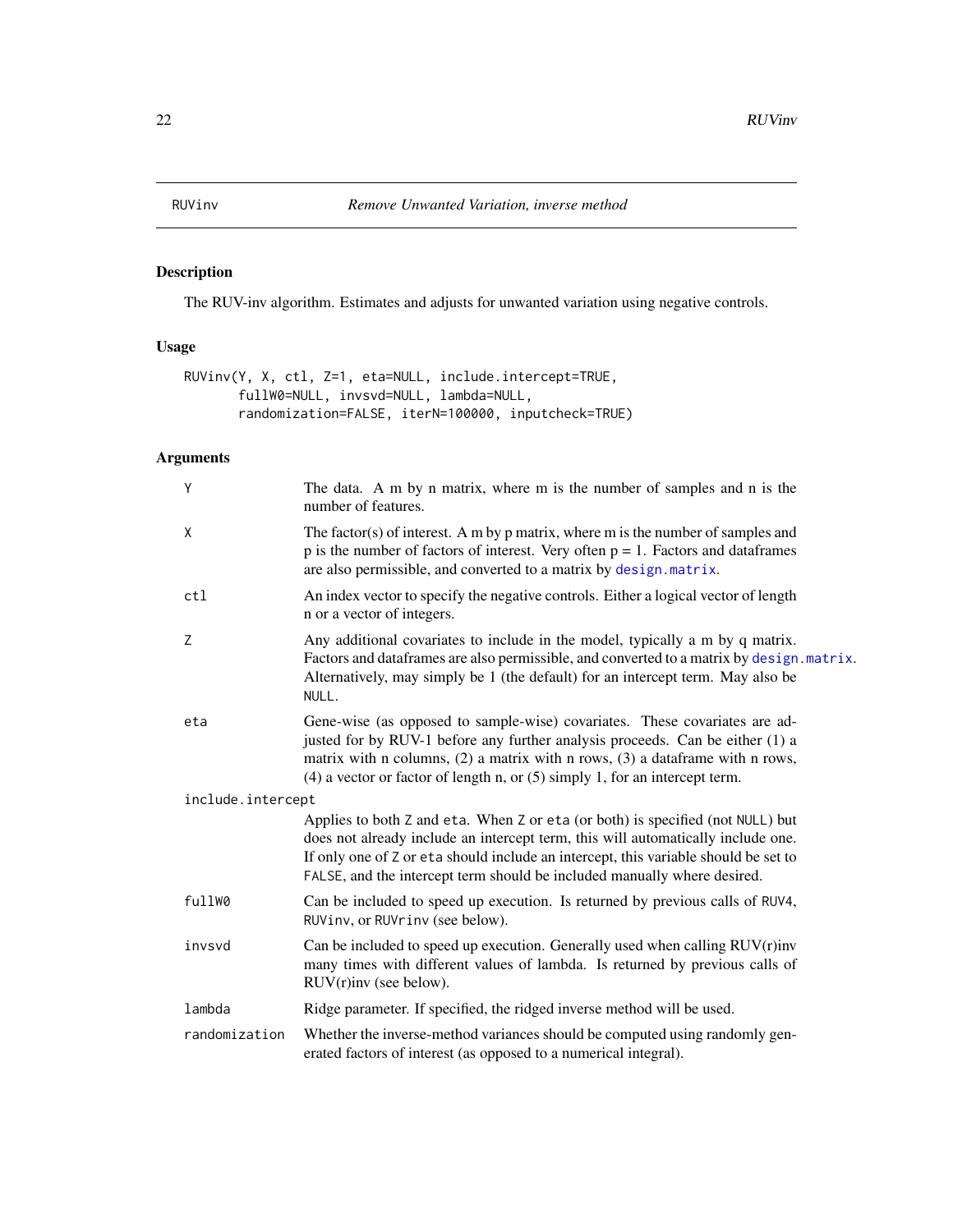#### RUVinv 23

| inputcheck | Perform a basic sanity check on the inputs, and issue a warning if there is a |
|------------|-------------------------------------------------------------------------------|
|            | problem.                                                                      |

# Details

Implements the RUV-inv algorithm as described in Gagnon-Bartsch, Jacob, and Speed (2013).

# Value

| A list containing |                                                                                                                               |
|-------------------|-------------------------------------------------------------------------------------------------------------------------------|
| betahat           | The estimated coefficients of the factor(s) of interest. A $p$ by n matrix.                                                   |
| sigma2            | Estimates of the features' variances. A vector of length n.                                                                   |
| t                 | t statistics for the factor(s) of interest. A $p$ by $n$ matrix.                                                              |
| p                 | P-values for the factor(s) of interest. A $p$ by $n$ matrix.                                                                  |
| Fstats            | F statistics for testing all of the factors in X simultaneously.                                                              |
| Fpvals            | P-values for testing all of the factors in X simultaneously.                                                                  |
| multiplier        | The constant by which sigma2 must be multiplied in order get an estimate of<br>the variance of betahat                        |
| df                | The number of residual degrees of freedom.                                                                                    |
| W                 | The estimated unwanted factors.                                                                                               |
| alpha             | The estimated coefficients of W.                                                                                              |
| byx               | The coefficients in a regression of Y on X (after both Y and X have been "ad-<br>justed" for Z). Useful for projection plots. |
| bwx               | The coefficients in a regression of W on X (after X has been "adjusted" for $Z$ ).<br>Useful for projection plots.            |
| X                 | X. Included for reference.                                                                                                    |
| k                 | k. Included for reference.                                                                                                    |
| ct1               | ct1. Included for reference.                                                                                                  |
| Z                 | Z. Included for reference.                                                                                                    |
| eta               | eta. Included for reference.                                                                                                  |
| fullW0            | Can be used to speed up future calls of RUV4.                                                                                 |
| lambda            | lambda. Included for reference.                                                                                               |
| invsvd            | Can be used to speed up future calls of $RUV(r)$ inv.                                                                         |
| include.intercept |                                                                                                                               |
|                   | include.intercept. Included for reference.                                                                                    |
| method            | Character variable with value "RUViny". Included for reference.                                                               |

#### Note

Additional resources can be found at [http://www-personal.umich.edu/~johanngb/ruv/.](http://www-personal.umich.edu/~johanngb/ruv/)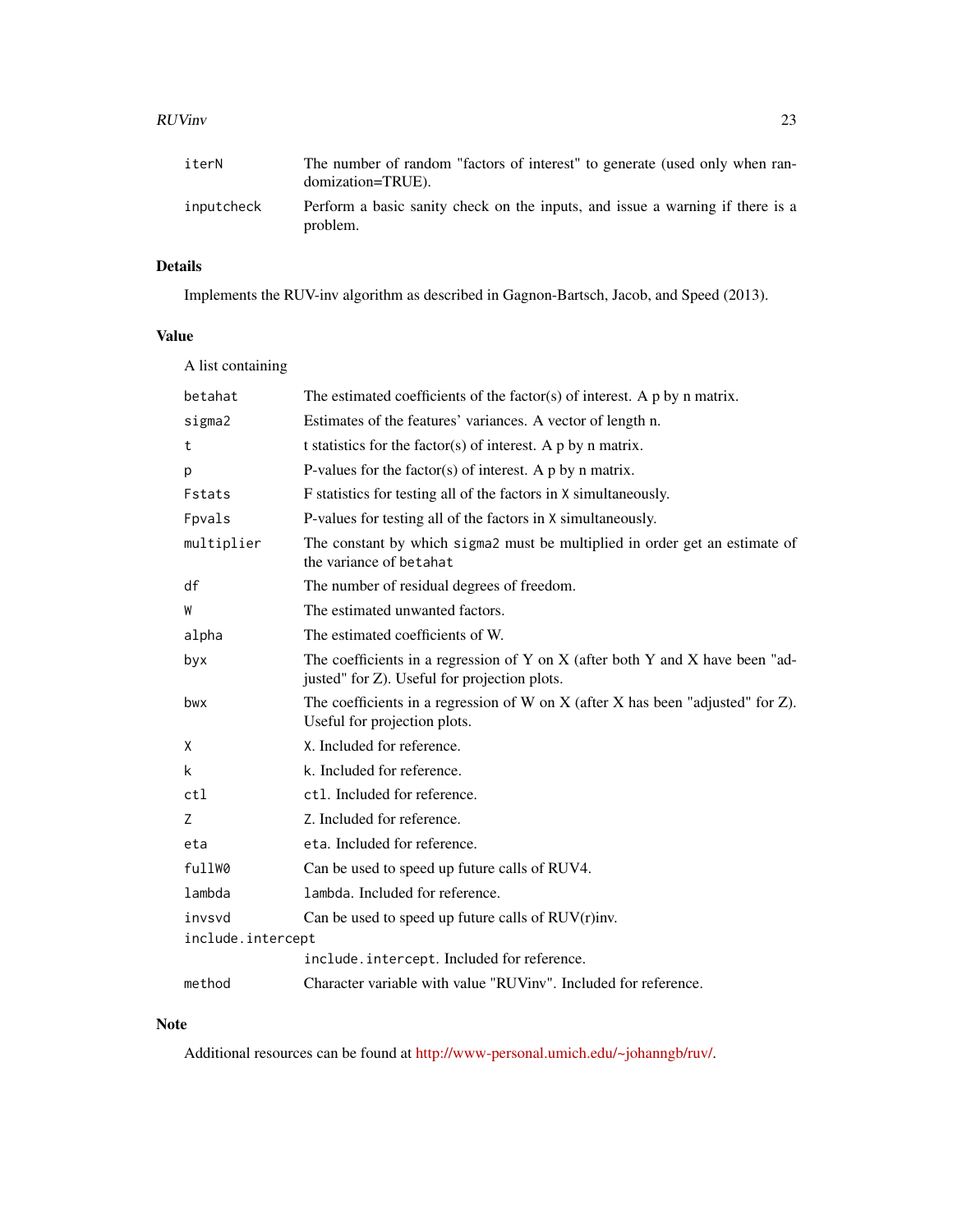#### <span id="page-23-0"></span>Author(s)

Johann Gagnon-Bartsch <johanngb@umich.edu>

#### References

Using control genes to correct for unwanted variation in microarray data. Gagnon-Bartsch and Speed, 2012. Available at: [http://biostatistics.oxfordjournals.org/content/13/3/539.full.](http://biostatistics.oxfordjournals.org/content/13/3/539.full)

Removing Unwanted Variation from High Dimensional Data with Negative Controls. Gagnon-Bartsch, Jacob, and Speed, 2013. Available at: [http://statistics.berkeley.edu/tech-reports/820.](http://statistics.berkeley.edu/tech-reports/820)

#### See Also

[RUV2](#page-13-1), [RUV4](#page-16-1), [RUVrinv](#page-23-1), [variance\\_adjust](#page-39-1), [invvar](#page-8-1)

#### Examples

```
## Create some simulated data
m = 50n = 10000
nc = 1000
p = 1k = 20ctl = rep(FALSE, n)
ctl[1:nc] = TRUE
X = matrix(c(rep(\theta, floor(m/2)), rep(1, ceiling(m/2))), m, p)beta = matrix(rnorm(p*n), p, n)
beta[, ctl] = 0W = matrix(rnorm(m*k), m, k)alpha = matrix(rnorm(k*n),k,n)epsilon = matrix(rnorm(m*n),m,n)
Y = X%*%beta + W%*%alpha + epsilon
## Run RUV-inv
fit = RUVinv(Y, X, ctl)
## Get adjusted variances and p-values
fit = variance_adjust(fit)
```
<span id="page-23-1"></span>RUVrinv *Remove Unwanted Variation, ridged inverse method*

#### **Description**

The RUV-rinv algorithm. Estimates and adjusts for unwanted variation using negative controls.

#### Usage

RUVrinv(Y, X, ctl, Z=1, eta=NULL, include.intercept=TRUE, fullW0=NULL, invsvd=NULL, lambda=NULL, k=NULL, l=NULL, randomization=FALSE, iterN=100000, inputcheck=TRUE)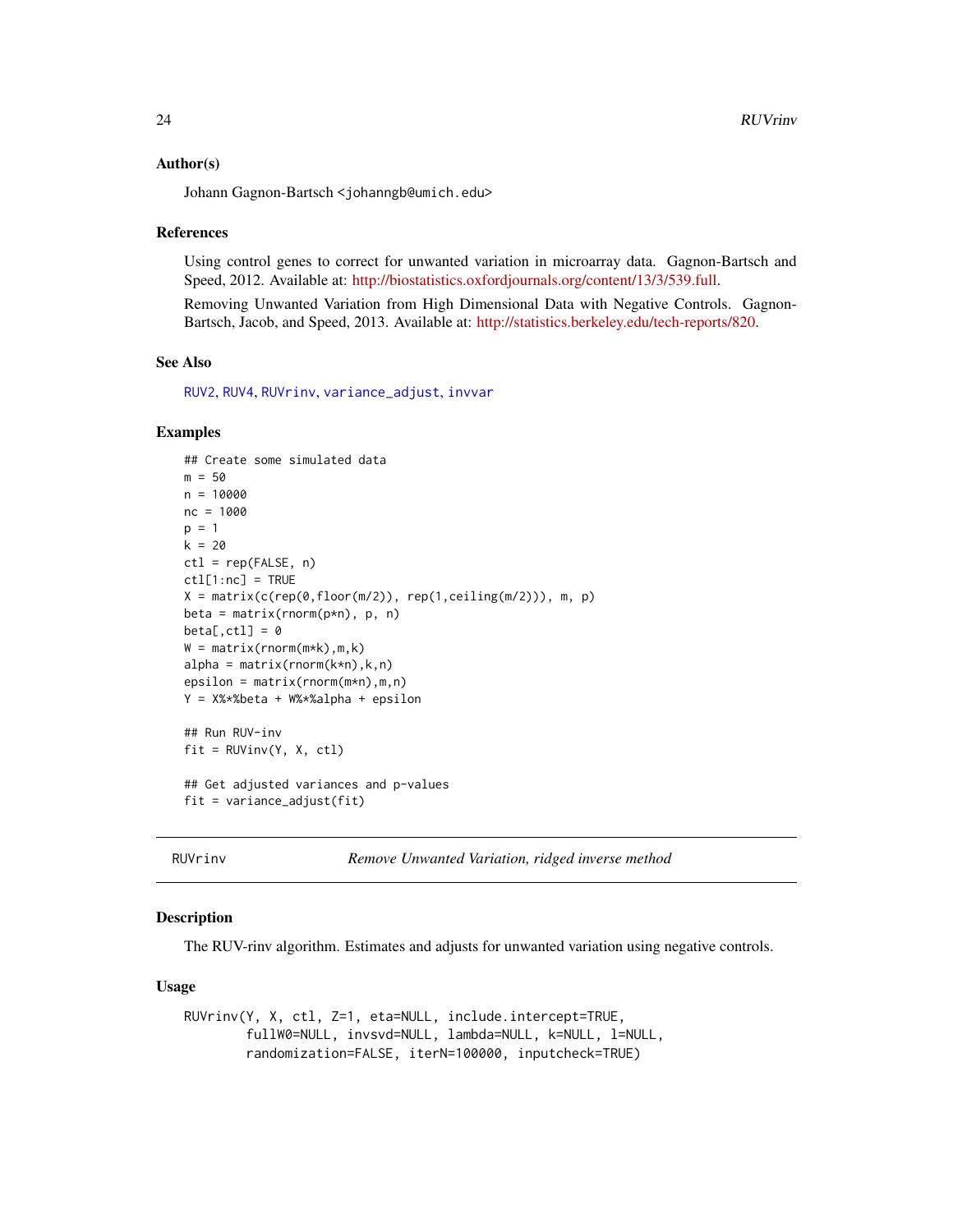#### <span id="page-24-0"></span>RUVrinv 25

# Arguments

| Y                 | The data. A m by n matrix, where m is the number of samples and n is the<br>number of features.                                                                                                                                                                                                                                       |
|-------------------|---------------------------------------------------------------------------------------------------------------------------------------------------------------------------------------------------------------------------------------------------------------------------------------------------------------------------------------|
| Χ                 | The factor(s) of interest. A m by $p$ matrix, where $m$ is the number of samples and<br>$p$ is the number of factors of interest. Very often $p = 1$ . Factors and data frames<br>are also permissible, and converted to a matrix by design.matrix.                                                                                   |
| ctl               | An index vector to specify the negative controls. Either a logical vector of length<br>n or a vector of integers.                                                                                                                                                                                                                     |
| Z                 | Any additional covariates to include in the model, typically a m by q matrix.<br>Factors and data frames are also permissible, and converted to a matrix by design. matrix.<br>Alternatively, may simply be 1 (the default) for an intercept term. May also be<br>NULL.                                                               |
| eta               | Gene-wise (as opposed to sample-wise) covariates. These covariates are ad-<br>justed for by RUV-1 before any further analysis proceeds. Can be either (1) a<br>matrix with n columns, $(2)$ a matrix with n rows, $(3)$ a dataframe with n rows,<br>$(4)$ a vector or factor of length n, or $(5)$ simply 1, for an intercept term.   |
| include.intercept |                                                                                                                                                                                                                                                                                                                                       |
|                   | Applies to both Z and eta. When Z or eta (or both) is specified (not NULL) but<br>does not already include an intercept term, this will automatically include one.<br>If only one of Z or eta should include an intercept, this variable should be set to<br>FALSE, and the intercept term should be included manually where desired. |
| fullW0            | Can be included to speed up execution. Is returned by previous calls of RUV4,<br>RUVinv, or RUVrinv (see below).                                                                                                                                                                                                                      |
| invsvd            | Can be included to speed up execution. Generally used when calling RUV(r)inv<br>many times with different values of lambda. Is returned by previous calls of<br>$RUV(r)$ inv (see below).                                                                                                                                             |
| lambda            | Ridge parameter. If unspecified, an appropriate default will be used.                                                                                                                                                                                                                                                                 |
| k                 | When calculating the default value of lambda, a call to RUV4 is made. This<br>parameter specifies the value of k to use. Otherwise, an appropriate default k<br>will be used.                                                                                                                                                         |
| 1                 | If lambda and k are both NULL, then k must be estimated using the getK routine.<br>The getK routine only accepts a single-column X. If $p > 1$ , 1 specifies which<br>column of X should be used in the getK routine.                                                                                                                 |
| randomization     | Whether the inverse-method variances should be computed using randomly gen-<br>erated factors of interest (as opposed to a numerical integral).                                                                                                                                                                                       |
| iterN             | The number of random "factors of interest" to generate (used only when ran-<br>domization=TRUE).                                                                                                                                                                                                                                      |
| inputcheck        | Perform a basic sanity check on the inputs, and issue a warning if there is a<br>problem.                                                                                                                                                                                                                                             |

# Details

Implements the RUV-rinv algorithm as described in Gagnon-Bartsch, Jacob, and Speed (2013). This function is essentially just a wrapper to RUVinv, but with a little extra code to calculate the default value of lambda.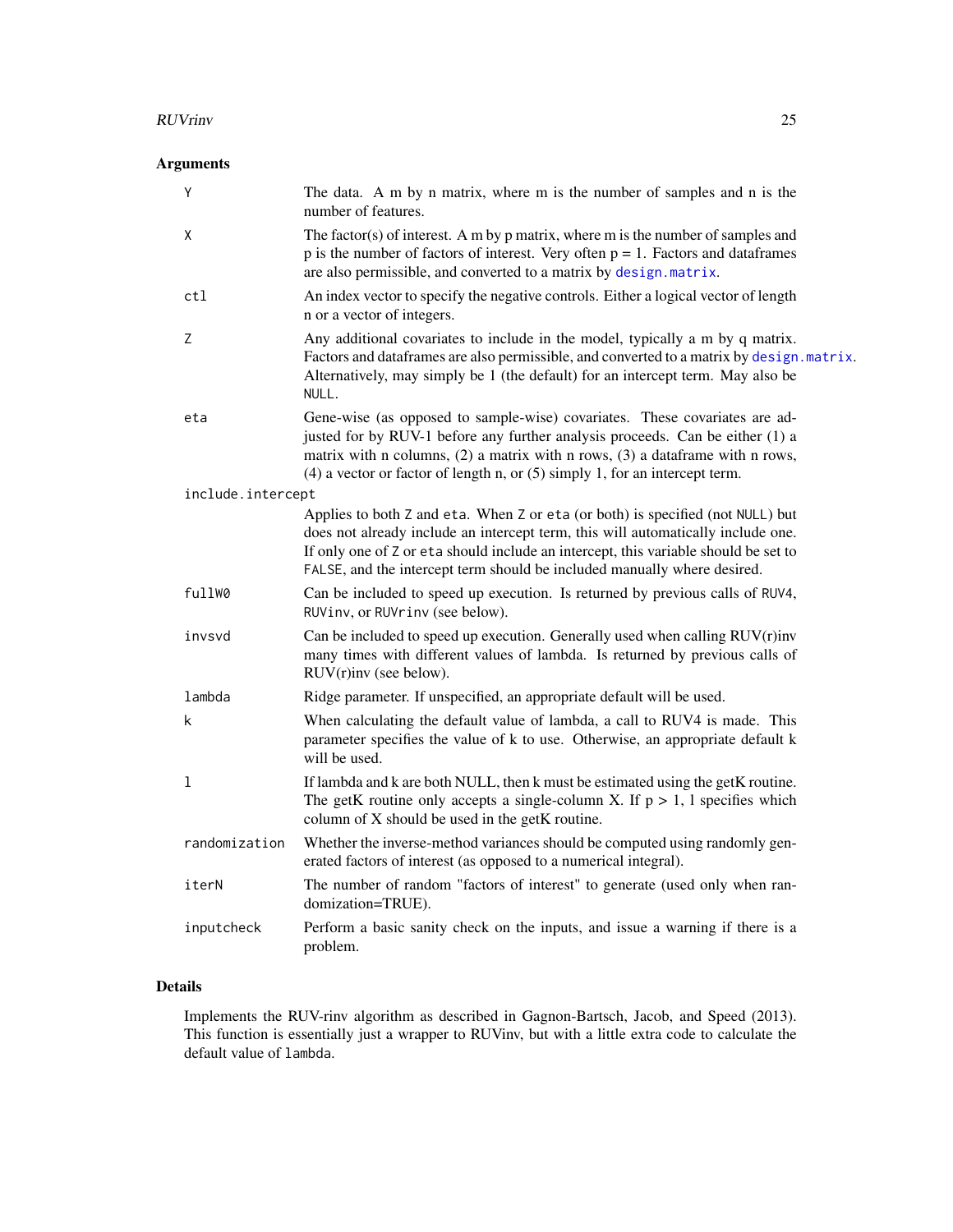# Value

A list containing

| betahat           | The estimated coefficients of the factor(s) of interest. A $p$ by $n$ matrix.                                                                                      |
|-------------------|--------------------------------------------------------------------------------------------------------------------------------------------------------------------|
| sigma2            | Estimates of the features' variances. A vector of length n.                                                                                                        |
| t                 | t statistics for the factor(s) of interest. A $p$ by $n$ matrix.                                                                                                   |
| р                 | P-values for the factor(s) of interest. A $p$ by n matrix.                                                                                                         |
| Fstats            | F statistics for testing all of the factors in X simultaneously.                                                                                                   |
| Fpvals            | P-values for testing all of the factors in X simultaneously.                                                                                                       |
| multiplier        | The constant by which sigma2 must be multiplied in order get an estimate of<br>the variance of betahat                                                             |
| df                | The number of residual degrees of freedom.                                                                                                                         |
| W                 | The estimated unwanted factors.                                                                                                                                    |
| alpha             | The estimated coefficients of W.                                                                                                                                   |
| byx               | The coefficients in a regression of Y on X (after both Y and X have been "ad-<br>justed" for Z). Useful for projection plots.                                      |
| bwx               | The coefficients in a regression of W on X (after X has been "adjusted" for $Z$ ).<br>Useful for projection plots.                                                 |
| Χ                 | X. Included for reference.                                                                                                                                         |
| k                 | k. Included for reference.                                                                                                                                         |
| ctl               | ctl. Included for reference.                                                                                                                                       |
| Ζ                 | Z. Included for reference.                                                                                                                                         |
| eta               | eta. Included for reference.                                                                                                                                       |
| fullW0            | Can be used to speed up future calls of RUV4.                                                                                                                      |
| lambda            | lambda. Included for reference.                                                                                                                                    |
| invsvd            | Can be used to speed up future calls of $RUV(r)$ inv.                                                                                                              |
| include.intercept |                                                                                                                                                                    |
|                   | include.intercept. Included for reference.                                                                                                                         |
| method            | Character variable with value "RUVinv". Included for reference. (Note that<br>RUVrinv is simply a wrapper to RUVinv, hence both return "RUVinv" as the<br>method.) |

#### Note

Additional resources can be found at [http://www-personal.umich.edu/~johanngb/ruv/.](http://www-personal.umich.edu/~johanngb/ruv/)

# Author(s)

Johann Gagnon-Bartsch <johanngb@umich.edu>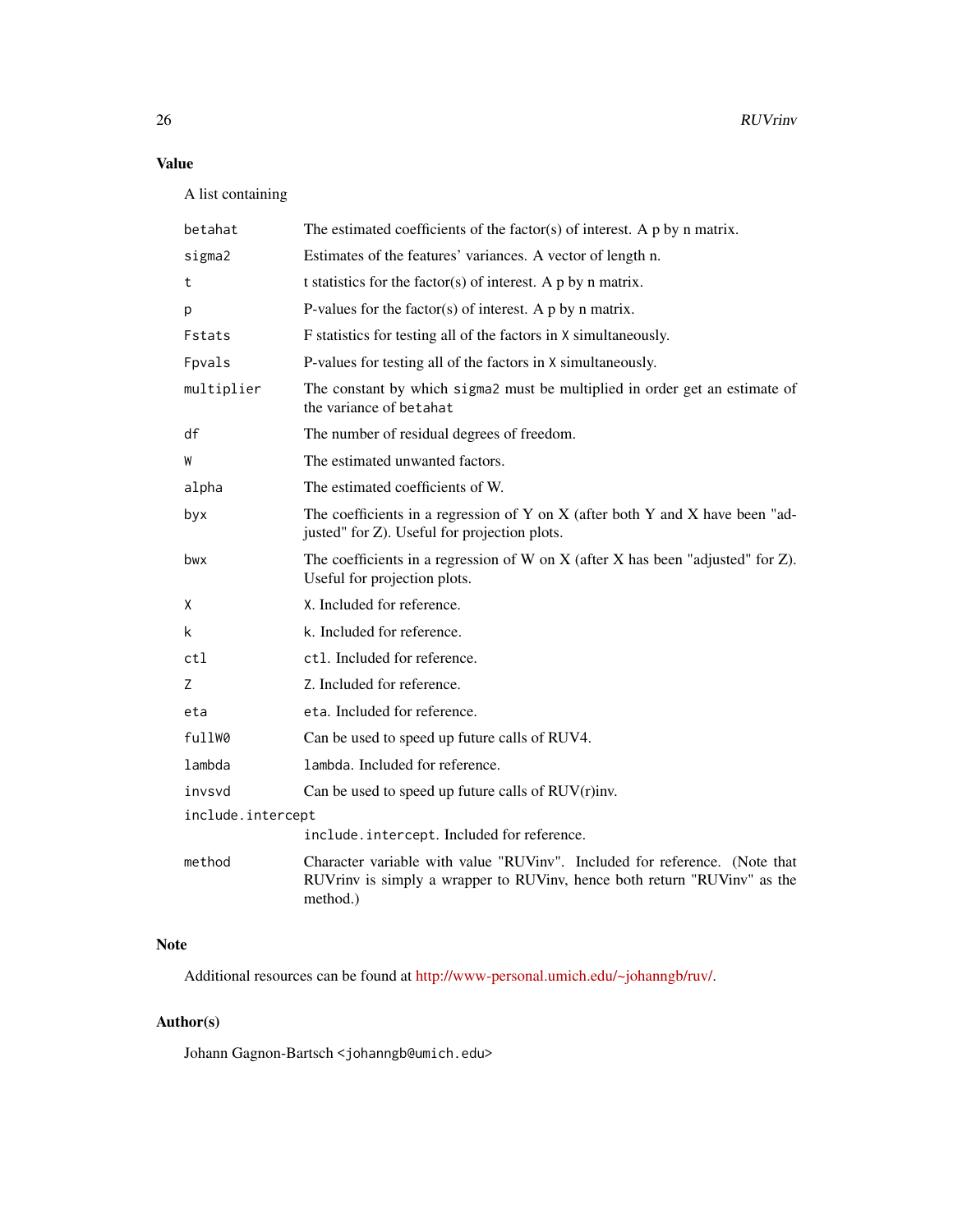# <span id="page-26-0"></span>ruv\_cancorplot 27

#### References

Using control genes to correct for unwanted variation in microarray data. Gagnon-Bartsch and Speed, 2012. Available at: [http://biostatistics.oxfordjournals.org/content/13/3/539.full.](http://biostatistics.oxfordjournals.org/content/13/3/539.full)

Removing Unwanted Variation from High Dimensional Data with Negative Controls. Gagnon-Bartsch, Jacob, and Speed, 2013. Available at: [http://statistics.berkeley.edu/tech-reports/820.](http://statistics.berkeley.edu/tech-reports/820)

#### See Also

[RUV2](#page-13-1), [RUV4](#page-16-1), [RUVinv](#page-21-1), [variance\\_adjust](#page-39-1), [invvar](#page-8-1), [getK](#page-4-1)

#### Examples

```
## Create some simulated data
m = 50n = 10000nc = 1000
p = 1k = 20ctl = rep(FALSE, n)ctl[1:nc] = TRUEX = matrix(c(rep(\theta, floor(m/2)), rep(1, ceiling(m/2))), m, p)beta = matrix(rnorm(p*n), p, n)beta[, ctl] = 0W = matrix(rnorm(m*k), m, k)alpha = matrix(rnorm(k*n),k,n)epsilon = matrix(rnorm(m*n), m, n)Y = X%*%beta + W%*%alpha + epsilon
## Run RUV-rinv
fit = RUVrinv(Y, X, ctl)
## Get adjusted variances and p-values
fit = variance_adjust(fit)
```
ruv\_cancorplot *RUV Canonical Correlation Plot*

#### Description

Canonical correlation plot

#### Usage

```
ruv\_cancorplot(Y, X, ct1, W1 = NULL, W2 = NULL)
```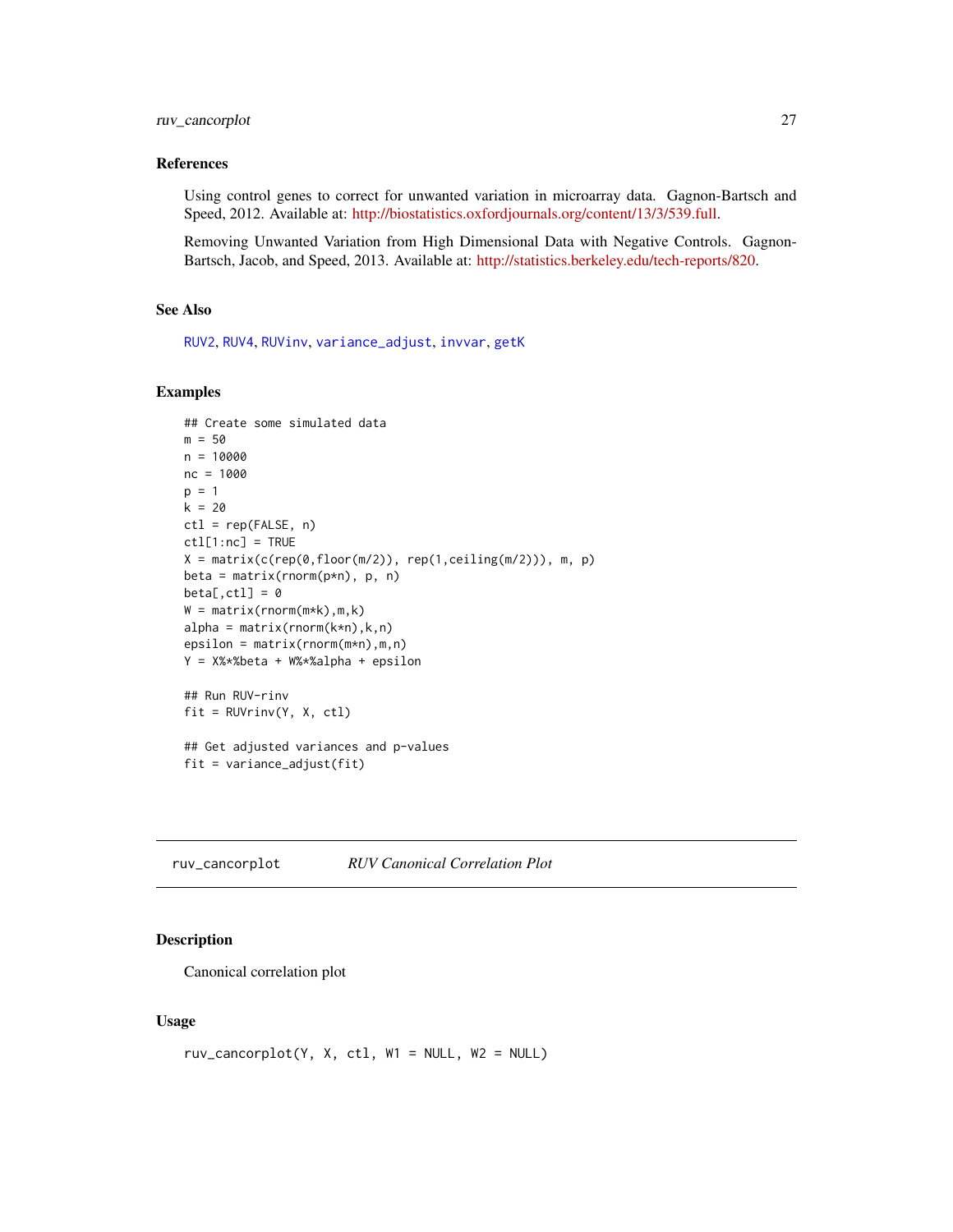#### <span id="page-27-0"></span>Arguments

| V   | The data matrix. Rows are observations and columns are features (e.g. genes).                                                                     |
|-----|---------------------------------------------------------------------------------------------------------------------------------------------------|
| Χ   | Factor(s) of interest. Can be a vector, factor, matrix, or dataframe. Must have<br>the same length (or number of rows) as the number of row of Y. |
| ctl | Index of negative controls.                                                                                                                       |
| W1  | Optional. The left singular vectors of Y. Can be included to speed up execution.                                                                  |
| W2  | Optional. The left singular vectors of $Y[\, , ct]$ . Can be included to speed up<br>execution.                                                   |

# Details

Plots, as a function of k, the square of of the first canonical correlation of X and the first k left singular vectors of Y (and also, similarly, Y[, ctl]).

#### Value

A ggplot.

# Author(s)

Johann Gagnon-Bartsch

ruv\_ecdf *RUV P-value Empirical CDF Plot*

# Description

Plots an ECDF of p-values returned by a call to [ruv\\_summary](#page-33-1)

#### Usage

```
ruv_ecdf(fit, X.col = "all", power = 1, uniformlines = 0)
```

| fit           | The results of a call to ruv_summary.                                                                                                                                                               |
|---------------|-----------------------------------------------------------------------------------------------------------------------------------------------------------------------------------------------------|
| X.col         | Which column of the X matrix to make the plot for, i.e. which factor's p-values<br>to plot. Can be either an integer or a character string. Or, if "all" (the default),<br>use the F-test p-values. |
| power         | A power transformation of the x and y axes. For example, set to 1/2 for a square-<br>root transformation. This can help to see the behavior of the ECDF near 0.                                     |
| uniform.lines | A vector of values between 0 and 1, or NULL. If specified, light gray lines will<br>be drawn, showing (locally) uniform distributions.                                                              |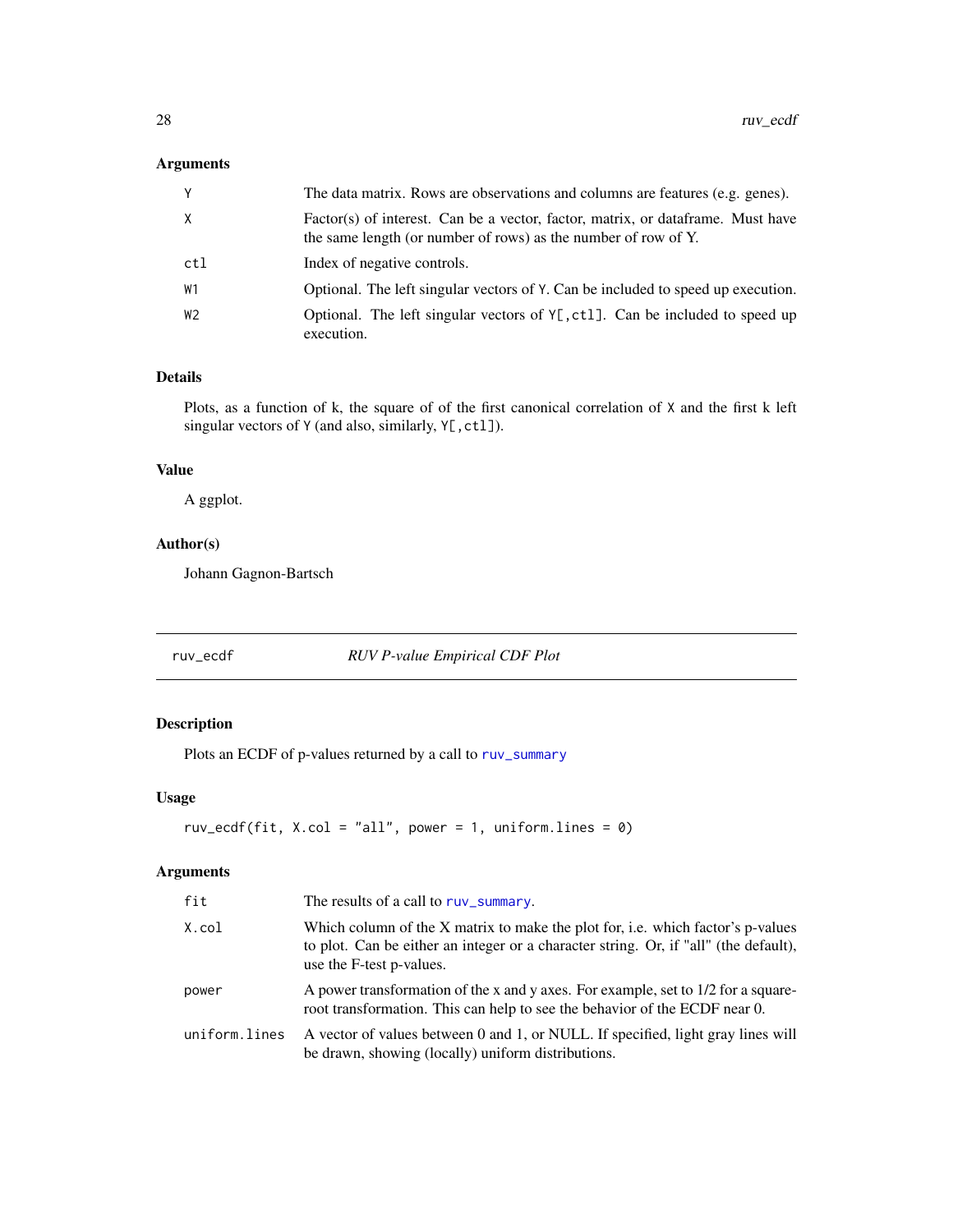#### <span id="page-28-0"></span>ruv\_hist 29

# Value

A ggplot.

# Author(s)

Johann Gagnon-Bartsch

# ruv\_hist *RUV P-value Histogram Plot*

# Description

Plots a histogram of p-values returned by a call to [ruv\\_summary](#page-33-1)

# Usage

```
ruv_hist(fit, X.col = "all", breaks = c(0, 0.001, 0.01, 0.05, seq(0.1, 1, by = 0.1)))
```
# Arguments

| fit    | The results of a call to ruy_summary.                                                                                                                                                               |
|--------|-----------------------------------------------------------------------------------------------------------------------------------------------------------------------------------------------------|
| X.col  | Which column of the X matrix to make the plot for, i.e. which factor's p-values<br>to plot. Can be either an integer or a character string. Or, if "all" (the default),<br>use the F-test p-values. |
| breaks | Breakpoints of the histogram.                                                                                                                                                                       |

# Value

A ggplot.

# Author(s)

Johann Gagnon-Bartsch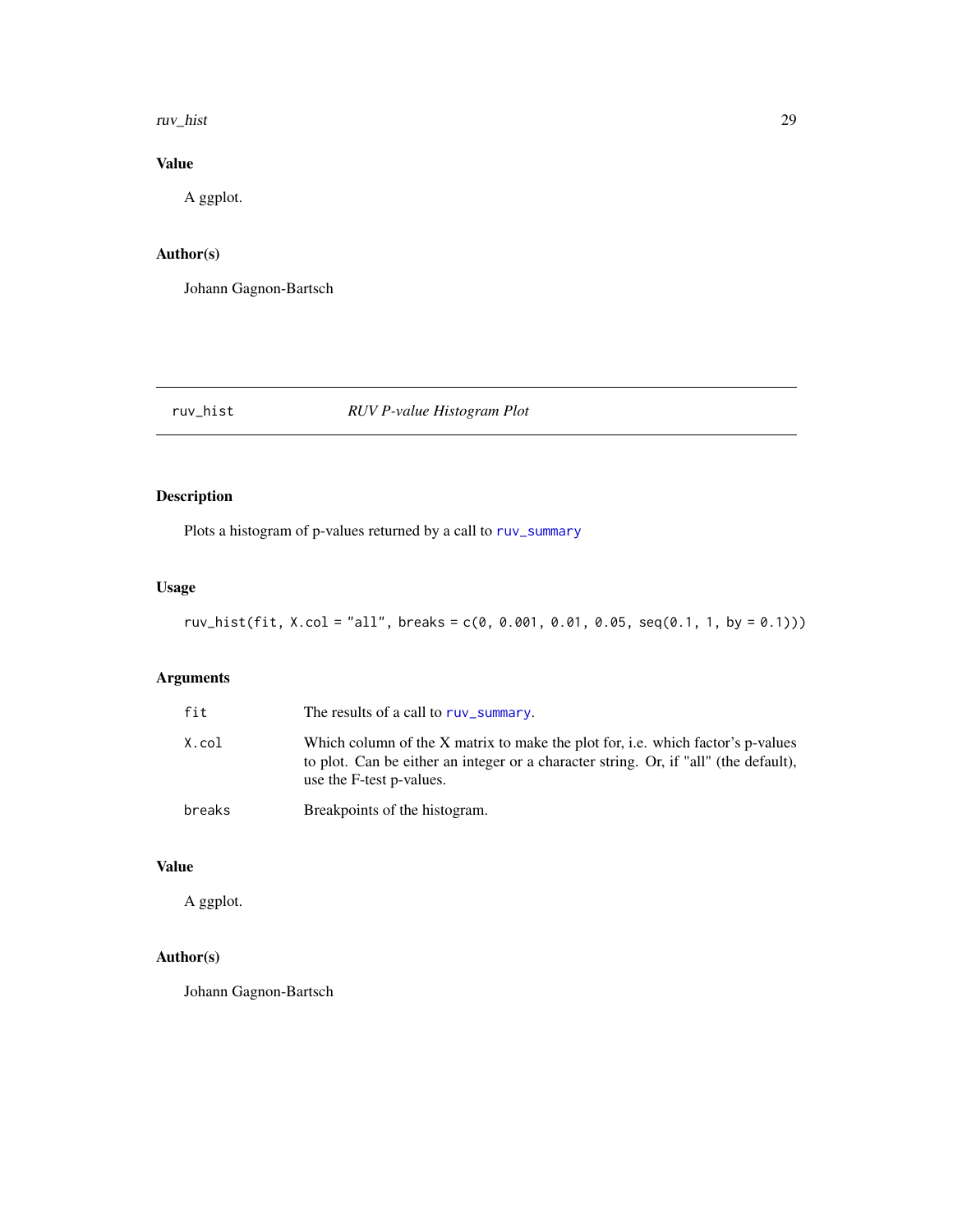<span id="page-29-0"></span>ruv\_projectionplot *RUV Projection Plot*

# Description

Projection plot of an RUV regression fit.

# Usage

ruv\_projectionplot(fit, X.col = 1, factor = "gradient", adjusted = TRUE)

# Arguments

| fit      | The results of a call to ruv_summary.                                                                                                |
|----------|--------------------------------------------------------------------------------------------------------------------------------------|
| X.col    | Which column of the X matrix to make the plot for. Can be either an integer or<br>a character string.                                |
| factor   | Which unwanted factor to use (horizontal axis). Must be either an integer or the<br>character string "gradient".                     |
| adjusted | Whether the plot should be adjusted for unwanted factors other than the one<br>being plotted. Not relevant when factor = "gradient". |

# Value

A ggplot.

# Author(s)

Johann Gagnon-Bartsch

ruv\_rankplot *RUV Rank Plot*

# Description

A plot showing the number of positive controls to be found within the N top-ranked features, as a function of N. The ranking of the features is by p-value.

#### Usage

```
ruv_rankplot(fit, pctl, X.col = "all", uniform.lines = 0)
```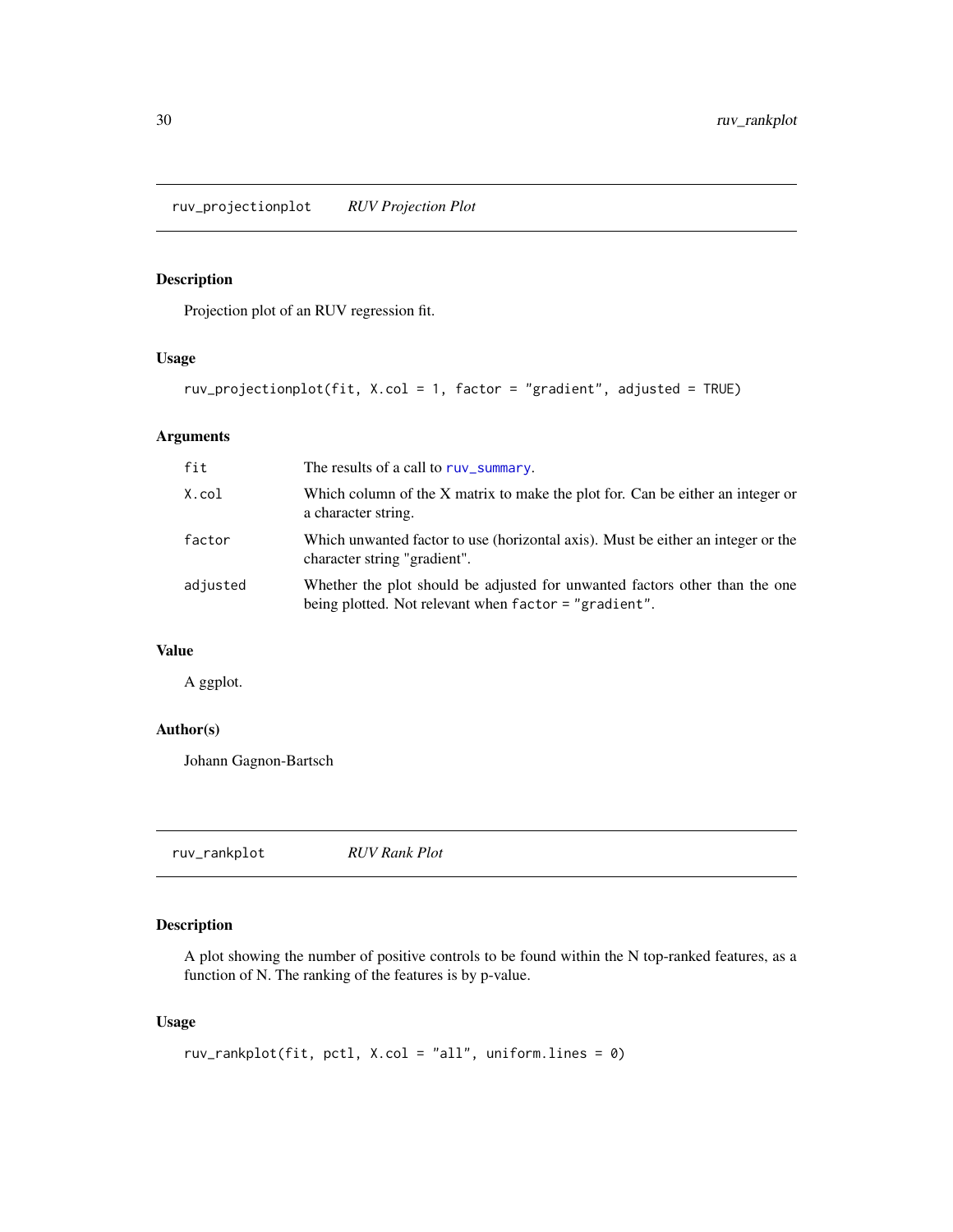#### <span id="page-30-0"></span>ruv\_residuals 31

#### **Arguments**

| fit           | The results of a call to ruy_summary.                                                                                                                                                                                                                                                                                       |
|---------------|-----------------------------------------------------------------------------------------------------------------------------------------------------------------------------------------------------------------------------------------------------------------------------------------------------------------------------|
| pctl          | Either an integer or character string specifying which column of fit \$C to be<br>used as positive controls. (Must be a logical vector). Alternatively, may some<br>other index vector specifying the positive controls; importantly, in this case, the<br>index vector must index the features as they are sorted in fitt. |
| X.col         | Which column of the X matrix to make the plot for. Can be either an integer or<br>a character string. Or, if "all" (the default), use the F-test p-values.                                                                                                                                                                  |
| uniform.lines | A vector of values between 0 and 1, or NULL. If specified, light gray lines will<br>be drawn, showing (locally) uniform distributions.                                                                                                                                                                                      |

### Value

A ggplot.

#### Author(s)

Johann Gagnon-Bartsch

| ruv residuals | <b>RUV</b> Residuals |  |  |
|---------------|----------------------|--|--|
|---------------|----------------------|--|--|

#### Description

Calculate the residuals or adjusted data matrix of an RUV2 or RUV4 fit.

#### Usage

```
ruv_residuals(fit, type=c("residuals", "adjusted.Y"), subset_and_sort=TRUE)
```
#### **Arguments**

| fit             | The results of a call to ruy summary.                                         |
|-----------------|-------------------------------------------------------------------------------|
| type            | Whether to compute residuals or an adjusted data matrix. Caution; see details |
|                 | helow.                                                                        |
| subset and sort |                                                                               |
|                 |                                                                               |

Whether to subset and sort the features, as in [ruv\\_summary](#page-33-1).

#### Details

This function will return either the residuals or an adjusted data matrix. The residuals are the result of removing all factors (wanted and unwanted), whereas the adjusted data matrix is the result of removing only the unwanted factors.

The residuals can be useful for diagnostics, e.g. in producing a residual RLE plot. The adjusted data matrix may also be useful for diagnostics, but typically should \*not\* be used for any additional downstream analyses. The adjusted data matrix can suffer from overfitting, which can be severe, especially when k is large, and this can produce artificially "good" results in downstream analyses.

If an adjusted data matrix for use in downstream analyses is desired, see [RUVIII](#page-19-1).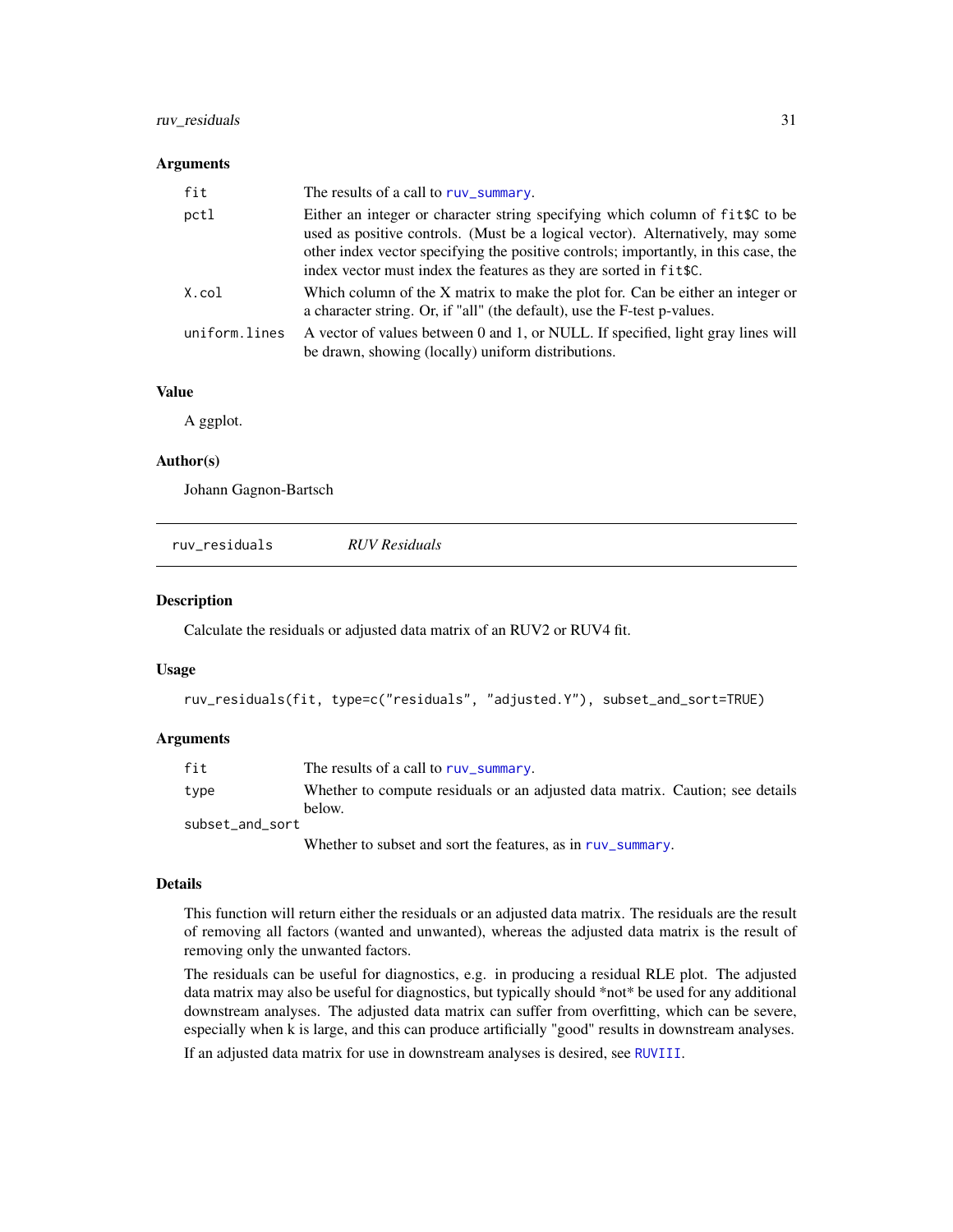# <span id="page-31-0"></span>Value

Either a matrix of residuals, or an adjusted data matrix.

#### Author(s)

Johann Gagnon-Bartsch

#### See Also

[RUV2](#page-13-1), [RUV4](#page-16-1), [ruv\\_summary](#page-33-1), [RUVIII](#page-19-1)

| ruv_rle | <b>RUV RLE Plot</b> |
|---------|---------------------|
|         |                     |

# Description

An RLE (Relative Log Expression) Plot

# Usage

 $ruv_{\text{r}}$ le(Y, rowinfo = NULL, probs = c(0.05, 0.25, 0.5, 0.75, 0.95), ylim = c(-0.5, 0.5))

# Arguments

|         | The data matrix. Rows are observations and columns are features (e.g. genes).                                                                                                                                |
|---------|--------------------------------------------------------------------------------------------------------------------------------------------------------------------------------------------------------------|
| rowinfo | A data frame of information about the observations. Should have the same num-<br>ber of rows as Y. This information will be included in the ggplot, and can be<br>used for setting aesthetics such as color. |
| probs   | The percentiles used to construct the boxplots. By default, whiskers are drawn<br>to the 5th and 95th percentiles. Note that this is non-standard for boxplots.                                              |
| vlim    | Limits of the y axis. Defaults to $(-0.5, 0.5)$ so that the plots are always on the<br>same scale and can be easily compared.                                                                                |

#### Value

A ggplot.

#### Author(s)

Johann Gagnon-Bartsch

#### References

Irizarry, R. A., Bolstad, B. M., Collin, F., Cope, L. M., Hobbs, B., and Speed, T. P. (2003). Summaries of Affymetrix GeneChip probe level data. Nucleic acids research, 31(4):e15.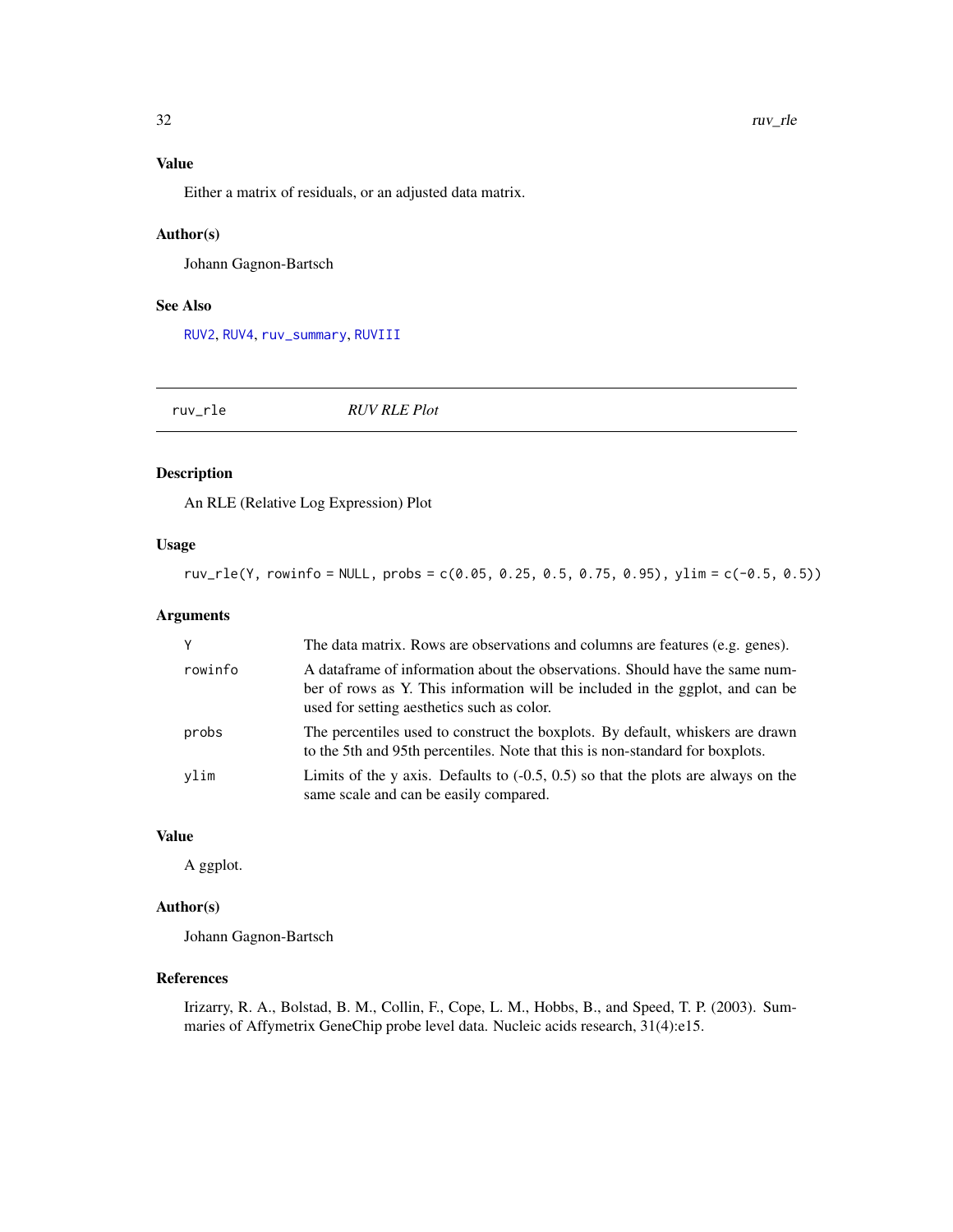<span id="page-32-0"></span>

# Description

A scree plot (on the log scale)

# Usage

ruv\_scree(Y = NULL,  $Z = 1$ , Y.svd = NULL)

#### Arguments

|       | The data matrix. Rows are observations and columns are features (e.g. genes).<br>If not specified, Y.svd must be specified instead (which is faster).                            |
|-------|----------------------------------------------------------------------------------------------------------------------------------------------------------------------------------|
|       | Any variables to regress out of Y as a preprocessing step. May simply be 1 (the<br>default) for an intercept term, i.e. the columns of Y are mean centered. May<br>also be NULL. |
| Y.svd | The SVD of Y, as returned by the svd function.                                                                                                                                   |

#### Details

Because 0 cannot be plotted on a log scale, if any singular values are equal to 0, they will be changed to the minimum non-zero singular value and plotted in red. Exception: singular values that are 0 as a result of regressing out Z are simply not plotted.

#### Value

A ggplot.

#### Author(s)

Johann Gagnon-Bartsch

| ruv_shiny | <b>RUV Shiny App</b> |  |
|-----------|----------------------|--|
|-----------|----------------------|--|

# Description

A Shiny App that allows quick exploration of a dataset using RUV methods.

# Usage

```
ruv_shiny(Y, rowinfo, colinfo, options = list(port = 3840))
```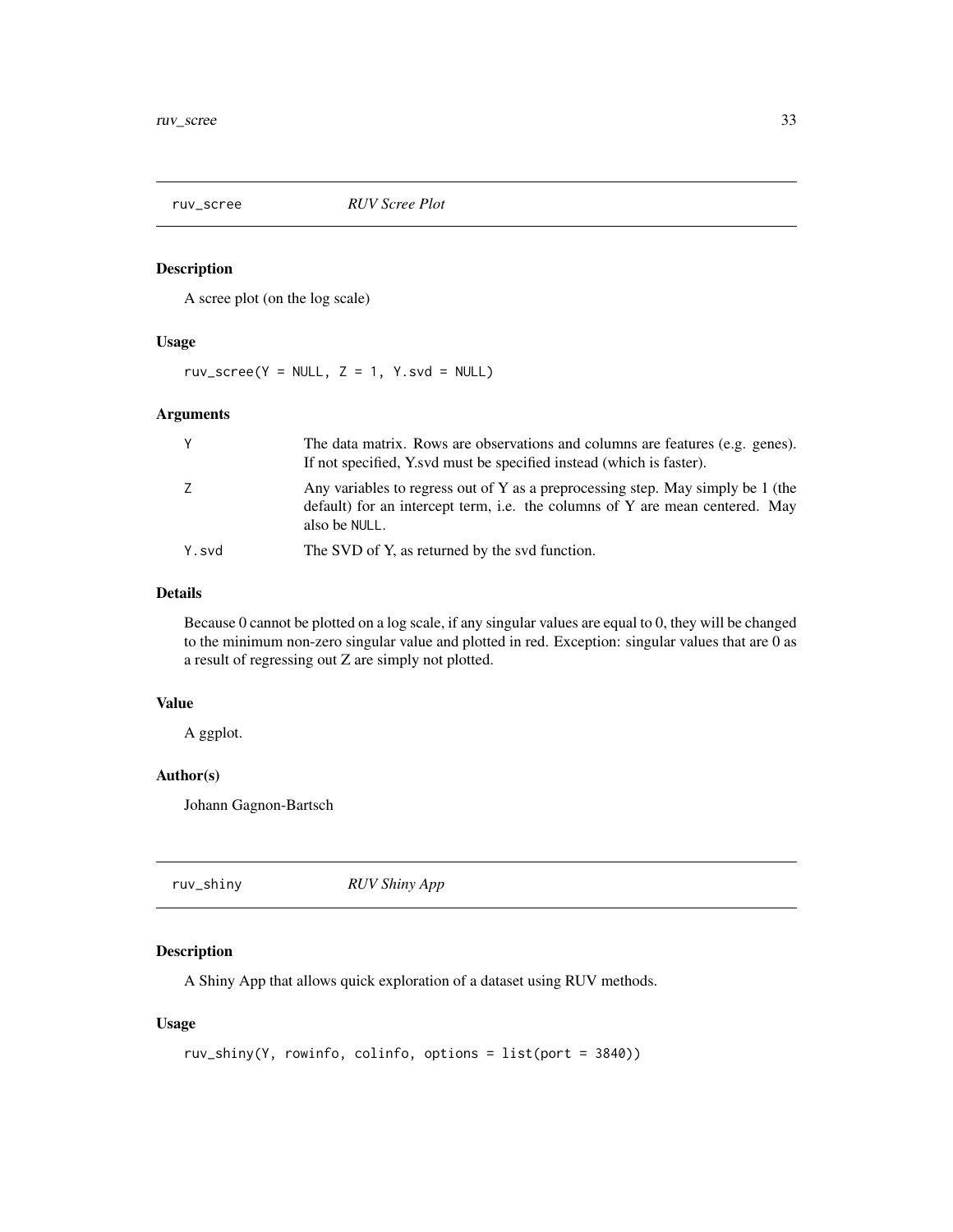# <span id="page-33-0"></span>Arguments

| Y       | The data matrix. Rows are observations and columns are features (e.g. genes).                                                                                                                                    |
|---------|------------------------------------------------------------------------------------------------------------------------------------------------------------------------------------------------------------------|
| rowinfo | A dataframe of information about the observations. Should have the same num-<br>ber of rows as Y. Should contain at least one column that can be used as either a<br>factor of interest or to define replicates. |
| colinfo | A dataframe of information about the observations. Should have the same num-<br>ber of rows as Y. Should contain at least one column that is a logical vector that<br>can be used to define negative controls.   |
| options | A list of options to pass to the shiny App function.                                                                                                                                                             |
|         |                                                                                                                                                                                                                  |

# Value

None. Calls shinyApp.

#### Author(s)

Johann Gagnon-Bartsch

<span id="page-33-1"></span>ruv\_summary *RUV Summary*

# Description

Post-process and summarize the results of call to RUV2, RUV4, RUVinv, or RUVrinv.

#### Usage

```
ruv_summary(Y, fit, rowinfo=NULL, colinfo=NULL, colsubset=NULL, sort.by="F.p",
            var.type=c("ebayes", "standard", "pooled"),
            p.type=c("standard", "rsvar", "evar"), min.p.cutoff=10e-25)
```

| Y         | The original data matrix used in the call to RUV2/4/inv/rinv                                                                                                                                                         |
|-----------|----------------------------------------------------------------------------------------------------------------------------------------------------------------------------------------------------------------------|
| fit       | A RUV model fit (a list), as returned by RUV2 / RUV4 / RUVinv / RUVrinv                                                                                                                                              |
| rowinfo   | A matrix or data frame containing information about the rows (samples). This<br>information is included in the summary that is returned.                                                                             |
| colinfo   | A matrix or data frame containing information about the columns (features, e.g.<br>genes). This information is included in the summary that is returned.                                                             |
| colsubset | A vector indexing the features of interest. Only only data on these features will<br>be returned.                                                                                                                    |
| sort.by   | An index variable; which column of C (see below) should be used to sort the<br>features. The default is "F.p", meaning that features will be sorted by the F-test<br>p-value. If NULL, features will note be sorted. |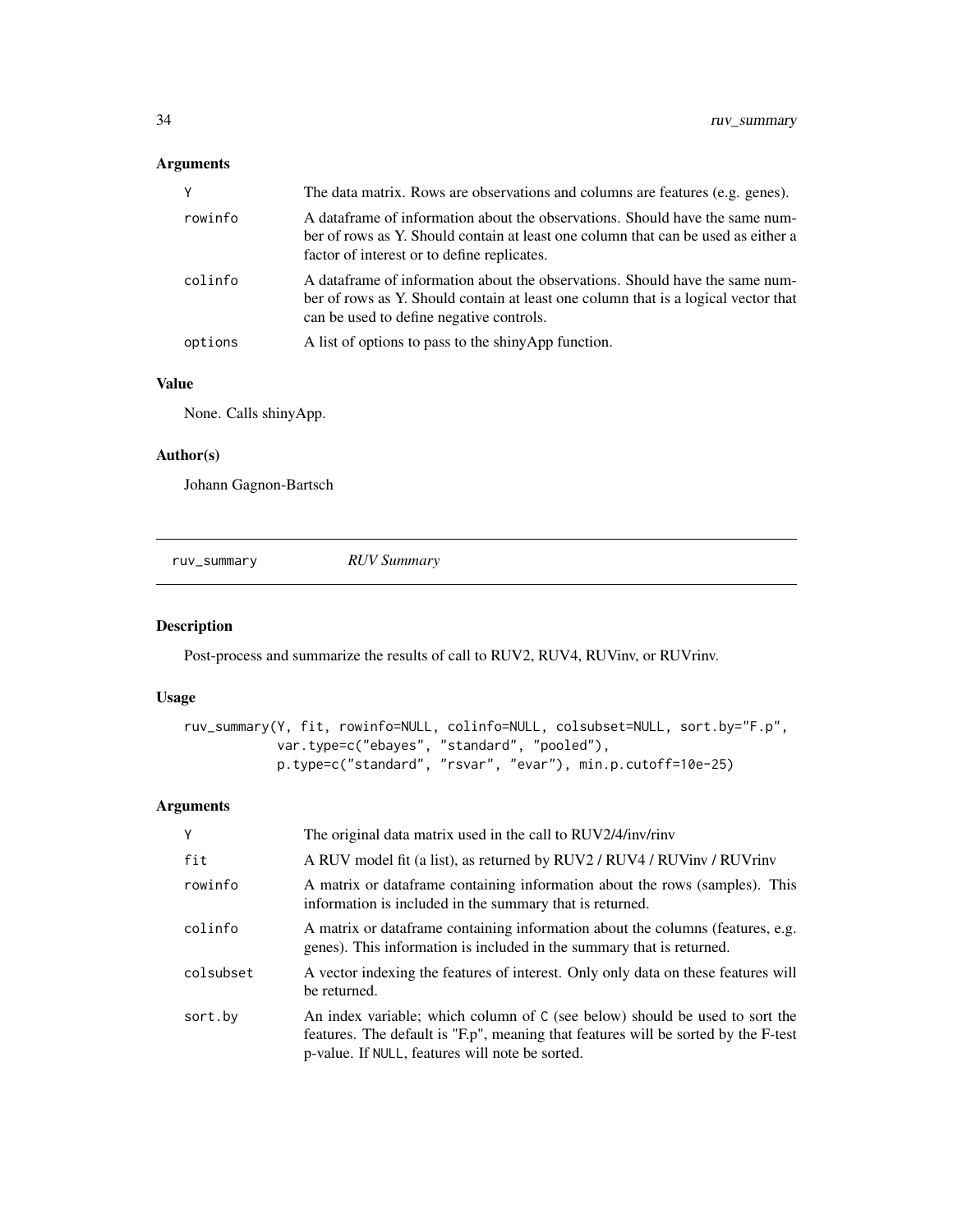# <span id="page-34-0"></span>ruv\_summary 35

| var.type     | Which type of estimate for sigma2 should be used from the call to variance adjust?<br>The options are "ebayes", "standard", or "pooled." See variance adjust for de-<br>tails. |
|--------------|--------------------------------------------------------------------------------------------------------------------------------------------------------------------------------|
| p.type       | Which type of p-values should be used from the call to variance adjust? The<br>options are "standard", "rsvar", or "evar".                                                     |
| min.p.cutoff | p-values below this value will be changed and set equal to this value. Useful for<br>plotting p-values on a log scale.                                                         |

#### **Details**

This function post-processes the results of a call to RUV2/4/inv/rinv and then nicely summarizes the output. The post-processing step primarily consists of a call to [variance\\_adjust,](#page-39-1) which computes various adjustments to variances, t-statistics, and and p-values. See [variance\\_adjust](#page-39-1) for details. The var.type and p.type options determine which of these adjustments are used. An additional postprocessing step is that the column means of the Y matrix are computed, both before and after the call to RUV1 (if eta was specified).

After post-processing, the results are summarized into a list containing 4 objects: 1) the data matrix Y; 2) a dataframe R containing information about the rows (samples); 3) a dataframe C containing information about the columns (features, e.g. genes), and 4) a list misc of other information returned by RUV2/4/inv/rinv.

Finally, if colsubset is specified, then C is subset to include only the features of interest (as are the relevant entries of misc that are used to compute projection plots). If sort.by is specified, the features will also be sorted.

#### Value

A list containing:

| Y    | The original data matrix.                                                                                                                                                                                                |
|------|--------------------------------------------------------------------------------------------------------------------------------------------------------------------------------------------------------------------------|
| R    | A data frame of row-wise information, including X, Z, and any other data passed<br>in with rowinfo                                                                                                                       |
| C    | A data frame of column-wise information, including p-values, estimated regres-<br>sion coefficients, estimated variances, column means, an index of the negative<br>controls, and any other data passed in with colinfo. |
| misc | A list of additional information returned by RUV2/4/inv/rinv                                                                                                                                                             |

#### Author(s)

Johann Gagnon-Bartsch

#### See Also

[RUV2](#page-13-1), [RUV4](#page-16-1), [RUVinv](#page-21-1), [RUVrinv](#page-23-1), [variance\\_adjust](#page-39-1)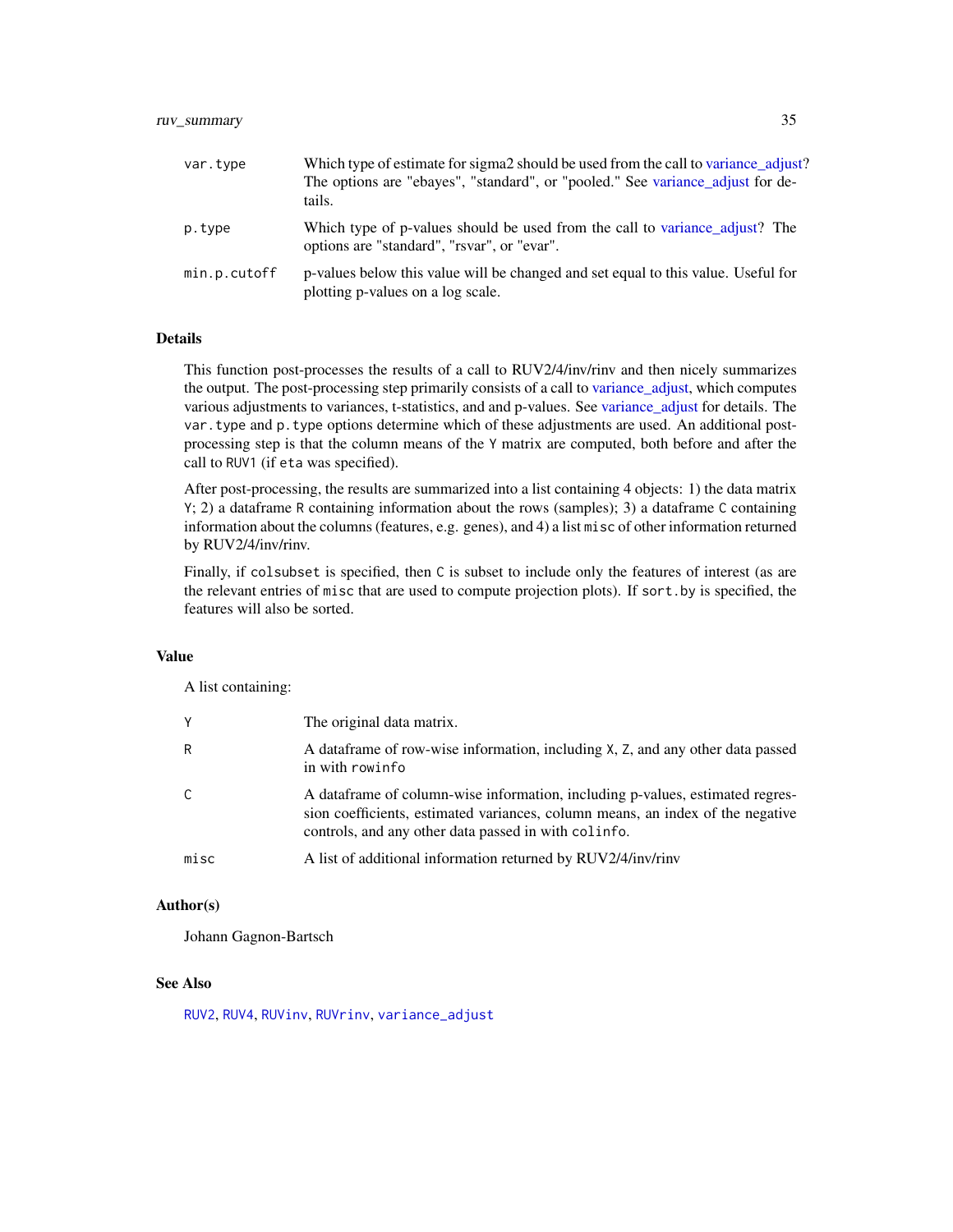<span id="page-35-0"></span>ruv\_svdgridplot *RUV SVD Grid Plot*

# Description

A plot composed of a grid of several subplots created by [ruv\\_svdplot](#page-36-1)

# Usage

```
ruv_svdgridplot(Y.data, Y.space = NULL, rowinfo = NULL, colinfo = NULL, k = 1:3, Z = 1,
                left.additions = NULL, right.additions = NULL,
                factor.labels = paste("S.V.", k))
```

| Y.data          | The data matrix. Rows are observations and columns are features (e.g. genes).                                                                                                                                                                                                                                                                                                                                                                                                                                                                                                                                                                                                          |
|-----------------|----------------------------------------------------------------------------------------------------------------------------------------------------------------------------------------------------------------------------------------------------------------------------------------------------------------------------------------------------------------------------------------------------------------------------------------------------------------------------------------------------------------------------------------------------------------------------------------------------------------------------------------------------------------------------------------|
| Y.space         | Either a data matrix of the same dimension as Y. data, or the SVD of such a<br>matrix, as returned by the svd function. The singular vectors of this matrix<br>define the space in which Y.data will be plotted. If NULL, Y.data itself is<br>used.                                                                                                                                                                                                                                                                                                                                                                                                                                    |
| rowinfo         | A dataframe of information about the observations. Should have the same num-<br>ber of rows as Y. This information will be included in the ggplots, and can be<br>used for setting aesthetics such as color.                                                                                                                                                                                                                                                                                                                                                                                                                                                                           |
| colinfo         | A data frame of information about the observations. Should have a number of<br>rows equal to the number of columns of Y. This information will be included in<br>the ggplots, and can be used for setting aesthetics such as color.                                                                                                                                                                                                                                                                                                                                                                                                                                                    |
| k               | A numeric vector of the singular vectors to be plotted. Typically integers, but<br>fractional values can also be specified. For example, a value of 2.5 corresponds<br>to the linear combination (singular vector 2) + (singular vector 3), rescaled to<br>have unit length. Similarly, a value of 2.2 corresponds to the (rescaled) linear<br>combination $8*(\text{singular vector } 2) + 2*(\text{singular vector } 3)$ , and -2.2 corresponds<br>to the (rescaled) linear combination $8*(\text{singular vector 2}) - 2*(\text{singular vector})$<br>3). Note that the vectors defined by 2.2 and -2.8 are orthogonal to each other, as<br>are those defined by 2.3 and -2.7, etc. |
| Z               | Any variables to regress out of Y. data as a preprocessing step. May simply be<br>1 (the default) for an intercept term, i.e. the columns of Y are mean centered.<br>May also be NULL. Similarly for Y. space, unless Y. space is already an SVD.                                                                                                                                                                                                                                                                                                                                                                                                                                      |
|                 | left additions A list of additions to the ggplots of the left singular vectors. Can be used to set<br>aesthetics such as color, etc.                                                                                                                                                                                                                                                                                                                                                                                                                                                                                                                                                   |
| right.additions |                                                                                                                                                                                                                                                                                                                                                                                                                                                                                                                                                                                                                                                                                        |
|                 | A list of additions to the ggplots of the right singular vectors. Can be used to set<br>aesthetics such as color, etc.                                                                                                                                                                                                                                                                                                                                                                                                                                                                                                                                                                 |
| factor.labels   | The factor labels.                                                                                                                                                                                                                                                                                                                                                                                                                                                                                                                                                                                                                                                                     |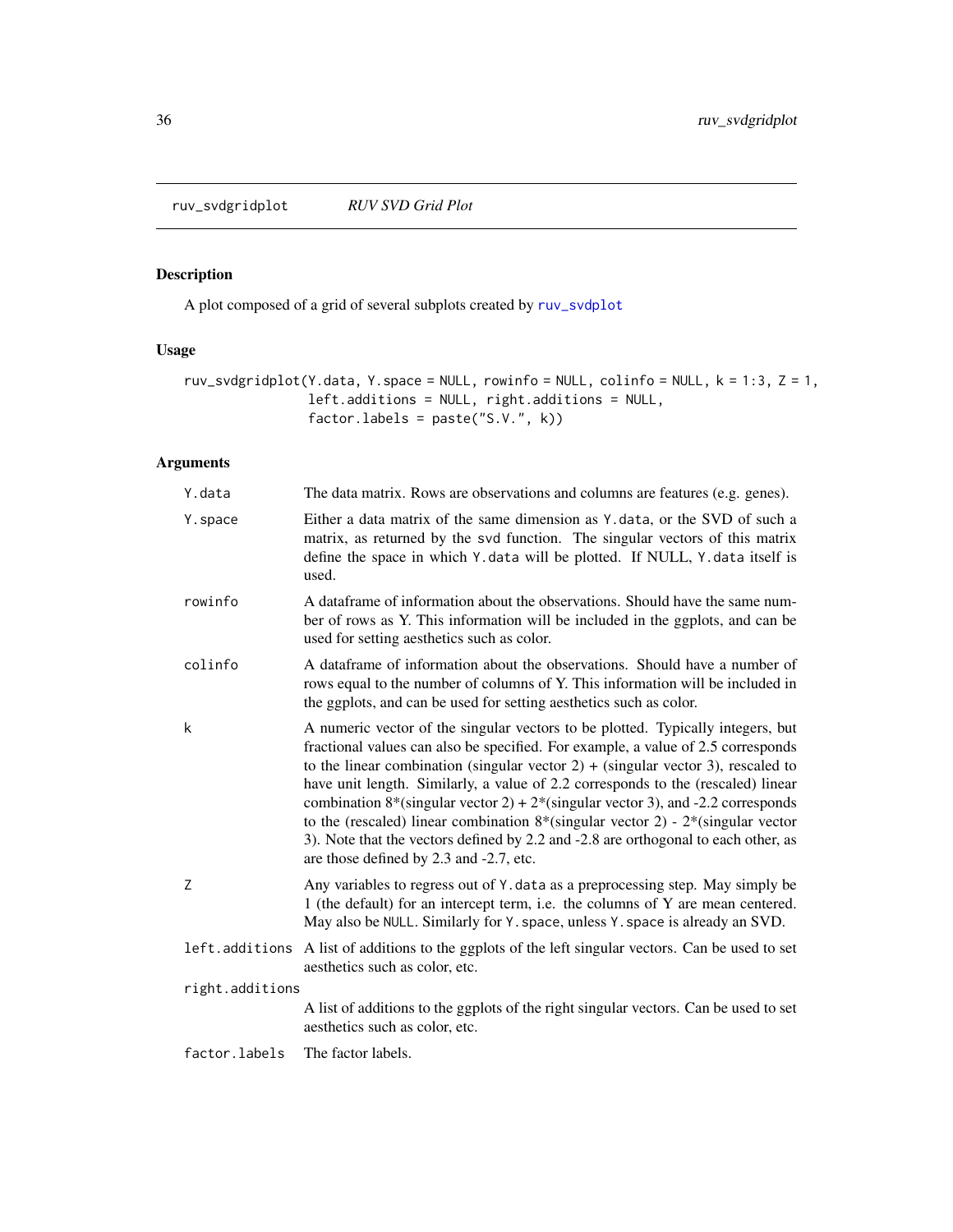# <span id="page-36-0"></span>ruv\_svdplot 37

# Details

Plots of the left singular vectors are shown on the left, and plots of the right singular vectors are shown on the right. The diagonal shows squares with side lengths proportional to the singular values.

#### Value

A ggplot.

#### Author(s)

Johann Gagnon-Bartsch

<span id="page-36-1"></span>ruv\_svdplot *RUV SVD Plot*

#### Description

A generalization of a PC (principal component) plot.

#### Usage

ruv\_svdplot(Y.data, Y.space = NULL, info = NULL,  $k = c(1, 2)$ ,  $Z = 1$ , left = TRUE)

| Y.data   | The data matrix. Rows are observations and columns are features (e.g. genes).                                                                                                                                                                                                                                                                                                                                                                                                                                                                                                                                                                                                                                |
|----------|--------------------------------------------------------------------------------------------------------------------------------------------------------------------------------------------------------------------------------------------------------------------------------------------------------------------------------------------------------------------------------------------------------------------------------------------------------------------------------------------------------------------------------------------------------------------------------------------------------------------------------------------------------------------------------------------------------------|
| Y. space | Either a data matrix of the same dimension as Y data, or the SVD of such a<br>matrix, as returned by the svd function. The singular vectors of this matrix<br>define the space in which Y. data will be plotted. If NULL, Y. data itself is<br>used.                                                                                                                                                                                                                                                                                                                                                                                                                                                         |
| info     | Additional data to be included in the ggplot, which can be used for setting aes-<br>thetics such as color. Converted to a data frame, which should have a number of<br>rows equal to the number of rows of Y. data (if left=TRUE) or the number of<br>columns of Y. data (if left=FALSE).                                                                                                                                                                                                                                                                                                                                                                                                                    |
| k        | A numeric vector of length 2. The singular vectors to be plotted. Typically<br>integers, but fractional values can also be specified. For example, a value of<br>2.5 corresponds to the linear combination (singular vector $2$ ) + (singular vec-<br>tor 3), rescaled to have unit length. Similarly, a value of 2.2 corresponds to<br>the (rescaled) linear combination $8*(\text{singular vector 2}) + 2*(\text{singular vector 3}),$<br>and -2.2 corresponds to the (rescaled) linear combination $8*(\text{singular vector 2})$<br>$-2$ <sup>*</sup> (singular vector 3). Note that the vectors defined by 2.2 and $-2.8$ are orthog-<br>onal to each other, as are those defined by 2.3 and -2.7, etc. |
| 7        | Any variables to regress out of Y. data as a preprocessing step. May simply be<br>1 (the default) for an intercept term, i.e. the columns of Y are mean centered.<br>May also be NULL. Similarly for Y. space, unless Y. space is already an SVD.                                                                                                                                                                                                                                                                                                                                                                                                                                                            |
| left     | Plot the left singular vectors (if TRUE) or the right singular vectors (if FALSE).                                                                                                                                                                                                                                                                                                                                                                                                                                                                                                                                                                                                                           |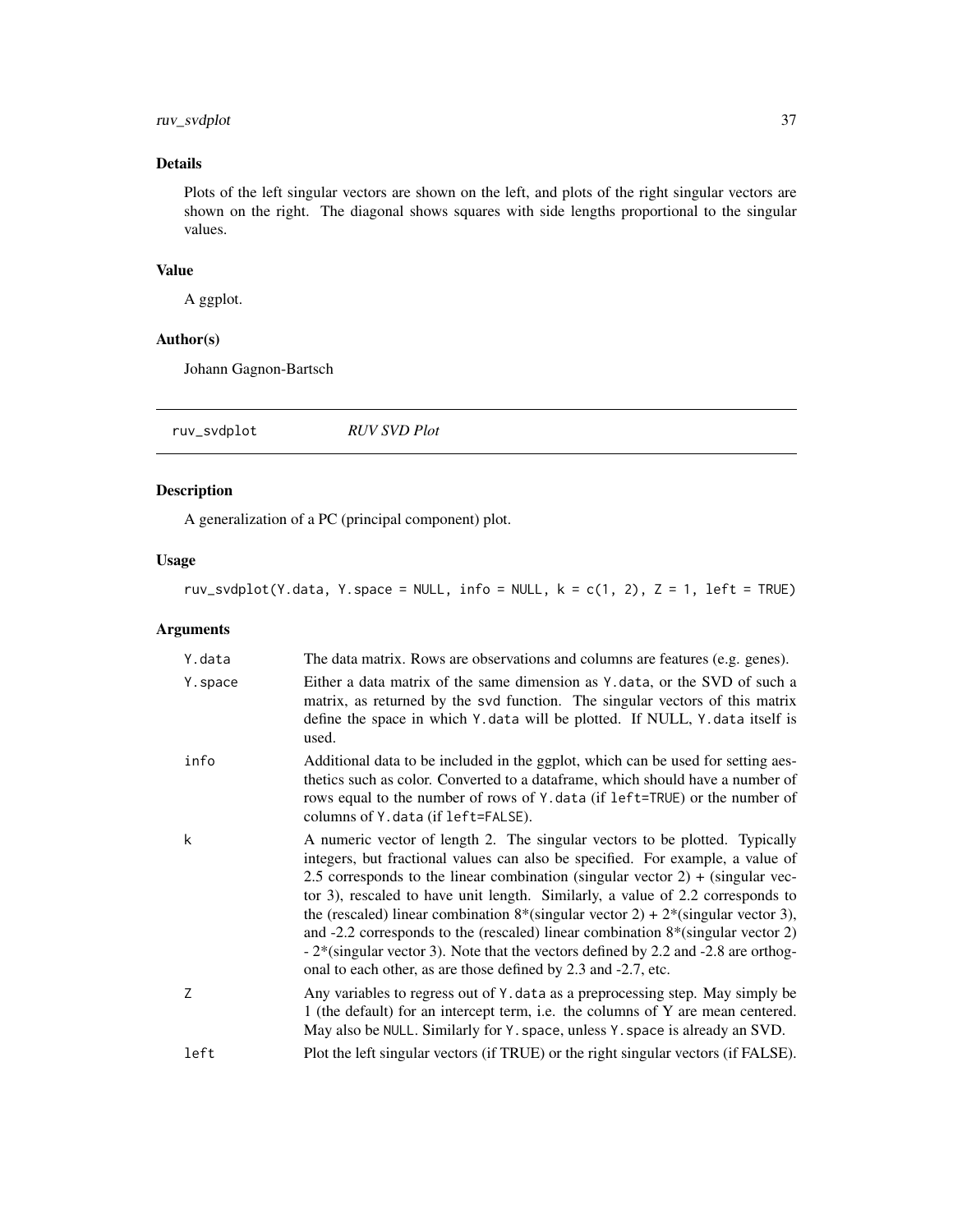#### <span id="page-37-0"></span>Details

When Y. space = NULL and  $Z = 1$  and the values of k are integers, this is a standard PC plot.

#### Value

A ggplot.

#### Author(s)

Johann Gagnon-Bartsch

ruv\_varianceplot *RUV Variance Plot*

# Description

A scatter plot of (squared) coefficient estimates against variance estimates.

#### Usage

```
ruv_varianceplot(fit, X.col = 1, power = 1/4)
```
# Arguments

| fit   | The results of a call to ruy_summary.                                                                 |
|-------|-------------------------------------------------------------------------------------------------------|
| X.col | Which column of the X matrix to make the plot for. Can be either an integer or<br>a character string. |
| power | Power transformation of the x and y axes. Default is fourth root.                                     |

#### Details

A black curve is also plotted, showing the estimated variances of the coefficient estimates.

# Value

A ggplot.

# Author(s)

Johann Gagnon-Bartsch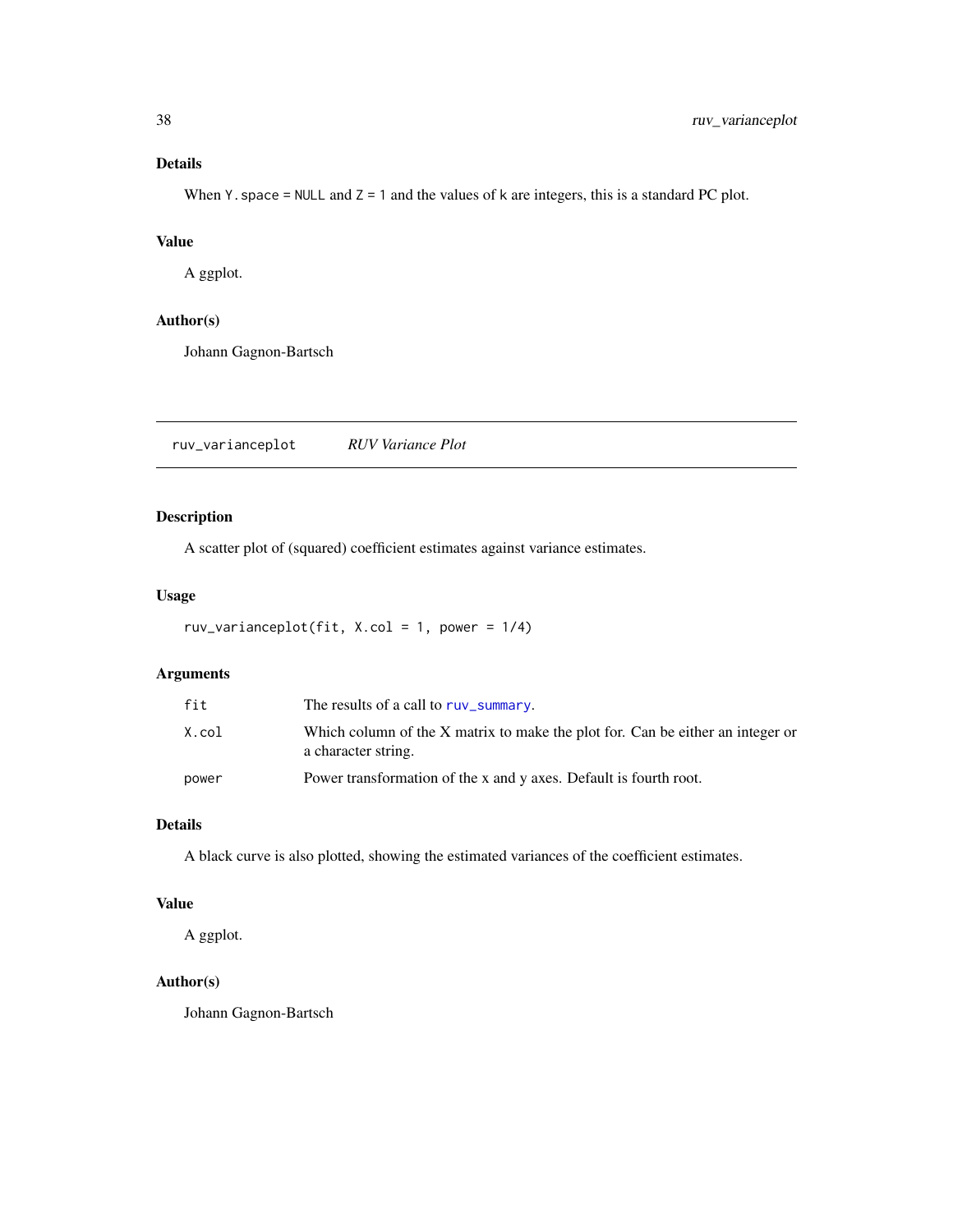<span id="page-38-0"></span>

# Description

A scatter plot of negative log p-values against coefficient estimates, commonly known as a volcano plot

#### Usage

ruv\_volcano(fit, X.col = 1)

#### Arguments

| fit   | The results of a call to ruy_summary.                                          |
|-------|--------------------------------------------------------------------------------|
| X.col | Which column of the X matrix to make the plot for. Can be either an integer or |
|       | a character string.                                                            |

# Value

A ggplot.

#### Author(s)

Johann Gagnon-Bartsch

<span id="page-38-1"></span>sigmashrink *Empirical Bayes shrinkage estimate of sigma^2*

# Description

This function (re)implements the empirical bayes shrinkage estimate of Smyth (2004), which is also implemented in the Limma package. This function is normally called from the function [variance\\_adjust](#page-39-1), and is not normally intended for stand-alone use.

# Usage

sigmashrink(s2, d)

| s2 | "Standard" estimates of sigma <sup>1</sup> 2   |
|----|------------------------------------------------|
| d  | "Standard" degrees of freedom of the residuals |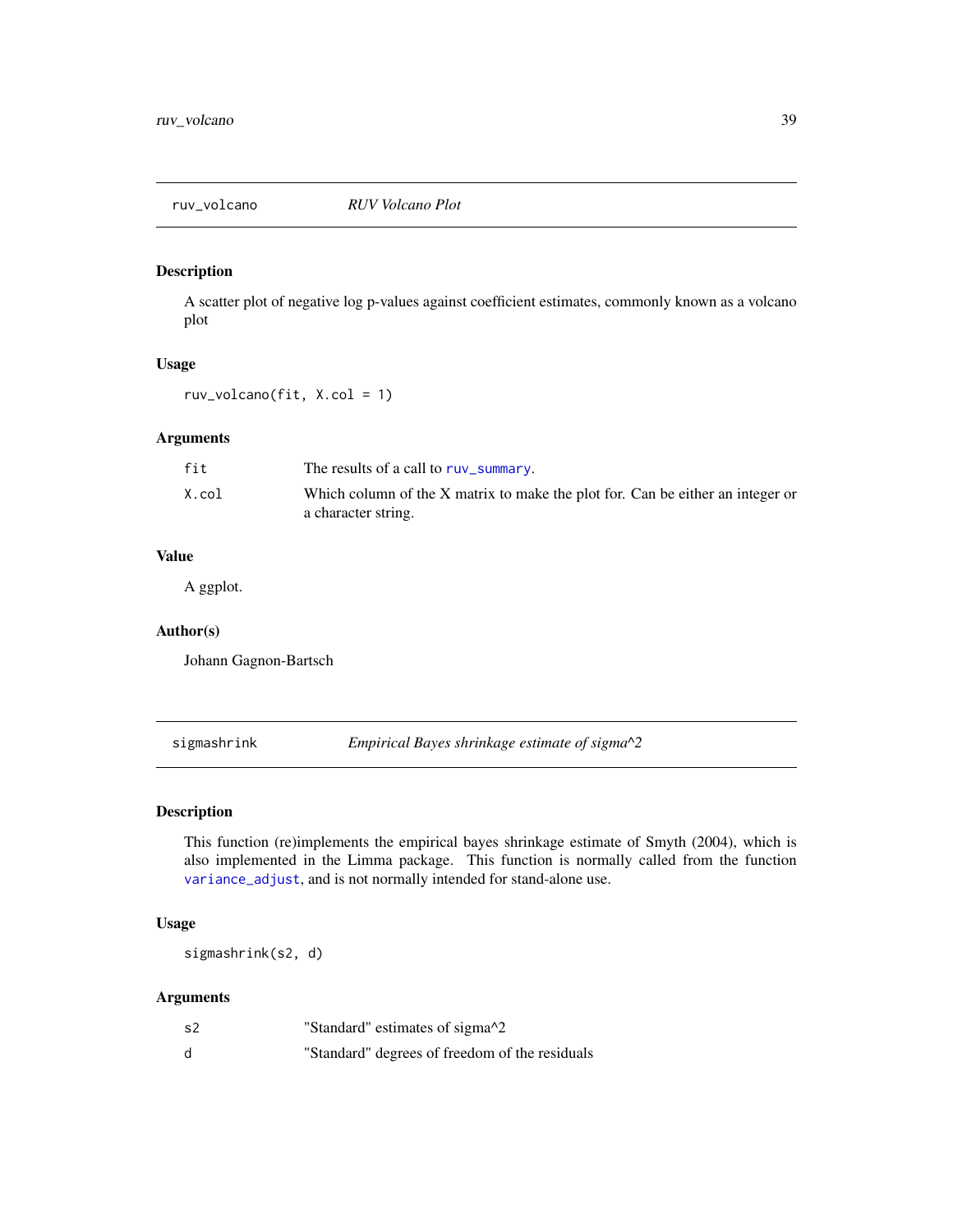#### <span id="page-39-0"></span>Value

A list containing

| sigma2 | Estimates of sigma <sup><math>\lambda</math>2</sup> using the empirical bayes shrinkage method of Smyth<br>(2004) |
|--------|-------------------------------------------------------------------------------------------------------------------|
| df     | Estimate of degrees of freedom using the empirical bayes shrinkage method of<br>Smyth $(2004)$                    |

#### Author(s)

Johann Gagnon-Bartsch <johanngb@umich.edu>

#### References

Linear models and empirical bayes methods for assessing differential expression in microarray experiments. Smyth, 2004.

Using control genes to correct for unwanted variation in microarray data. Gagnon-Bartsch and Speed, 2012. Available at: [http://biostatistics.oxfordjournals.org/content/13/3/539.full.](http://biostatistics.oxfordjournals.org/content/13/3/539.full)

Removing Unwanted Variation from High Dimensional Data with Negative Controls. Gagnon-Bartsch, Jacob, and Speed, 2013. Available at: [http://statistics.berkeley.edu/tech-reports/820.](http://statistics.berkeley.edu/tech-reports/820)

#### See Also

[variance\\_adjust](#page-39-1)

<span id="page-39-1"></span>variance\_adjust *Adjust Estimated Variances*

# Description

Calculate rescaled variances, empirical variances, etc. For use with RUV model fits.

#### Usage

```
variance_adjust(fit, ctl.idx = NULL, ebayes = TRUE, pooled=TRUE, evar = TRUE,
                rsvar = TRUE, bin = 10, rescaleconst = NULL)
```

| fit     | A RUV model fit (a list), as returned by RUV2 / RUV4 / RUVinv / RUVrinv                                                                         |
|---------|-------------------------------------------------------------------------------------------------------------------------------------------------|
| ctl.idx | An index vector to specify the negative controls for use with the rescaled vari-<br>ances method. If unspecified, by default fit \$ctl is used. |
| ebayes  | A logical variable. Should empirical bayes variance estimates be calculated?                                                                    |
| pooled  | A logical variable. Should pooled variance estimates be calculated?                                                                             |
| evar    | A logical variable. Should empirical variance estimates be calculated?                                                                          |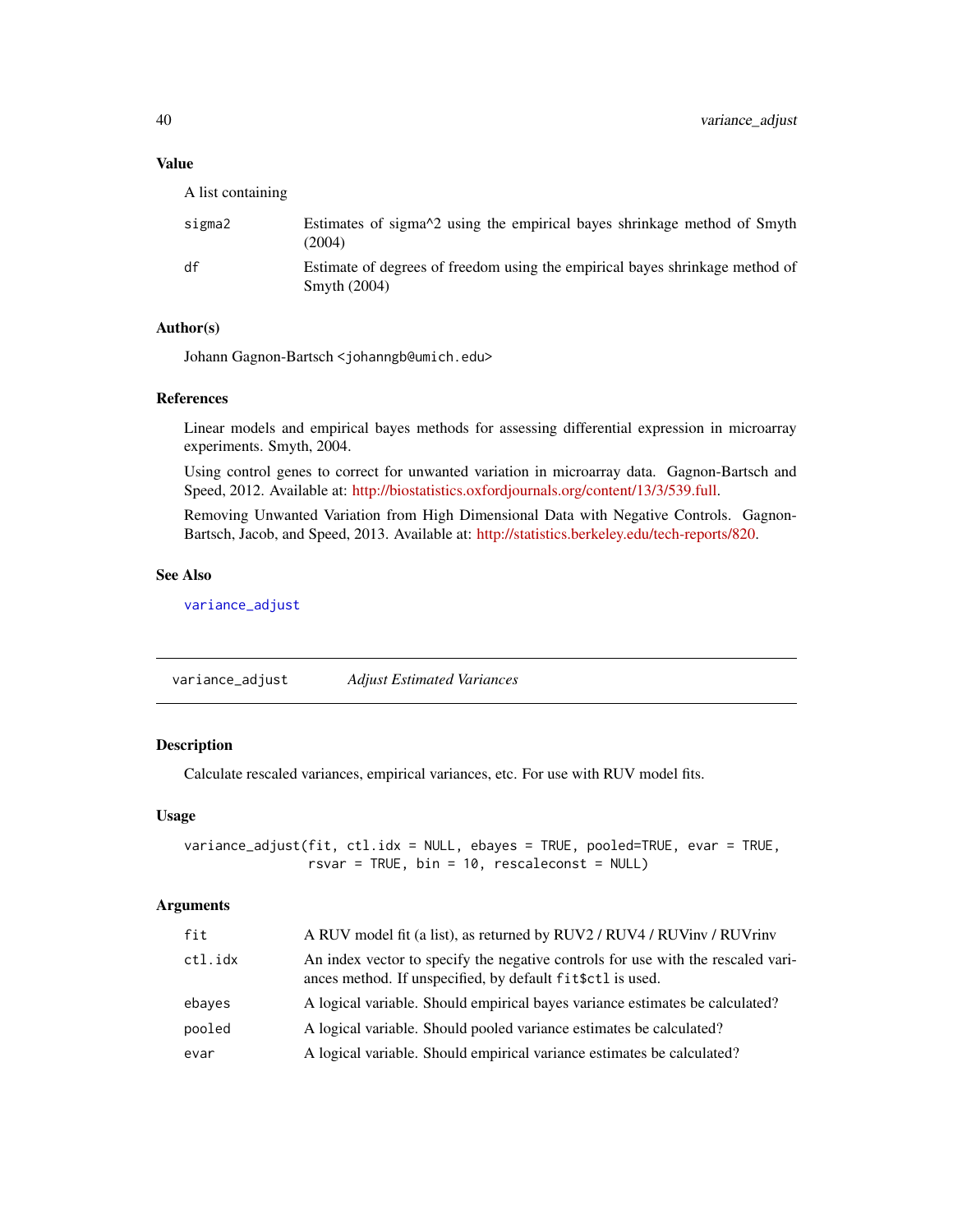<span id="page-40-0"></span>

| rsvar        | A logical variable. Should rescaled variance estimates be calculated? |
|--------------|-----------------------------------------------------------------------|
| bin          | The bin size to use when calculating empirical variances.             |
| rescaleconst | Can be used to speed up execution. See get_empirical_variances.       |

# Value

An RUV model fit (a list). In addition to the elements of the list returned by RUV2 / RUV4 / RUVinv / RUVrinv, the list will now contain:

| sigma2.ebayes                  | Estimates of sigma^2 using the empirical bayes shrinkage method of Smyth<br>(2004)                                           |  |
|--------------------------------|------------------------------------------------------------------------------------------------------------------------------|--|
| df.ebayes                      | Estimate of degrees of freedom using the empirical bayes shrinkage method of<br>Smyth (2004)                                 |  |
| sigma2.pooled                  | Estimate of sigma^2 pooled (averaged) over all genes                                                                         |  |
| df.pooled                      | Degrees of freedom for pooled estimate                                                                                       |  |
| varbetahat<br>varbetahat.rsvar | "Standard" estimate of the variance of betahat                                                                               |  |
|                                | "Rescaled Variances" estimate of the variance of betahat                                                                     |  |
| varbetahat.evar                |                                                                                                                              |  |
|                                | "Empirical Variances" estimate of the variance of betahat                                                                    |  |
| varbetahat.ebayes              | "Empirical Bayes" estimate of the variance of betahat                                                                        |  |
| varbetahat.rsvar.ebayes        |                                                                                                                              |  |
|                                | "Rescaled Empirical Bayes" estimate of the variance of betahat                                                               |  |
| varbetahat.pooled              |                                                                                                                              |  |
|                                | "Pooled" estimate of the variance of betahat                                                                                 |  |
| varbetahat.rsvar.pooled        |                                                                                                                              |  |
|                                | "Rescaled pooled" estimate of the variance of betahat                                                                        |  |
| varbetahat.evar.pooled         |                                                                                                                              |  |
|                                | Similar to the above, but all genes used to determine the rescaling, not just con-<br>trol genes                             |  |
| p.rsvar                        | P-values, after applying the method of rescaled variances                                                                    |  |
| p.evar                         | P-values, after applying the method of empirical variances                                                                   |  |
| p.ebayes                       | P-values, after applying the empirical bayes method of Smyth (2004)                                                          |  |
| p.pooled                       | P-values, after pooling variances                                                                                            |  |
|                                | p. rsvar. ebayes P-values, after applying the empirical bayes method of Smyth (2004) and the<br>method of rescaled variances |  |
|                                | p. rsvar. pooled P-values, after pooling variances and the method of rescaled variances                                      |  |
| p.evar.pooled                  | Similar to the above, but all genes used to determine the rescaling, not just con-<br>trol genes                             |  |
| Fpvals.ebayes                  | F test p-values, after applying the empirical bayes method of Smyth (2004)                                                   |  |
| Fpvals.pooled                  | F test p-values, after pooling variances                                                                                     |  |
| p.BH                           | FDR-adjusted p-values                                                                                                        |  |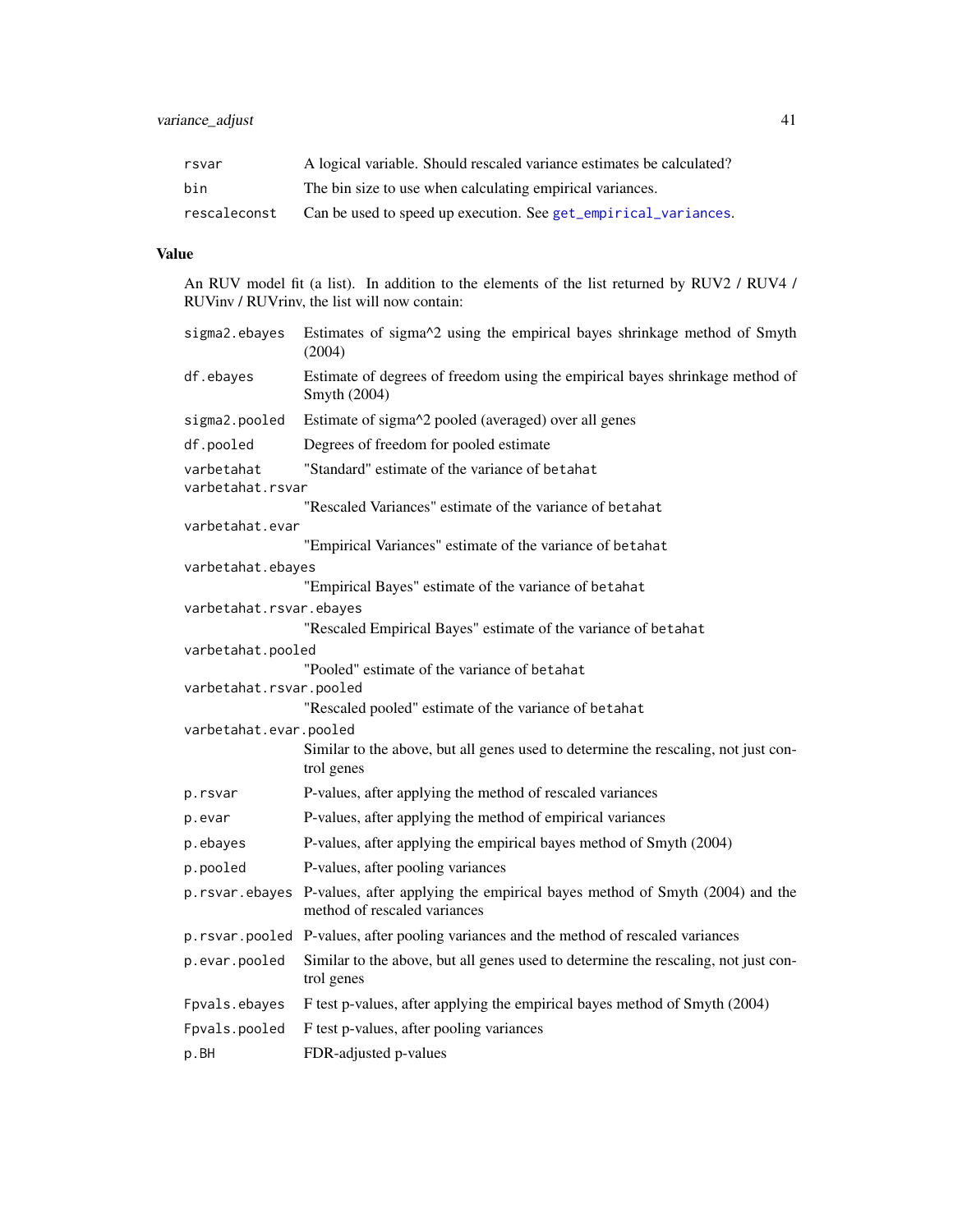<span id="page-41-0"></span>

| Fpvals.BH         | FDR-adjusted p-values (from F test)               |  |
|-------------------|---------------------------------------------------|--|
| p.rsvar.BH        | FDR-adjusted p-values (from p.rsvar)              |  |
| p.evar.BH         | FDR-adjusted p-values (from p.evar)               |  |
| p.ebayes.BH       | FDR-adjusted p-values (from p.ebayes)             |  |
| p.rsvar.ebayes.BH |                                                   |  |
|                   | FDR-adjusted p-values (from p.rsvar.ebayes)       |  |
| Fpvals.ebayes.BH  |                                                   |  |
|                   | FDR-adjusted F test p-values (from Fpvals.ebayes) |  |
| p.pooled.BH       | FDR-adjusted p-values (from p.pooled)             |  |
| p.rsvar.pooled.BH |                                                   |  |
|                   | FDR-adjusted p-values (from p.rsvar.pooled)       |  |
| p.evar.pooled.BH  |                                                   |  |
|                   | FDR-adjusted p-values (from p.evar.pooled)        |  |
| Fpvals.pooled.BH  |                                                   |  |
|                   | FDR-adjusted F test p-values (from Fpvals.pooled) |  |

#### Author(s)

Johann Gagnon-Bartsch

#### References

Using control genes to correct for unwanted variation in microarray data. Gagnon-Bartsch and Speed, 2012. Available at: [http://biostatistics.oxfordjournals.org/content/13/3/539.full.](http://biostatistics.oxfordjournals.org/content/13/3/539.full)

Removing Unwanted Variation from High Dimensional Data with Negative Controls. Gagnon-Bartsch, Jacob, and Speed, 2013. Available at: [http://statistics.berkeley.edu/tech-reports/820.](http://statistics.berkeley.edu/tech-reports/820)

Linear models and empirical bayes methods for assessing differential expression in microarray experiments. Smyth, 2004.

#### See Also

[RUV2](#page-13-1), [RUV4](#page-16-1), [RUVinv](#page-21-1), [RUVrinv](#page-23-1), [get\\_empirical\\_variances](#page-6-1), [sigmashrink](#page-38-1)

#### Examples

```
## Create some simulated data
m = 50n = 10000
nc = 1000
p = 1k = 20ctl = rep(FALEE, n)ctl[1:nc] = TRUEX = matrix(c(rep(\theta, floor(m/2)), rep(1, ceiling(m/2))), m, p)beta = matrix(rnorm(p*n), p, n)
beta[,ct1] = 0W = matrix(rnorm(m*k),m,k)
```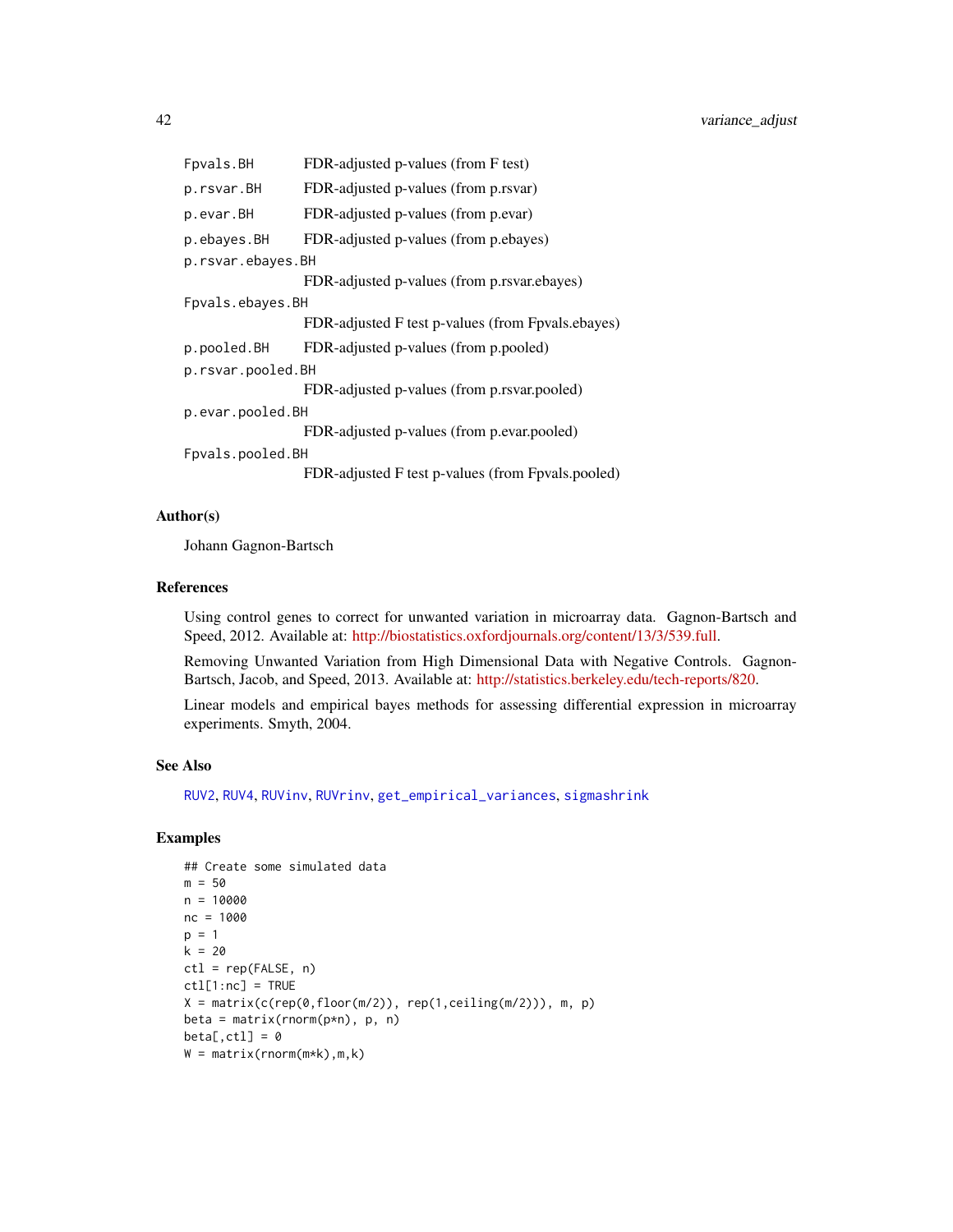```
alpha = matrix(rnorm(k*n),k,n)epsilon = matrix(rnorm(m*n),m,n)
Y = X%*%beta + W%*%alpha + epsilon
## Run RUV-inv
```
fit = RUVinv(Y, X, ctl)

## Get adjusted variances and p-values fit = variance\_adjust(fit)